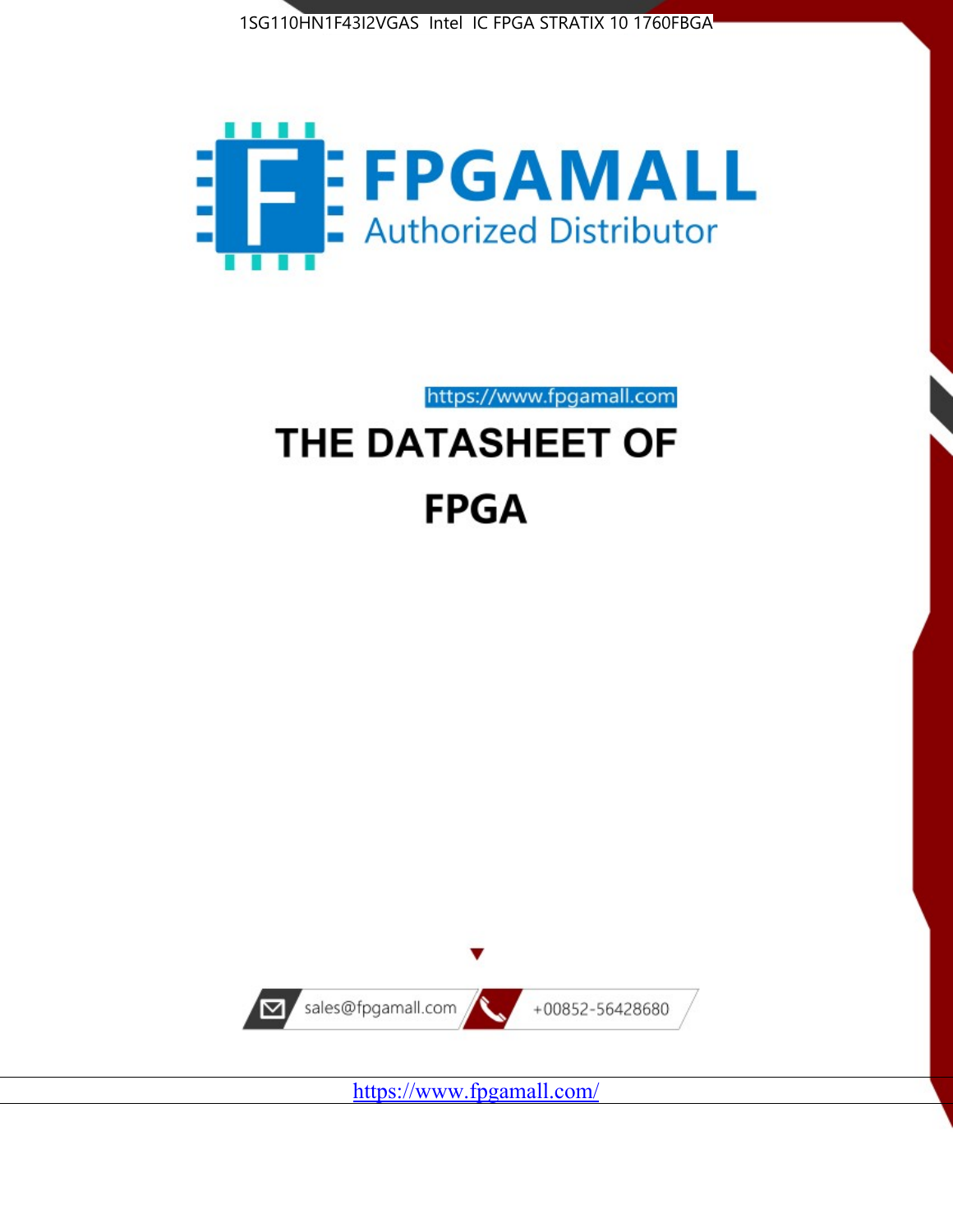1SG110HN1F43I2VGAS Intel IC FPGA STRATIX 10 1760FBGA



# **Intel® Stratix® 10 GX/SX Device Overview**



**S10-OVERVIEW | 2020.04.30** Latest document on the web: **[PDF](https://www.intel.com/content/dam/www/programmable/us/en/pdfs/literature/hb/stratix-10/s10-overview.pdf)** | **[HTML](https://www.intel.com/content/www/us/en/programmable/documentation/joc1442261161666.html)**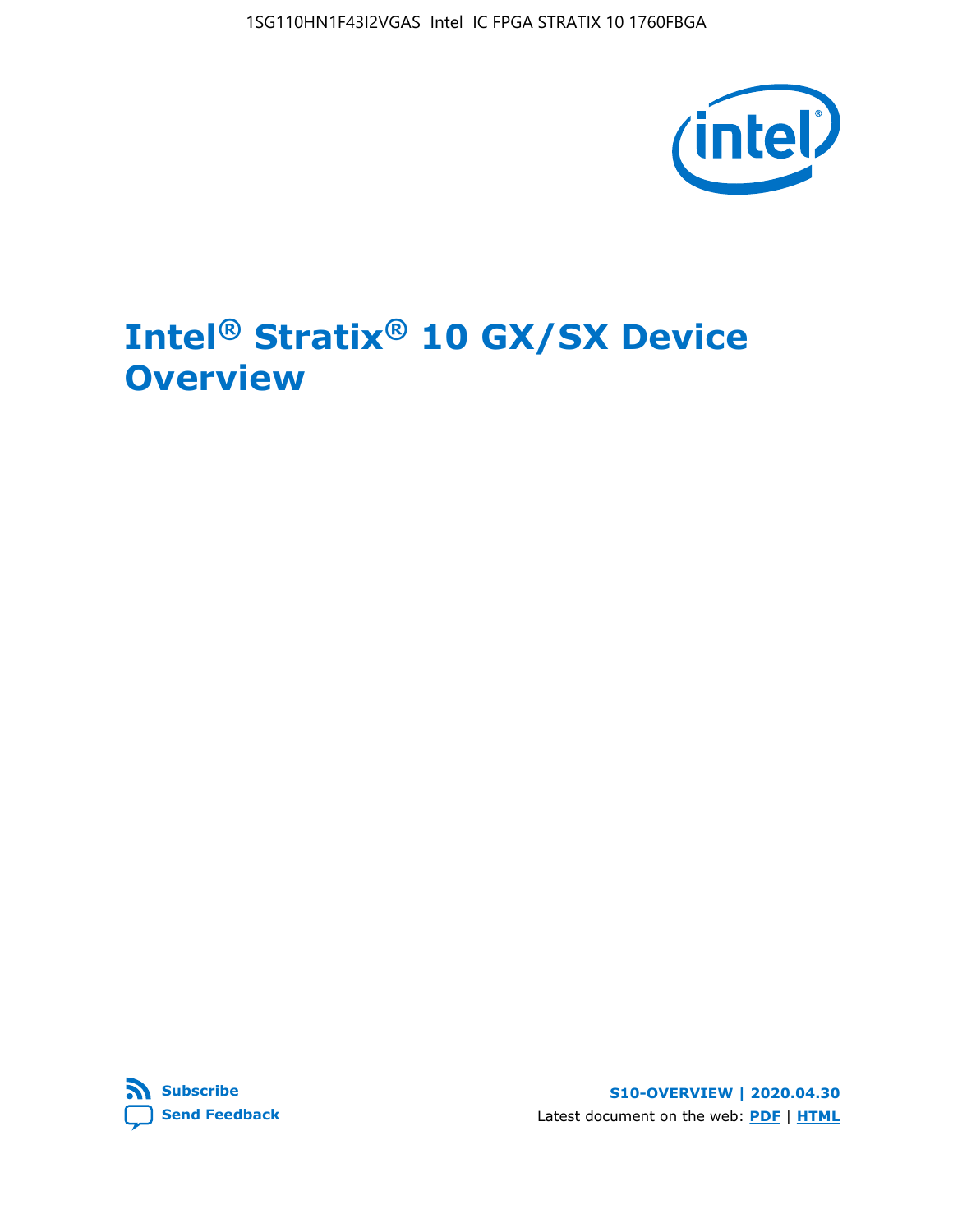

*Contents*

# **Contents**

| 1.26. Document Revision History for the Intel Stratix 10 GX/SX Device Overview36 |  |
|----------------------------------------------------------------------------------|--|

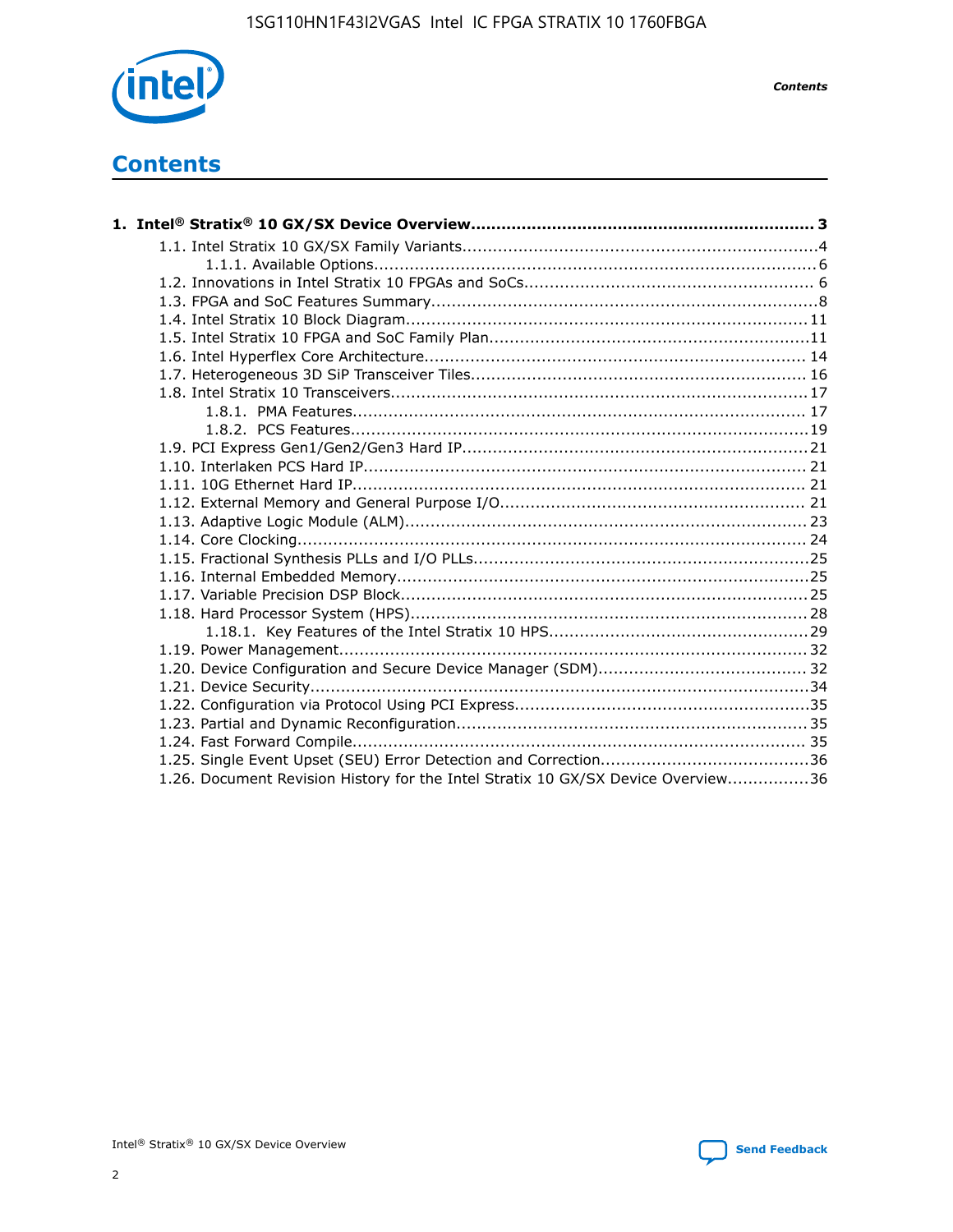**S10-OVERVIEW | 2020.04.30**

**[Send Feedback](mailto:FPGAtechdocfeedback@intel.com?subject=Feedback%20on%20Intel%20Stratix%2010%20GX/SX%20Device%20Overview%20(S10-OVERVIEW%202020.04.30)&body=We%20appreciate%20your%20feedback.%20In%20your%20comments,%20also%20specify%20the%20page%20number%20or%20paragraph.%20Thank%20you.)**



# **1. Intel® Stratix® 10 GX/SX Device Overview**

Intel's 14 nm Intel® Stratix® 10 GX FPGAs and SX SoCs deliver 2X the core performance and up to 70% lower power over previous generation high-performance FPGAs.

Featuring several groundbreaking innovations, including the all new Intel Hyperflex™ core architecture, this device family enables you to meet the demand for everincreasing bandwidth and processing performance in your most advanced applications, while meeting your power budget.

With an embedded hard processor system (HPS) based on a quad-core 64 bit Arm\* Cortex\*-A53, the Intel Stratix 10 SoC devices deliver power efficient, application-class processing and allow designers to extend hardware virtualization into the FPGA fabric. Intel Stratix 10 SoC devices demonstrate Intel's commitment to high-performance SoCs and extend Intel's leadership in programmable devices featuring an Arm-based processor system.

Important innovations in Intel Stratix 10 FPGAs and SoCs include:

- All new Intel Hyperflex core architecture delivering 2X the core performance compared to previous generation high-performance FPGAs
- Intel 14 nm tri-gate (FinFET) technology
- Heterogeneous 3D System-in-Package (SiP) technology
- Core fabric with up to 10.2 million logic elements (LEs)
- Up to 96 full duplex transceiver channels on heterogeneous 3D SiP transceiver tiles
- Transceiver data rates up to 28.3 Gbps chip-to-chip/module and backplane performance
- M20K (20 Kb) internal SRAM memory blocks
- Fractional synthesis and ultra-low jitter LC tank based transmit phase locked loops (PLLs)
- Hard PCI Express<sup>®</sup> Gen3 x16 intellectual property (IP) blocks
- Hard 10GBASE-KR/40GBASE-KR4 Forward Error Correction (FEC) in every transceiver channel
- Hard memory controllers and PHY supporting DDR4 rates up to 2666 Mbps per pin
- Hard fixed-point and IEEE 754 compliant hard floating-point variable precision digital signal processing (DSP) blocks with up to 10 TFLOP compute performance with a power efficiency of 80 GFLOP per Watt
- Quad-core 64 bit Arm Cortex-A53 embedded processor running up to 1.5 GHz in SoC family variants
- Programmable clock tree synthesis for flexible, low power, low skew clock trees

Intel Corporation. All rights reserved. Agilex, Altera, Arria, Cyclone, Enpirion, Intel, the Intel logo, MAX, Nios, Quartus and Stratix words and logos are trademarks of Intel Corporation or its subsidiaries in the U.S. and/or other countries. Intel warrants performance of its FPGA and semiconductor products to current specifications in accordance with Intel's standard warranty, but reserves the right to make changes to any products and services at any time without notice. Intel assumes no responsibility or liability arising out of the application or use of any information, product, or service described herein except as expressly agreed to in writing by Intel. Intel customers are advised to obtain the latest version of device specifications before relying on any published information and before placing orders for products or services. \*Other names and brands may be claimed as the property of others.

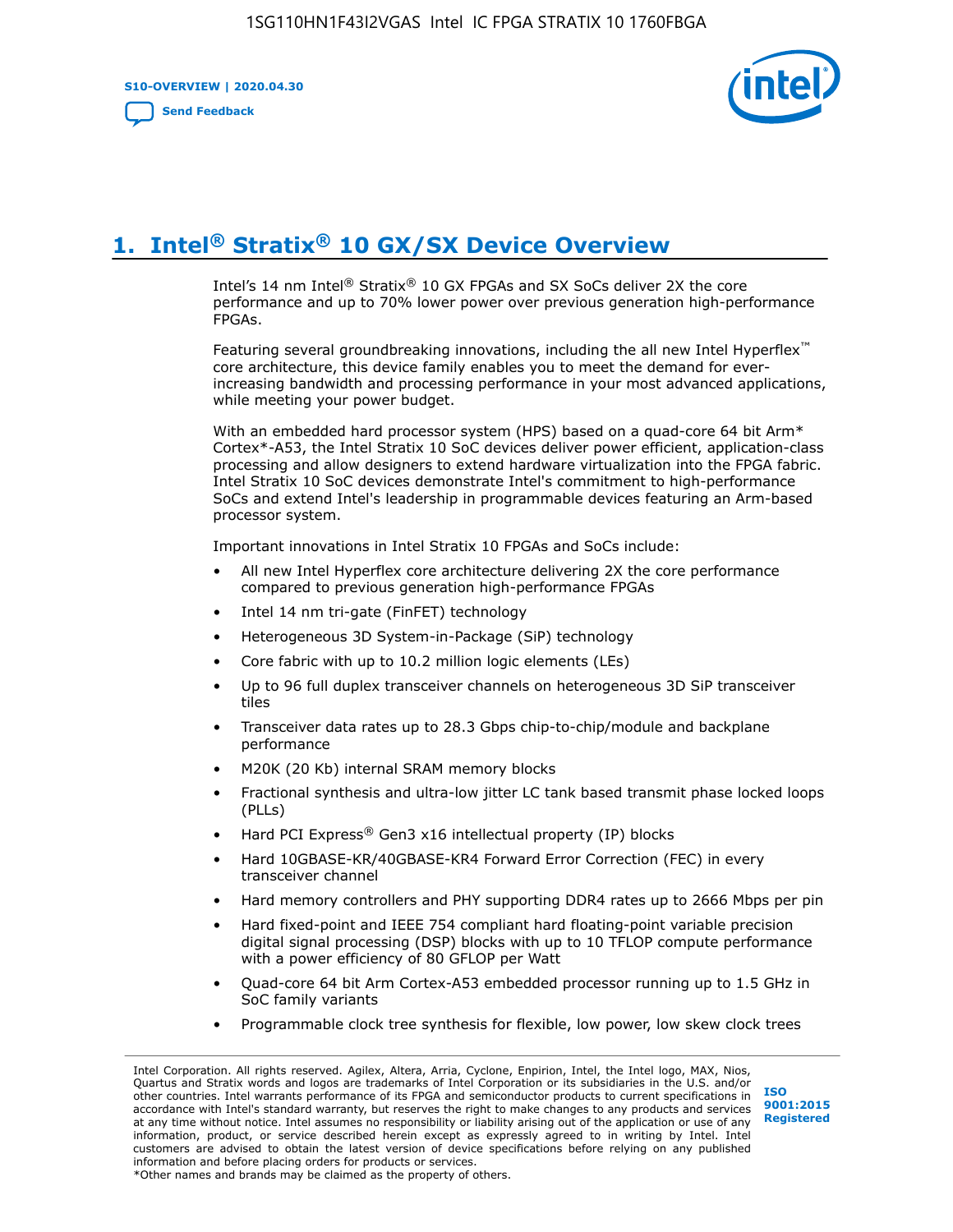

- Dedicated secure device manager (SDM) for:
	- Enhanced device configuration and security
	- AES-256, SHA-256/384 and ECDSA-256/384 encrypt/decrypt accelerators and authentication
	- Multi-factor authentication
	- Physically Unclonable Function (PUF) service and software programmable device configuration capability
- Comprehensive set of advanced power saving features delivering up to 70% lower power compared to previous generation high-performance FPGAs
- Non-destructive register state readback and writeback, to support ASIC prototyping and other applications

With these capabilities, Intel Stratix 10 FPGAs and SoCs are ideally suited for the most demanding applications in diverse markets such as:

- **Compute and Storage**—for custom servers, cloud computing and datacenter acceleration
- **Networking**—for Terabit, 400G and multi-100G bridging, aggregation, packet processing and traffic management
- **Optical Transport Networks**—for OTU4, 2xOTU4, 4xOTU4
- **Broadcast**—for high-end studio distribution, head end encoding/decoding, edge quadrature amplitude modulation (QAM)
- **Military**—for radar, electronic warfare, and secure communications
- **Medical**—for diagnostic scanners and diagnostic imaging
- **Test and Measurement**—for protocol and application testers
- **Wireless**—for next-generation 5G networks
- **ASIC Prototyping**—for designs that require the largest FPGA fabric with the highest I/O count

## **1.1. Intel Stratix 10 GX/SX Family Variants**

Intel Stratix 10 devices are available in FPGA (GX) and SoC (SX) variants.

- **Intel Stratix 10 GX** devices deliver up to 1 GHz core fabric performance and contain up to 10.2 million LEs in the fabric. They also feature up to 96 general purpose transceivers on separate transceiver tiles, and 2666 Mbps DDR4 external memory interface performance. The transceivers are capable of up to 28.3 Gbps short reach and across the backplane. These devices are optimized for FPGA applications that require the highest transceiver bandwidth and core fabric performance, with the power efficiency of Intel's 14 nm tri-gate process technology.
- **Intel Stratix 10 SX** devices have a feature set that is identical to Intel Stratix 10 GX devices, with the addition of an embedded quad-core 64 bit Arm Cortex A53 hard processor system.

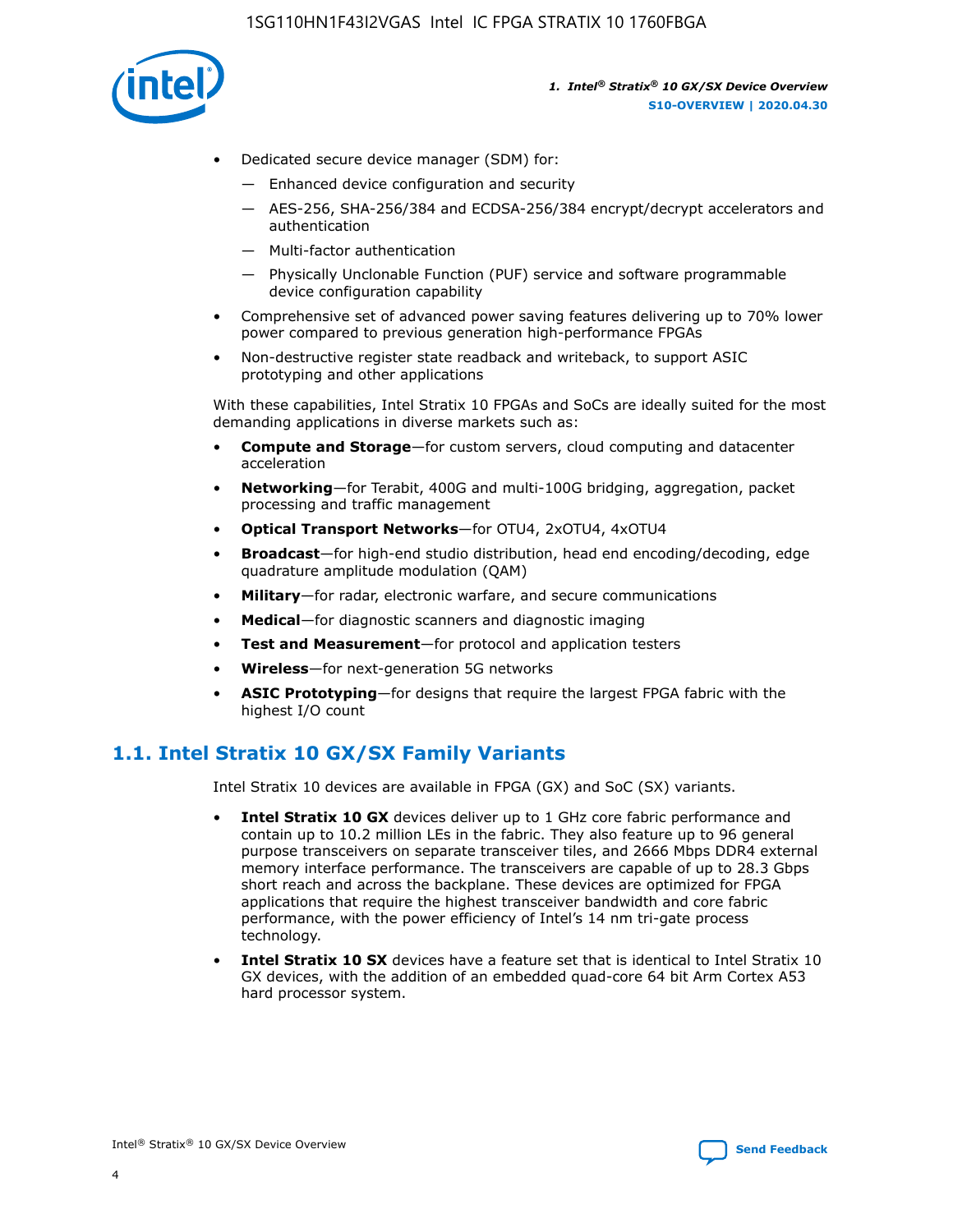

Common to all Intel Stratix 10 family variants is a high-performance fabric based on the new Intel Hyperflex core architecture that includes additional Hyper-Registers throughout the interconnect routing and at the inputs of all functional blocks. The core fabric also contains an enhanced logic array utilizing Intel's adaptive logic module (ALM) and a rich set of high performance building blocks including:

- M20K (20 Kb) embedded memory blocks
- Variable precision DSP blocks with hard IEEE 754 compliant floating-point units
- Fractional synthesis and integer PLLs
- Hard memory controllers and PHY for external memory interfaces
- General purpose IO cells

To clock these building blocks, Intel Stratix 10 devices use programmable clock tree synthesis, which uses dedicated clock tree routing to synthesize only those branches of the clock trees required for the application. All devices support in-system, finegrained partial reconfiguration of the logic array, allowing logic to be added and subtracted from the system while it is operating.

All family variants also contain high speed serial transceivers, containing both the physical medium attachment (PMA) and the physical coding sublayer (PCS), which can be used to implement a variety of industry standard and proprietary protocols. In addition to the hard PCS, Intel Stratix 10 devices contain multiple instantiations of PCI Express hard IP that supports Gen1/Gen2/Gen3 rates in x1/x2/x4/x8/x16 lane configurations, and hard 10GBASE-KR/40GBASE-KR4 FEC for every transceiver. The hard PCS, FEC, and PCI Express IP free up valuable core logic resources, save power, and increase your productivity.

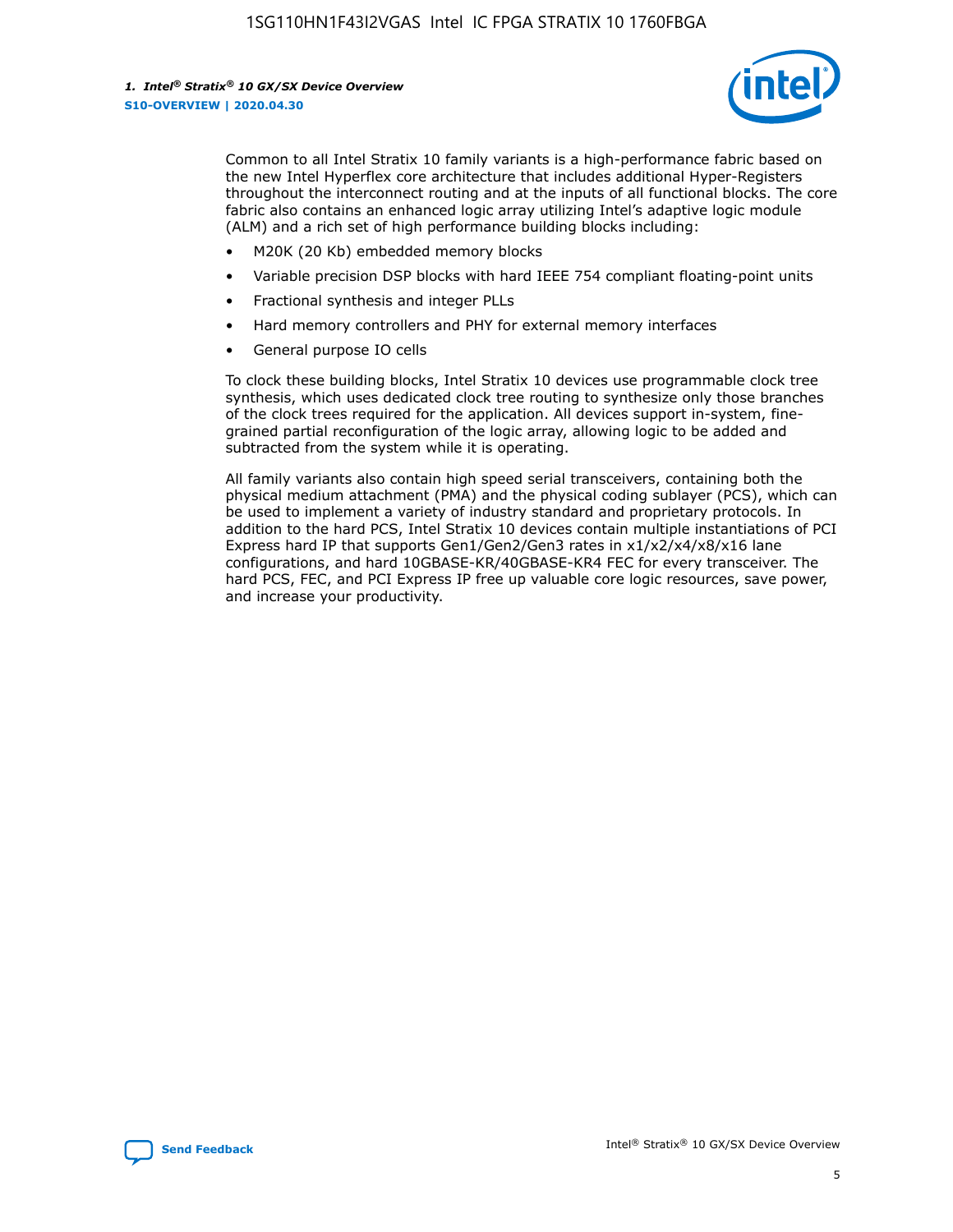

## **1.1.1. Available Options**

#### **Figure 1. Sample Ordering Code and Available Options for Intel Stratix 10 Devices**



3. Contact My Intel support to order AS suffix devices.

#### **Related Information**

[My Intel Support](https://www.intel.com/content/www/us/en/programmable/my-intel/mal-home.html)

## **1.2. Innovations in Intel Stratix 10 FPGAs and SoCs**

Intel Stratix 10 FPGAs and SoCs deliver many significant improvements over the previous generation high-performance Stratix V FPGAs.

#### **Table 1. Key Features of Intel Stratix 10 Devices Compared to Stratix V Devices**

| <b>Feature</b>            | <b>Stratix V FPGAs</b>                                                                                                                            | <b>Intel Stratix 10 FPGAs and SoCs</b>        |
|---------------------------|---------------------------------------------------------------------------------------------------------------------------------------------------|-----------------------------------------------|
| <b>Process technology</b> | 28 nm TSMC (planar<br>transistor)                                                                                                                 | 14 nm Intel tri-gate (FinFET)                 |
| Hard processor core       | None                                                                                                                                              | Quad-core 64 bit Arm Cortex-A53<br>(SoC only) |
| Core architecture         | Conventional core architecture<br>Intel Hyperflex core architecture with<br>Hyper-Registers in the interconnect<br>with conventional interconnect |                                               |
|                           |                                                                                                                                                   | continued                                     |

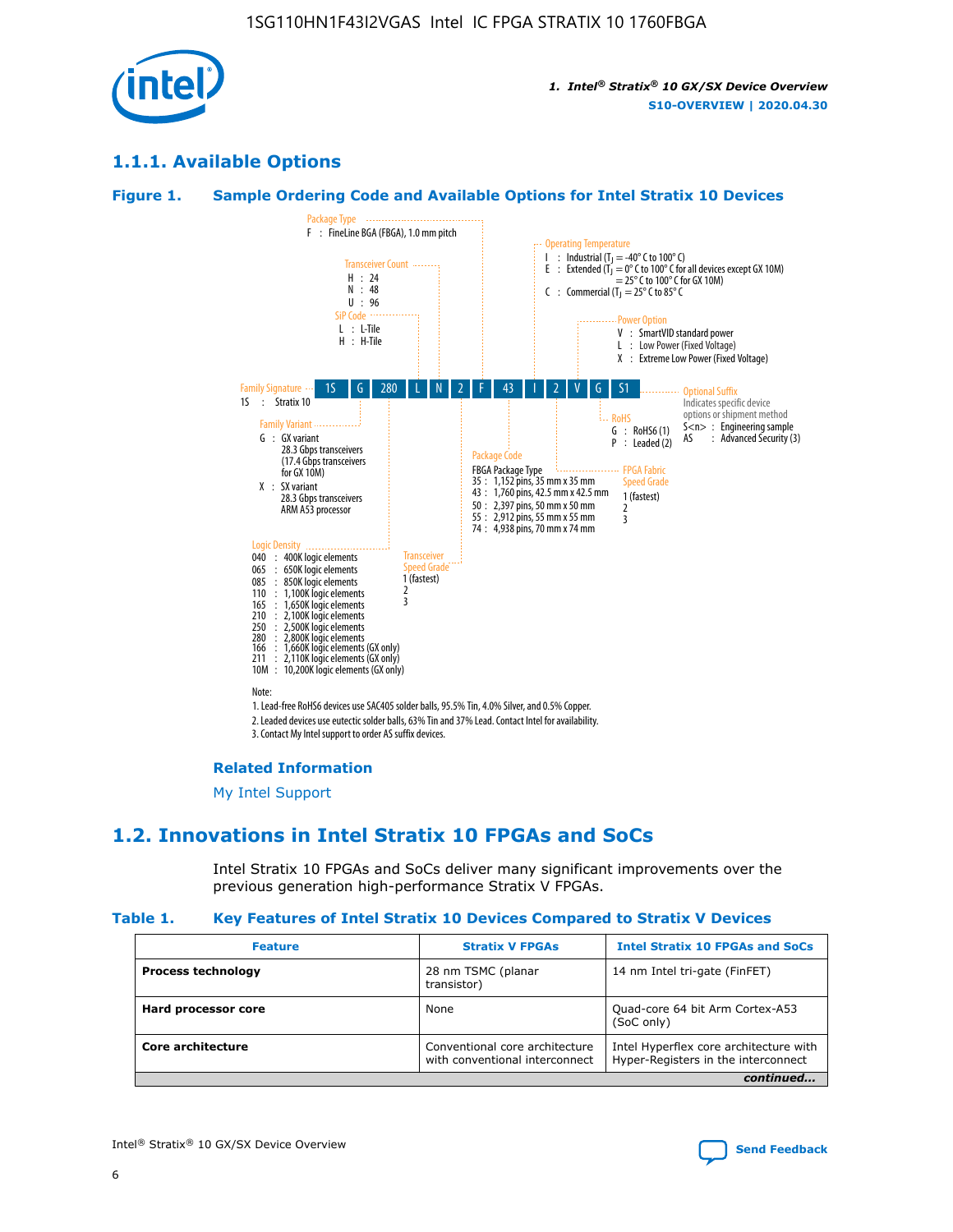

| <b>Feature</b>                                   | <b>Stratix V FPGAs</b>                                                              | <b>Intel Stratix 10 FPGAs and SoCs</b>                                                                                                       |
|--------------------------------------------------|-------------------------------------------------------------------------------------|----------------------------------------------------------------------------------------------------------------------------------------------|
| Core performance                                 | 500 MHz                                                                             | 1 GHz                                                                                                                                        |
| <b>Power dissipation</b>                         | 1x                                                                                  | As low as $0.3x$                                                                                                                             |
| Logic density                                    | <b>952 KLE</b>                                                                      | 10,200 KLE                                                                                                                                   |
| <b>Embedded memory (M20K)</b>                    | 52 Mbits                                                                            | 253 Mbits                                                                                                                                    |
| 18x19 multipliers                                | 3,926<br>Note: Multiplier is 18x18 in<br>Stratix V devices.                         | 11,520<br>Note: Multiplier is 18x19 in Intel<br>Stratix 10 devices.                                                                          |
| <b>Floating point DSP capability</b>             | Up to 1 TFLOP, requires soft<br>floating point adder and<br>multiplier              | Up to 10 TFLOP, hard IEEE 754<br>compliant single precision floating<br>point adder and multiplier                                           |
| <b>Maximum transceivers</b>                      | 66                                                                                  | 96                                                                                                                                           |
| Maximum transceiver data rate (chip-to-<br>chip) | 28.05 Gbps                                                                          | 26.6 Gbps L-Tile<br>28.3 Gbps H-Tile                                                                                                         |
| Maximum transceiver data rate (backplane)        | 12.5 Gbps                                                                           | 12.5 Gbps L-Tile<br>28.3 Gbps H-Tile                                                                                                         |
| <b>Hard memory controller</b>                    | None                                                                                | DDR4 @ 1333 MHz/2666 Mbps<br>DDR3 @ 1067 MHz/2133 Mbps                                                                                       |
| <b>Hard protocol IP</b>                          | PCIe* Gen3 x8 (up to 4<br>instances)                                                | PCIe Gen3 x16 (up to 4 instances)<br>SR-IOV (4 physical functions / 2k<br>virtual functions) on H-Tile devices<br>10GBASE-KR/40GBASE-KR4 FEC |
| <b>Core clocking and PLLs</b>                    | Global, quadrant and regional<br>clocks supported by fractional-<br>synthesis fPLLs | Programmable clock tree synthesis<br>supported by fractional synthesis<br>fPLLs and integer IO PLLs                                          |
| Register state readback and writeback            | Not available                                                                       | Non-destructive register state<br>readback and writeback for ASIC<br>prototyping and other applications                                      |

These innovations result in the following improvements:

- **Improved Core Logic Performance**: The Intel Hyperflex core architecture combined with 14 nm Intel tri-gate technology allows Intel Stratix 10 devices to achieve 2X the core performance compared to the previous generation
- **Lower Power**: Intel Stratix 10 devices use up to 70% lower power compared to the previous generation, enabled by 14 nm Intel tri-gate technology, the Intel Hyperflex core architecture, and optional power saving features built into the architecture
- **Higher Density**: Intel Stratix 10 devices offer three times the level of integration, with up to 10.2 million logic elements (LEs), over 253 Mbits of embedded memory blocks (M20K), and 11,520 18x19 multipliers
- **Embedded Processing**: Intel Stratix 10 SoCs feature a Quad-Core 64 bit Arm Cortex-A53 processor optimized for power efficiency and software compatible with previous generation Arria® and Cyclone® SoC devices
- **Improved Transceiver Performance**: With up to 96 transceiver channels implemented in heterogeneous 3D SiP transceiver tiles, Intel Stratix 10 GX and SX devices support data rates up to 28.3 Gbps chip-to-chip and 28.3 Gbps across the backplane with signal conditioning circuits capable of equalizing over 30 dB of system loss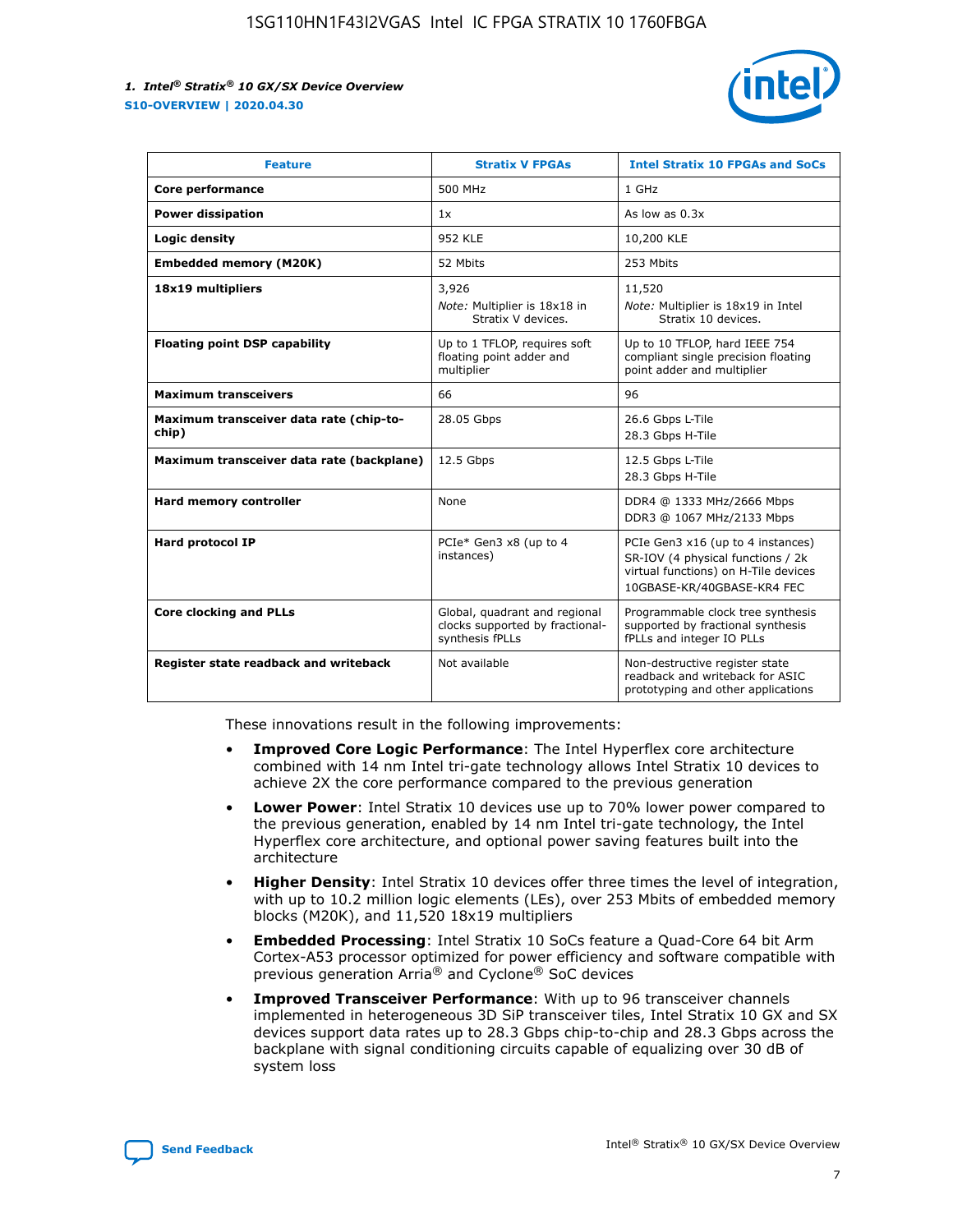

- **Improved DSP Performance**: The variable precision DSP block in Intel Stratix 10 devices features hard fixed and floating point capability, with up to 10 TFLOP IEEE754 single-precision floating point performance
- **Additional Hard IP**: Intel Stratix 10 devices include many more hard IP blocks than previous generation devices, with a hard memory controller included in each bank of 48 general purpose IOs, a hard PCIe Gen3 x16 full protocol stack in each transceiver tile, and a hard 10GBASE-KR/40GBASE-KR4 FEC in every transceiver channel
- **Enhanced Core Clocking**: Intel Stratix 10 devices feature programmable clock tree synthesis; clock trees are only synthesized where needed, increasing the flexibility and reducing the power dissipation of the clocking solution
- **Additional Core PLLs**: The core fabric in Intel Stratix 10 devices is supported by both integer IO PLLs and fractional synthesis fPLLs, resulting in a greater total number of PLLs available than the previous generation

# **1.3. FPGA and SoC Features Summary**

## **Table 2. Intel Stratix 10 FPGA and SoC Common Device Features**

| Technology<br>14 nm Intel tri-gate (FinFET) process technology<br>$\bullet$<br>SmartVID controlled core voltage, standard power devices<br>٠<br>0.85-V fixed core voltage, low static power devices available<br>٠<br>Up to 96 total transceivers available<br>Low power serial<br>٠<br>transceivers<br>Backplane support up to 28.3 Gbps for Intel Stratix 10 GX/SX devices<br>$\bullet$<br>Extended range down to 125 Mbps with oversampling<br>$\bullet$<br>• ATX transmit PLLs with user-configurable fractional synthesis capability<br>• XFP, SFP+, QSFP/QSFP28, CFP/CFP2/CFP4 optical module support<br>• Adaptive linear and decision feedback equalization<br>Transmit pre-emphasis and de-emphasis<br>Dynamic partial reconfiguration of individual transceiver channels<br>٠<br>On-chip instrumentation (Eye Viewer non-intrusive data eye monitoring)<br>$\bullet$<br>General purpose I/Os<br>Up to 2,304 total GPIO available<br>$\bullet$<br>1.6 Gbps LVDS-every pair can be configured as an input or output<br>$\bullet$<br>1333 MHz/2666 Mbps DDR4 external memory interface<br>1067 MHz/2133 Mbps DDR3 external memory interface<br>$\bullet$ 1.2 V to 3.3 V <sup>(1)</sup> single-ended LVCMOS/LVTTL interfacing | <b>Description</b><br><b>Feature</b> |                                                                                                                                                                 |  |  |  |
|-------------------------------------------------------------------------------------------------------------------------------------------------------------------------------------------------------------------------------------------------------------------------------------------------------------------------------------------------------------------------------------------------------------------------------------------------------------------------------------------------------------------------------------------------------------------------------------------------------------------------------------------------------------------------------------------------------------------------------------------------------------------------------------------------------------------------------------------------------------------------------------------------------------------------------------------------------------------------------------------------------------------------------------------------------------------------------------------------------------------------------------------------------------------------------------------------------------------------------------|--------------------------------------|-----------------------------------------------------------------------------------------------------------------------------------------------------------------|--|--|--|
|                                                                                                                                                                                                                                                                                                                                                                                                                                                                                                                                                                                                                                                                                                                                                                                                                                                                                                                                                                                                                                                                                                                                                                                                                                     |                                      |                                                                                                                                                                 |  |  |  |
|                                                                                                                                                                                                                                                                                                                                                                                                                                                                                                                                                                                                                                                                                                                                                                                                                                                                                                                                                                                                                                                                                                                                                                                                                                     |                                      | Continuous operating range of 1 Gbps to 28.3 Gbps for Intel Stratix 10 GX/SX devices                                                                            |  |  |  |
|                                                                                                                                                                                                                                                                                                                                                                                                                                                                                                                                                                                                                                                                                                                                                                                                                                                                                                                                                                                                                                                                                                                                                                                                                                     |                                      | • On-chip termination (OCT)                                                                                                                                     |  |  |  |
| Embedded hard IP<br>port<br>controller)<br>• Multiple hard IP instantiations in each device<br>• Single Root I/O Virtualization (SR-IOV)                                                                                                                                                                                                                                                                                                                                                                                                                                                                                                                                                                                                                                                                                                                                                                                                                                                                                                                                                                                                                                                                                            |                                      | • PCIe Gen1/Gen2/Gen3 complete protocol stack, x1/x2/x4/x8/x16 end point and root<br>DDR4/DDR3 hard memory controller (RLDRAM3/QDR II+/QDR IV using soft memory |  |  |  |
| Transceiver hard IP<br>10GBASE-KR/40GBASE-KR4 Forward Error Correction (FEC)<br>$\bullet$<br>10G Ethernet PCS<br>٠<br>PCI Express PIPE interface<br>٠                                                                                                                                                                                                                                                                                                                                                                                                                                                                                                                                                                                                                                                                                                                                                                                                                                                                                                                                                                                                                                                                               |                                      | continued                                                                                                                                                       |  |  |  |

<sup>(1)</sup> Available in some configurations only



8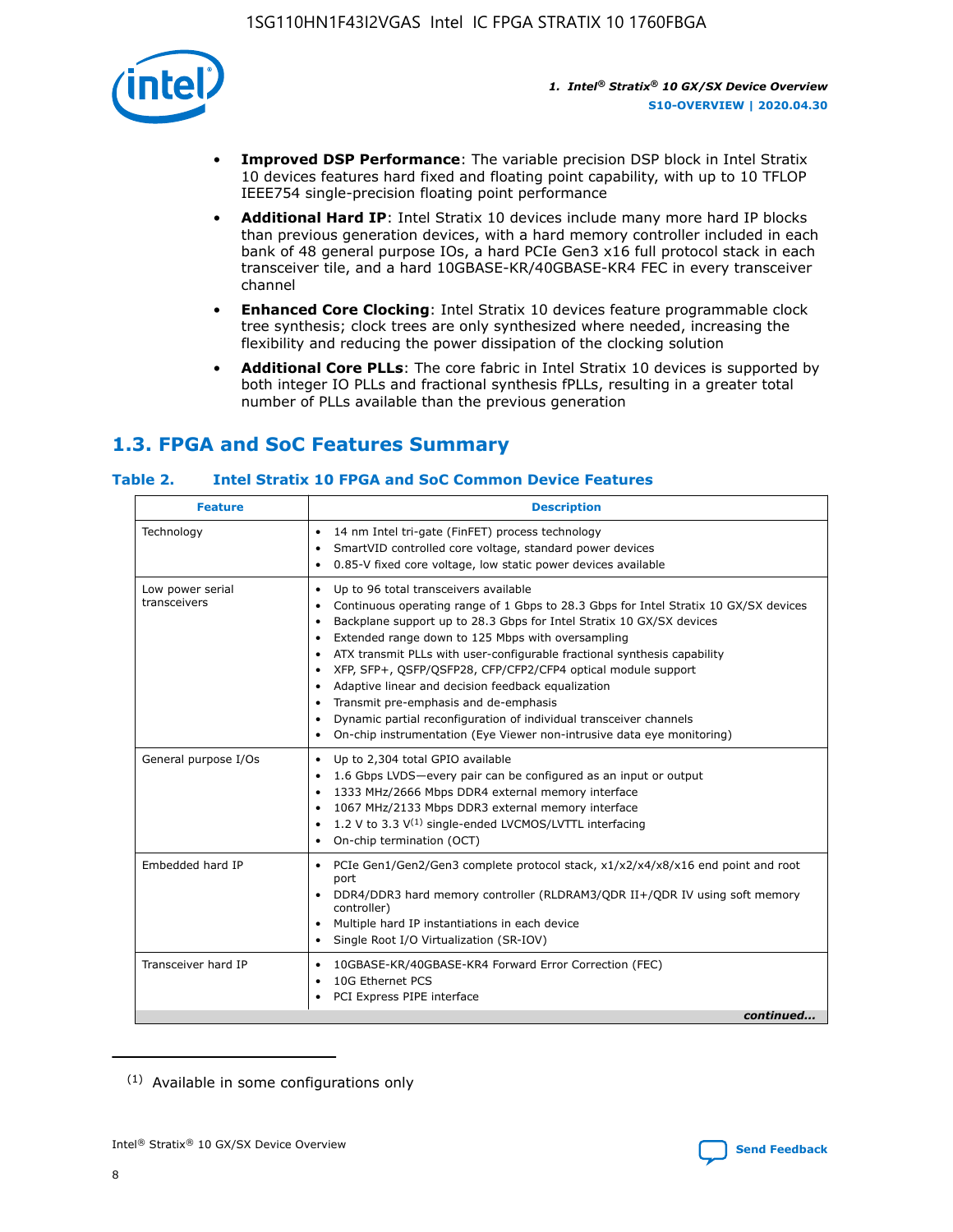

| <b>Feature</b>                   | <b>Description</b>                                                                                                                                                                                                                                                                                                                                                                                                                                                         |  |  |  |
|----------------------------------|----------------------------------------------------------------------------------------------------------------------------------------------------------------------------------------------------------------------------------------------------------------------------------------------------------------------------------------------------------------------------------------------------------------------------------------------------------------------------|--|--|--|
|                                  | Interlaken PCS<br>$\bullet$<br>Gigabit Ethernet PCS<br>$\bullet$<br>Deterministic latency support for Common Public Radio Interface (CPRI) PCS<br>$\bullet$<br>Fast lock-time support for Gigabit Passive Optical Networking (GPON) PCS<br>8B/10B, 64B/66B, 64B/67B encoders and decoders<br>$\bullet$<br>Custom mode support for proprietary protocols<br>$\bullet$                                                                                                       |  |  |  |
| Power management                 | SmartVID controlled core voltage, standard power devices<br>$\bullet$<br>0.85-V fixed core voltage, low static power devices available<br>$\bullet$<br>Intel Quartus <sup>®</sup> Prime Pro Edition integrated power analysis                                                                                                                                                                                                                                              |  |  |  |
| High performance core fabric     | Intel Hyperflex core architecture with Hyper-Registers throughout the interconnect<br>$\bullet$<br>routing and at the inputs of all functional blocks<br>Enhanced adaptive logic module (ALM)<br>$\bullet$<br>Improved multi-track routing architecture reduces congestion and improves compile<br>times<br>Hierarchical core clocking architecture with programmable clock tree synthesis<br>$\bullet$<br>Fine-grained partial reconfiguration                            |  |  |  |
| Internal memory blocks           | M20K-20 Kb with hard ECC support<br>٠<br>MLAB-640 bit distributed LUTRAM<br>$\bullet$                                                                                                                                                                                                                                                                                                                                                                                      |  |  |  |
| Variable precision DSP<br>blocks | IEEE 754-compliant hard single-precision floating point capability<br>$\bullet$<br>Supports signal processing with precision ranging from 18x19 up to 54x54<br>$\bullet$<br>Native 27x27 and 18x19 multiply modes<br>٠<br>64 bit accumulator and cascade for systolic FIRs<br>$\bullet$<br>Internal coefficient memory banks<br>Pre-adder/subtractor improves efficiency<br>$\bullet$<br>Additional pipeline register increases performance and reduces power<br>$\bullet$ |  |  |  |
| Phase locked loops (PLL)         | Fractional synthesis PLLs (fPLL) support both fractional and integer modes<br>$\bullet$<br>Fractional mode with third-order delta-sigma modulation<br>Precision frequency synthesis<br>$\bullet$<br>Integer PLLs adjacent to general purpose I/Os, support external memory, and LVDS<br>$\bullet$<br>interfaces, clock delay compensation, zero delay buffering                                                                                                            |  |  |  |
| Core clock networks              | 1 GHz fabric clocking<br>$\bullet$<br>667 MHz external memory interface clocking, supports 2666 Mbps DDR4 interface<br>$\bullet$<br>800 MHz LVDS interface clocking, supports 1600 Mbps LVDS interface<br>$\bullet$<br>Programmable clock tree synthesis, backwards compatible with global, regional and<br>$\bullet$<br>peripheral clock networks<br>Clocks only synthesized where needed, to minimize dynamic power<br>continued                                         |  |  |  |

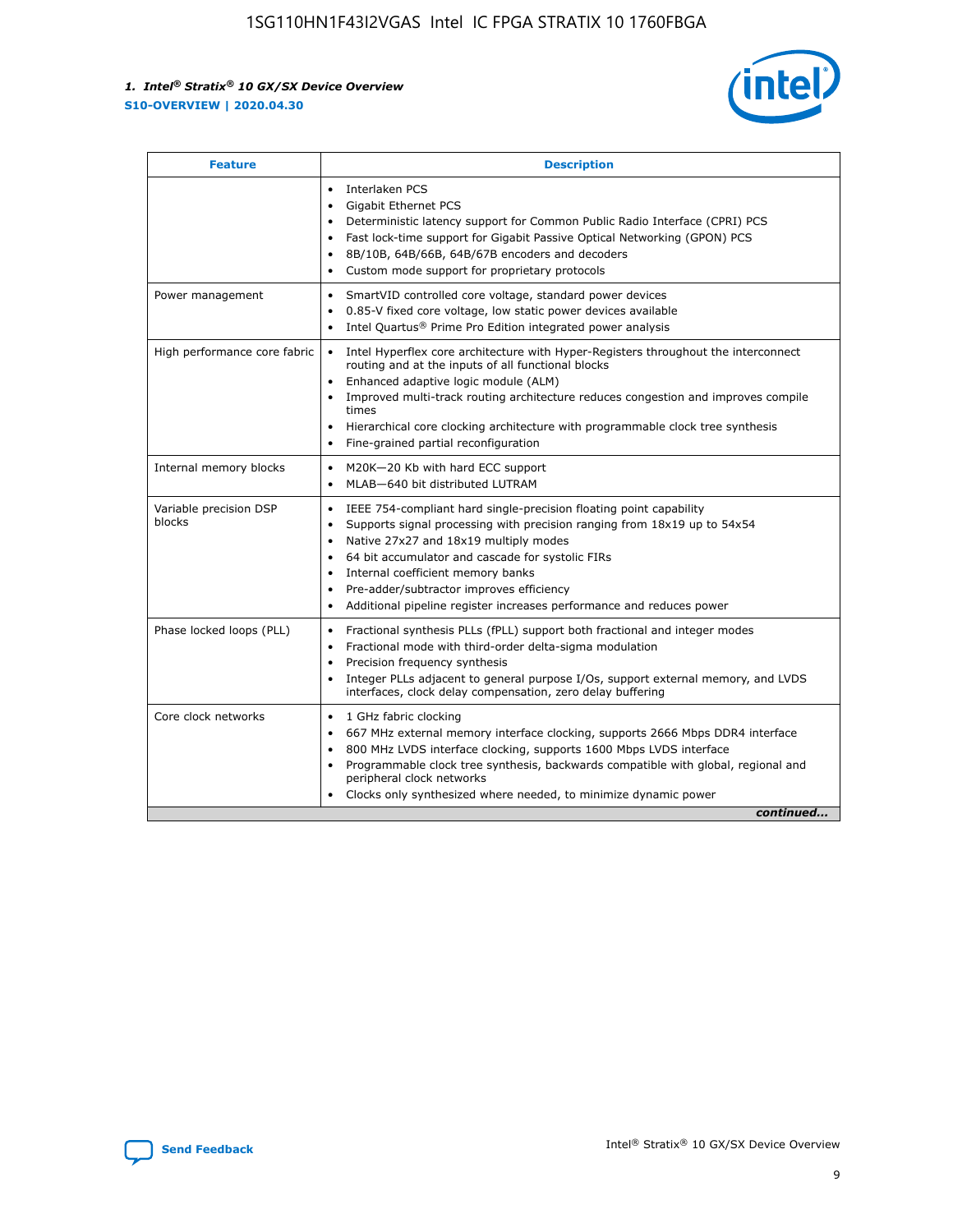

| <b>Feature</b>     | <b>Description</b>                                                                                                                                                                                                                                                                                                                                                                                                                                                                                                    |
|--------------------|-----------------------------------------------------------------------------------------------------------------------------------------------------------------------------------------------------------------------------------------------------------------------------------------------------------------------------------------------------------------------------------------------------------------------------------------------------------------------------------------------------------------------|
| Configuration      | Dedicated Secure Device Manager<br>٠<br>Software programmable device configuration<br>٠<br>Serial and parallel flash interface<br>٠<br>Configuration via protocol (CvP) using PCI Express Gen1/Gen2/Gen3<br>Fine-grained partial reconfiguration of core fabric<br>Dynamic reconfiguration of transceivers and PLLs<br>٠<br>Comprehensive set of security features including AES-256, SHA-256/384, and<br>ECDSA-256/384 accelerators, and multi-factor authentication<br>Physically Unclonable Function (PUF) service |
| Packaging          | Intel Embedded Multi-die Interconnect Bridge (EMIB) packaging technology<br>٠<br>Multiple devices with identical package footprints allows seamless migration across<br>٠<br>different device densities<br>1.0 mm ball-pitch FBGA packaging<br>٠<br>Lead and lead-free package options                                                                                                                                                                                                                                |
| Software and tools | Intel Quartus Prime Pro Edition design suite with new compiler and Hyper-Aware design<br>flow<br>Fast Forward compiler to allow Intel Hyperflex architecture performance exploration<br>٠<br>Transceiver toolkit<br>Platform designer integration tool<br>DSP Builder advanced blockset<br>OpenCL <sup>™</sup> support<br>SoC Embedded Design Suite (EDS)                                                                                                                                                             |

## **Table 3. Intel Stratix 10 SoC Specific Device Features**

| <b>Hard Processor</b><br>Multi-processor unit (MPU) core<br>Quad-core Arm Cortex-A53 MPCore processor with Arm<br>$\bullet$<br>CoreSight* debug and trace technology<br>System<br>Scalar floating-point unit supporting single and double<br>$\bullet$<br>precision<br>Arm Neon* media processing engine for each processor<br>$\bullet$<br><b>System Controllers</b><br>System Memory Management Unit (SMMU)<br>$\bullet$<br>Cache Coherency Unit (CCU)<br>$\bullet$<br>Layer 1 Cache<br>32 KB L1 instruction cache with parity<br>$\bullet$<br>32 KB L1 data cache with ECC<br>$\bullet$<br>Layer 2 Cache<br>1 MB Shared L2 Cache with ECC<br>$\bullet$<br>On-Chip Memory<br>256 KB On-Chip RAM<br>٠<br>Direct memory access (DMA) controller<br>8-Channel DMA<br>$\bullet$<br>Ethernet media access controller<br>Three 10/100/1000 EMAC with integrated DMA<br>$\bullet$<br>(EMAC)<br>USB On-The-Go controller (OTG)<br>2 USB OTG with integrated DMA<br>$\bullet$<br><b>UART</b> controller<br>2 UART 16550 compatible<br>$\bullet$<br>Serial Peripheral Interface (SPI)<br>4 SPI<br>$\bullet$<br>controller<br>$I2C$ controller<br>5 I <sup>2</sup> C controllers<br>$\bullet$<br>SD/SDIO/MMC controller<br>1 eMMC version 4.5 with DMA and CE-ATA support<br>$\bullet$<br>SD, including eSD, version 3.0<br>$\bullet$<br>SDIO, including eSDIO, version 3.0<br>$\bullet$<br>CE-ATA - version 1.1 | <b>SoC Subsystem</b> | <b>Feature</b> | <b>Description</b> |  |  |
|---------------------------------------------------------------------------------------------------------------------------------------------------------------------------------------------------------------------------------------------------------------------------------------------------------------------------------------------------------------------------------------------------------------------------------------------------------------------------------------------------------------------------------------------------------------------------------------------------------------------------------------------------------------------------------------------------------------------------------------------------------------------------------------------------------------------------------------------------------------------------------------------------------------------------------------------------------------------------------------------------------------------------------------------------------------------------------------------------------------------------------------------------------------------------------------------------------------------------------------------------------------------------------------------------------------------------------------------------------------------------------------------------------|----------------------|----------------|--------------------|--|--|
|                                                                                                                                                                                                                                                                                                                                                                                                                                                                                                                                                                                                                                                                                                                                                                                                                                                                                                                                                                                                                                                                                                                                                                                                                                                                                                                                                                                                         |                      |                |                    |  |  |
|                                                                                                                                                                                                                                                                                                                                                                                                                                                                                                                                                                                                                                                                                                                                                                                                                                                                                                                                                                                                                                                                                                                                                                                                                                                                                                                                                                                                         |                      |                |                    |  |  |
|                                                                                                                                                                                                                                                                                                                                                                                                                                                                                                                                                                                                                                                                                                                                                                                                                                                                                                                                                                                                                                                                                                                                                                                                                                                                                                                                                                                                         |                      |                |                    |  |  |
|                                                                                                                                                                                                                                                                                                                                                                                                                                                                                                                                                                                                                                                                                                                                                                                                                                                                                                                                                                                                                                                                                                                                                                                                                                                                                                                                                                                                         |                      |                |                    |  |  |
|                                                                                                                                                                                                                                                                                                                                                                                                                                                                                                                                                                                                                                                                                                                                                                                                                                                                                                                                                                                                                                                                                                                                                                                                                                                                                                                                                                                                         |                      |                |                    |  |  |
|                                                                                                                                                                                                                                                                                                                                                                                                                                                                                                                                                                                                                                                                                                                                                                                                                                                                                                                                                                                                                                                                                                                                                                                                                                                                                                                                                                                                         |                      |                |                    |  |  |
|                                                                                                                                                                                                                                                                                                                                                                                                                                                                                                                                                                                                                                                                                                                                                                                                                                                                                                                                                                                                                                                                                                                                                                                                                                                                                                                                                                                                         |                      |                |                    |  |  |
|                                                                                                                                                                                                                                                                                                                                                                                                                                                                                                                                                                                                                                                                                                                                                                                                                                                                                                                                                                                                                                                                                                                                                                                                                                                                                                                                                                                                         |                      |                |                    |  |  |
|                                                                                                                                                                                                                                                                                                                                                                                                                                                                                                                                                                                                                                                                                                                                                                                                                                                                                                                                                                                                                                                                                                                                                                                                                                                                                                                                                                                                         |                      |                |                    |  |  |
|                                                                                                                                                                                                                                                                                                                                                                                                                                                                                                                                                                                                                                                                                                                                                                                                                                                                                                                                                                                                                                                                                                                                                                                                                                                                                                                                                                                                         |                      |                |                    |  |  |
|                                                                                                                                                                                                                                                                                                                                                                                                                                                                                                                                                                                                                                                                                                                                                                                                                                                                                                                                                                                                                                                                                                                                                                                                                                                                                                                                                                                                         |                      |                |                    |  |  |
| continued                                                                                                                                                                                                                                                                                                                                                                                                                                                                                                                                                                                                                                                                                                                                                                                                                                                                                                                                                                                                                                                                                                                                                                                                                                                                                                                                                                                               |                      |                |                    |  |  |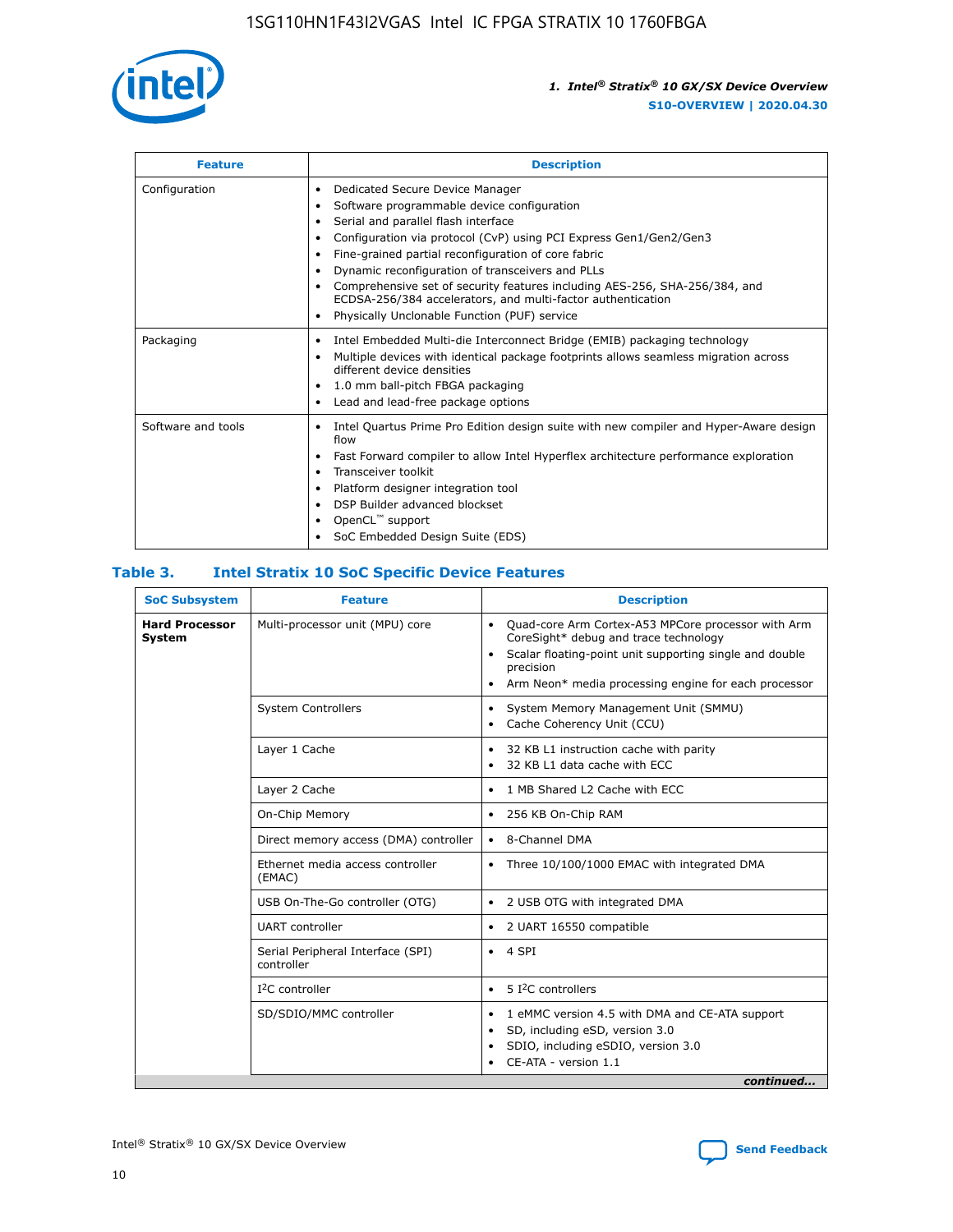

| <b>SoC Subsystem</b>                   | <b>Feature</b>             | <b>Description</b>                                                                                    |  |  |
|----------------------------------------|----------------------------|-------------------------------------------------------------------------------------------------------|--|--|
|                                        | NAND flash controller      | 1 ONFI 1.0, 8- and 16-bit support<br>$\bullet$                                                        |  |  |
|                                        | General-purpose I/O (GPIO) | Maximum of 48 software programmable GPIO<br>$\bullet$                                                 |  |  |
|                                        | Timers                     | 4 general-purpose timers<br>4 watchdog timers<br>٠                                                    |  |  |
| <b>Secure Device</b><br>Manager        | Security                   | Secure boot<br>$\bullet$<br>Advanced Encryption Standard (AES) and authentication<br>٠<br>(SHA/ECDSA) |  |  |
| External<br>Memory<br><b>Interface</b> | External Memory Interface  | Hard Memory Controller with DDR4 and DDR3<br>$\bullet$                                                |  |  |

## **1.4. Intel Stratix 10 Block Diagram**

## **Figure 2. Intel Stratix 10 FPGA and SoC Architecture Block Diagram**



HPS: Quad ARM Cortex-A53 Hard Processor System SDM: Secure Device Manager

# **1.5. Intel Stratix 10 FPGA and SoC Family Plan**

<sup>(2)</sup> The number of 27x27 multipliers is one-half the number of 18x19 multipliers.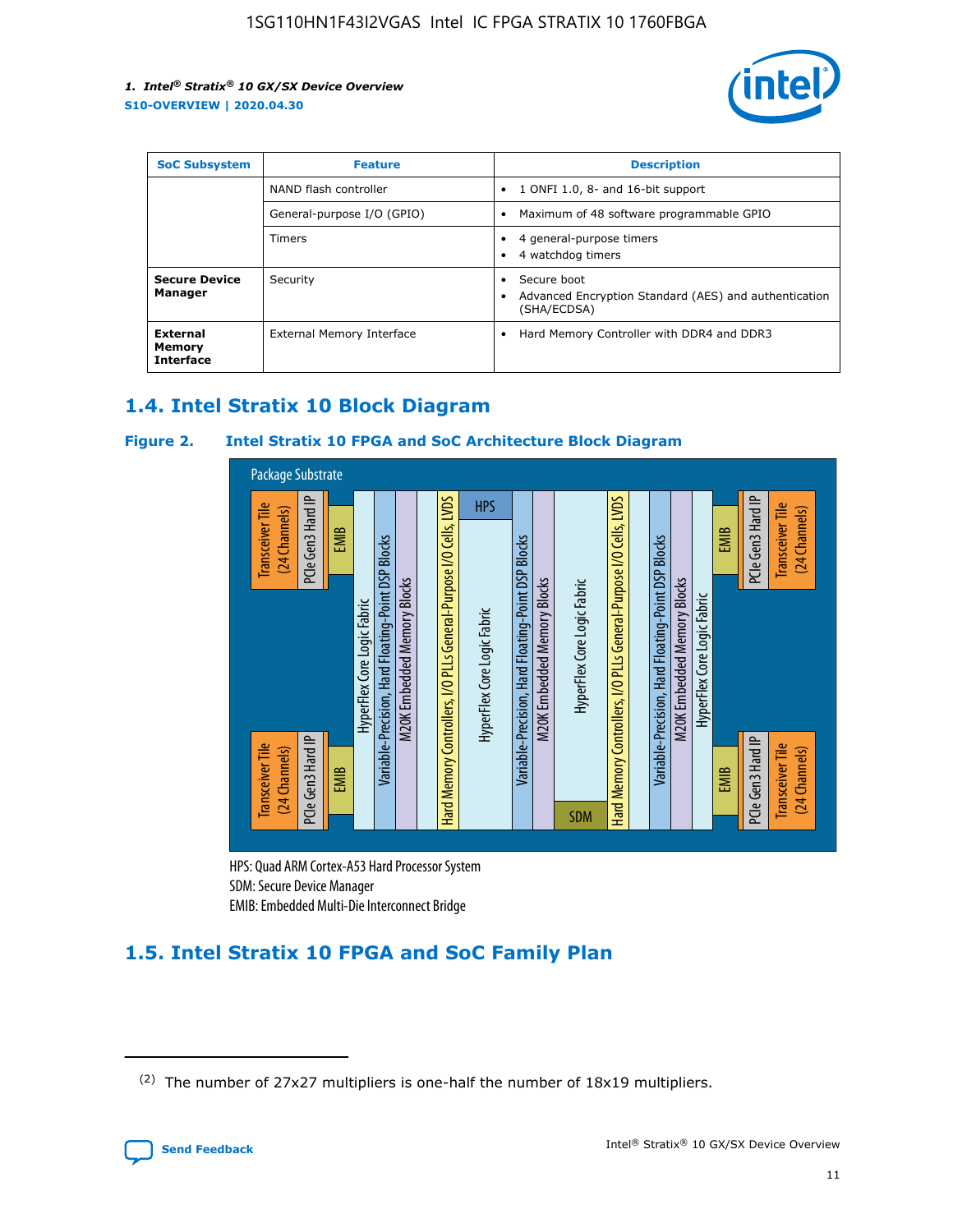

## **Table 4. Intel Stratix 10 GX/SX FPGA and SoC Family Plan—FPGA Core (part 1)**

| <b>Intel Stratix 10</b><br><b>GX/SX Device</b><br><b>Name</b> | <b>Logic Elements</b><br>(KLE) | <b>M20K Blocks</b> | <b>M20K Mbits</b> | <b>MLAB Counts</b> | <b>MLAB Mbits</b> | 18x19 Multi-<br>pliers <sup>(2)</sup> |
|---------------------------------------------------------------|--------------------------------|--------------------|-------------------|--------------------|-------------------|---------------------------------------|
| GX 400/<br>SX 400                                             | 378                            | 1,537              | 30                | 3,276              | $\overline{2}$    | 1,296                                 |
| GX 650/<br>SX 650                                             | 612                            | 2,489              | 49                | 5,364              | 3                 | 2,304                                 |
| GX 850/<br>SX 850                                             | 841                            | 3,477              | 68                | 7,124              | $\overline{4}$    | 4,032                                 |
| GX 1100/<br>SX 1100                                           | 1,325                          | 5,461              | 107               | 11,556             | $\overline{7}$    | 5,184                                 |
| GX 1650/<br>SX 1650                                           | 1,624                          | 5,851              | 114               | 13,764             | 8                 | 6,290                                 |
| GX 2100/<br>SX 2100                                           | 2,005                          | 6,501              | 127               | 17,316             | 11                | 7,488                                 |
| GX 2500/<br>SX 2500                                           | 2,422                          | 9,963              | 195               | 20,529             | 13                | 10,022                                |
| GX 2800/<br>SX 2800                                           | 2,753                          | 11,721             | 229               | 23,796             | 15                | 11,520                                |
| GX 1660                                                       | 1,679                          | 6,162              | 120               | 14,230             | 9                 | 6,652                                 |
| GX 2110                                                       | 2,073                          | 6,847              | 134               | 17,856             | 11                | 7,920                                 |
| <b>GX 10M</b>                                                 | 10,200                         | 12,950             | 253               | 87,984             | 55                | 6,912                                 |

#### **Table 5. Intel Stratix 10 GX/SX FPGA and SoC Family Plan—Interconnects, PLLs and Hard IP (part 2)**

| <b>Intel Stratix 10</b>            | <b>Interconnects</b> |                     | <b>PLLs</b>  |          | <b>Hard IP</b>                       |
|------------------------------------|----------------------|---------------------|--------------|----------|--------------------------------------|
| <b>GX/SX Device</b><br><b>Name</b> | <b>Maximum GPIOs</b> | <b>Maximum XCVR</b> | <b>fPLLs</b> | I/O PLLs | <b>PCIe Hard IP</b><br><b>Blocks</b> |
| GX 400/<br>SX 400                  | 374                  | 24                  | 8            | 8        | $\mathbf{1}$                         |
| GX 650/<br>SX 650                  | 392                  | 24                  | 8            | 8        | $\mathbf{1}$                         |
| GX 850/<br>SX 850                  | 688                  | 48                  | 16           | 16       | 2                                    |
| GX 1100/<br>SX 1100                | 688                  | 48                  | 16           | 16       | 2                                    |
| GX 1650/<br>SX 1650                | 704                  | 96                  | 32           | 24       | $\overline{4}$                       |
| GX 2100/<br>SX 2100                | 704                  | 96                  | 32           | 24       | 4                                    |
| GX 2500/<br>SX 2500                | 1,160                | 96                  | 32           | 24       | $\overline{4}$                       |
| GX 2800/<br>SX 2800                | 1,160                | 96                  | 32           | 24       | $\overline{4}$                       |
|                                    |                      |                     |              |          | continued                            |

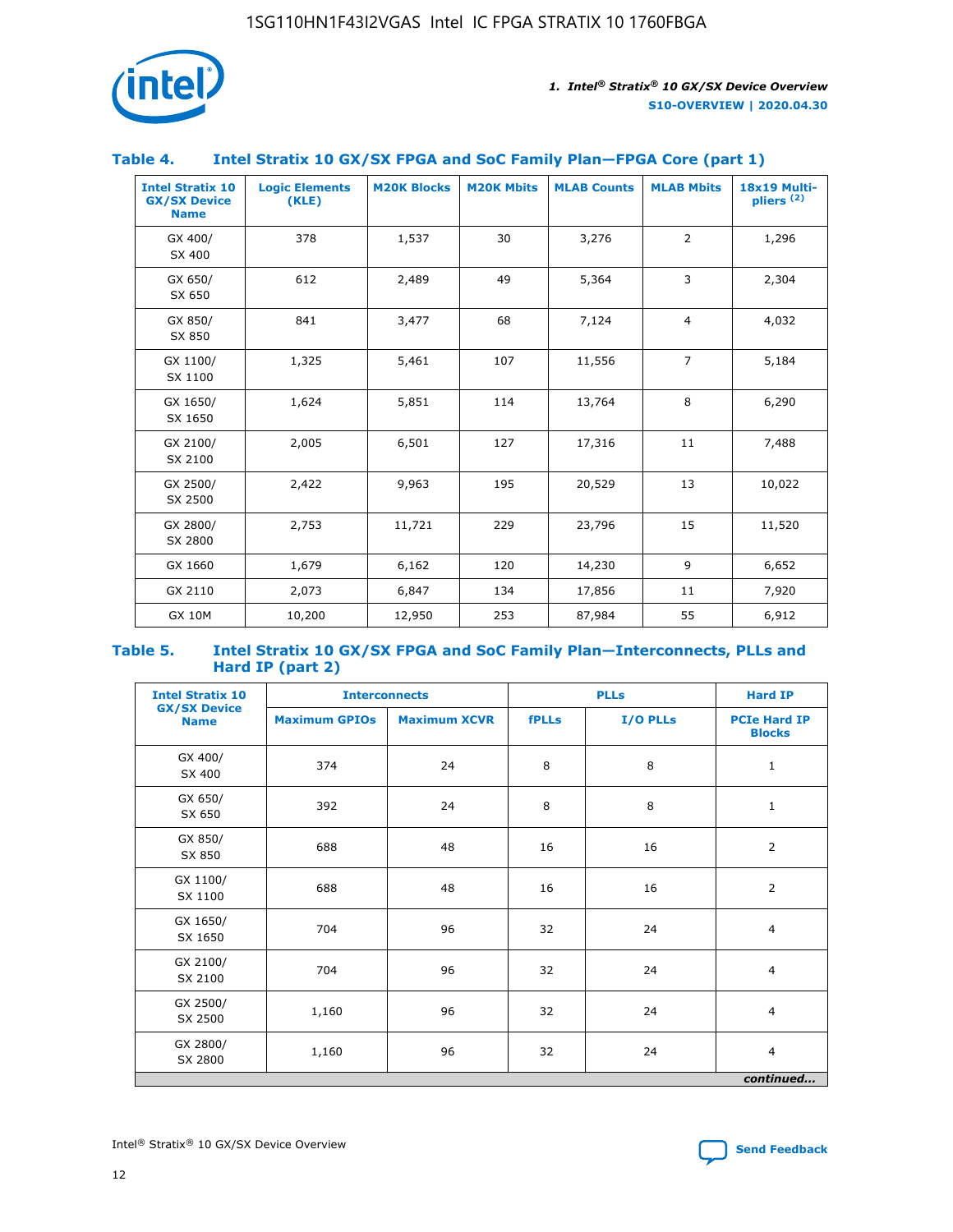

| <b>Intel Stratix 10</b><br><b>GX/SX Device</b> | <b>Interconnects</b> |                     | <b>PLLs</b>  |                 | <b>Hard IP</b>                       |
|------------------------------------------------|----------------------|---------------------|--------------|-----------------|--------------------------------------|
| <b>Name</b>                                    | <b>Maximum GPIOs</b> | <b>Maximum XCVR</b> | <b>fPLLs</b> | <b>I/O PLLs</b> | <b>PCIe Hard IP</b><br><b>Blocks</b> |
| GX 1660                                        | 688                  | 48                  | 16           | 16              |                                      |
| GX 2110                                        | 688                  | 48                  | 16           | 16              |                                      |
| <b>GX 10M</b>                                  | 2,304                | 48                  | 24           | 48              | 4                                    |

## **Table 6. Intel Stratix 10 GX/SX FPGA and SoC Family Package Plan**

Cell legend: General Purpose I/Os, High-Voltage I/Os, LVDS Pairs, Transceivers (3) (4) (5) (6) (7) (8)

| <b>Intel Stratix 10</b><br><b>GX/SX Device</b><br><b>Name</b> | F1152<br><b>HF35</b><br>$(35x35 \text{ mm}^2)$ | F1760<br><b>NF43</b><br>(42.5x42.5<br>$mm2$ ) | F2397<br><b>UF50</b><br>$(50x50 \text{ mm}^2)$ | F2912<br><b>HF55</b><br>$(55x55$ mm <sup>2</sup> ) | F4938<br><b>NF74</b><br>$(70x74)$ mm <sup>2</sup> |
|---------------------------------------------------------------|------------------------------------------------|-----------------------------------------------|------------------------------------------------|----------------------------------------------------|---------------------------------------------------|
| GX 400/<br>SX 400                                             | 374, 56, 120, 24 <sup>(9)</sup>                | $\overline{\phantom{a}}$                      | $\overline{\phantom{a}}$                       | ۰                                                  |                                                   |
| GX 650/<br>SX 650                                             | 392, 8, 192, 24                                | $\overline{\phantom{a}}$                      | $\overline{\phantom{a}}$                       |                                                    |                                                   |
| GX 850/<br>SX 850                                             | ۰.                                             | 688, 16, 336, 48                              |                                                |                                                    |                                                   |
| GX 1100/<br>SX 1100                                           |                                                | 688, 16, 336, 48                              |                                                |                                                    |                                                   |
| GX 1650/<br>SX 1650                                           |                                                | 688, 16, 336, 48                              | 704, 32, 336, 96                               |                                                    |                                                   |
| GX 2100/<br>SX 2100                                           | -                                              | 688, 16, 336, 48                              | 704, 32, 336, 96                               | $\overline{\phantom{a}}$                           |                                                   |
| GX 2500/<br>SX 2500                                           |                                                | 688, 16, 336, 48                              | 704, 32, 336, 96                               | 1160, 8, 576, 24                                   |                                                   |
| GX 2800/                                                      | -                                              | 688, 16, 336, 48                              | 704, 32, 336, 96                               | 1160, 8, 576, 24                                   | $\overline{\phantom{a}}$<br>continued             |

- (3) All packages are ball grid arrays with 1.0 mm pitch.
- (4) High-Voltage I/O pins are used for 3 V and 2.5 V interfacing.
- $(5)$  Each LVDS pair can be configured as either a differential input or a differential output.
- (6) High-Voltage I/O pins and LVDS pairs are included in the General Purpose I/O count. Transceivers are counted separately.
- $(7)$  Each package column offers pin migration (common circuit board footprint) for all devices in the column.
- $(8)$  Intel Stratix 10 GX devices are pin migratable with Intel Stratix 10 SX devices in the same package.
- $(9)$  The Intel Stratix 10 SX/GX 400 device has a level shifter, and this imposes some restrictions on the number of LVDS pairs and I/O banks available (see "Intel Stratix 10 SX/GX 400 Device Level Shifter Details").

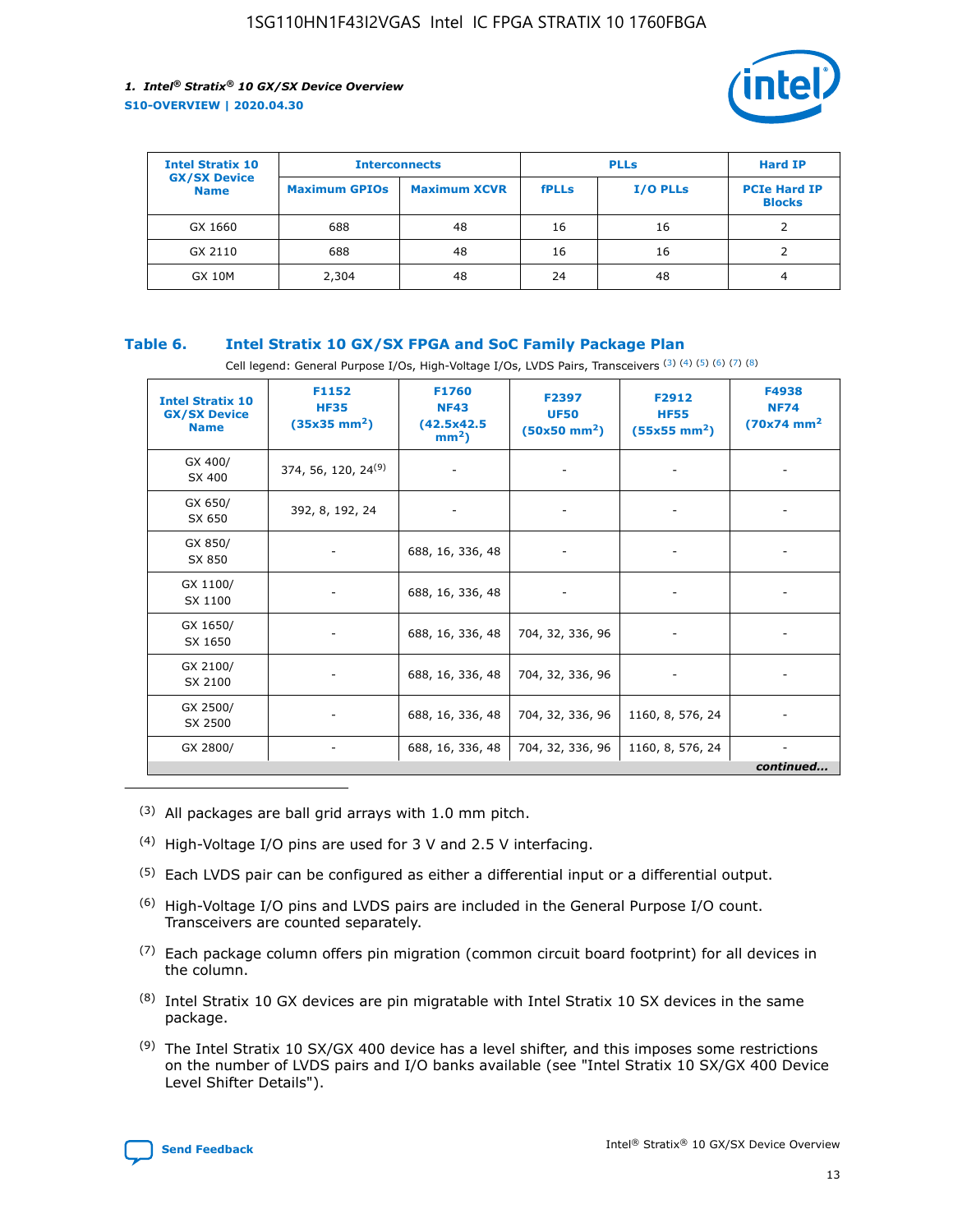

| <b>Intel Stratix 10</b><br><b>GX/SX Device</b><br><b>Name</b> | F1152<br><b>HF35</b><br>$(35x35)$ mm <sup>2</sup> ) | F1760<br><b>NF43</b><br>(42.5x42.5<br>$mm2$ ) | F2397<br><b>UF50</b><br>$(50x50 \text{ mm}^2)$ | F2912<br><b>HF55</b><br>$(55x55$ mm <sup>2</sup> ) | F4938<br><b>NF74</b><br>$(70x74)$ mm <sup>2</sup> |
|---------------------------------------------------------------|-----------------------------------------------------|-----------------------------------------------|------------------------------------------------|----------------------------------------------------|---------------------------------------------------|
| SX 2800                                                       |                                                     |                                               |                                                |                                                    |                                                   |
| GX 1660                                                       | -                                                   | 688, 16, 336, 48                              | $\overline{\phantom{a}}$                       |                                                    |                                                   |
| GX 2110                                                       |                                                     | 688, 16, 336, 48                              | $\overline{\phantom{a}}$                       |                                                    |                                                   |
| <b>GX 10M</b>                                                 | ۰                                                   |                                               |                                                |                                                    | 2304, 32, 1152,<br>48                             |





## **1.6. Intel Hyperflex Core Architecture**

Intel Stratix 10 FPGAs and SoCs are based on a core fabric featuring the new Intel Hyperflex core architecture. The Intel Hyperflex core architecture delivers 2X the clock frequency performance and up to 70% lower power compared to previous generation high-end FPGAs. Along with this performance breakthrough, the Intel Hyperflex core architecture delivers a number of advantages including:

- **Higher Throughput**—Capitalizes on 2X core clock frequency performance to obtain throughput breakthroughs
- **Improved Power Efficiency**—Uses reduced IP size, enabled by Intel Hyperflex, to consolidate designs which previously spanned multiple devices into a single device, thereby reducing power by up to 70% versus previous generation devices
- **Greater Design Functionality**—Uses faster clock frequency to reduce bus widths and reduce IP size, freeing up additional FPGA resources to add greater functionality
- **Increased Designer Productivity**—Boosts performance with less routing congestion and fewer design iterations using Hyper-Aware design tools, obtaining greater timing margin for more rapid timing closure

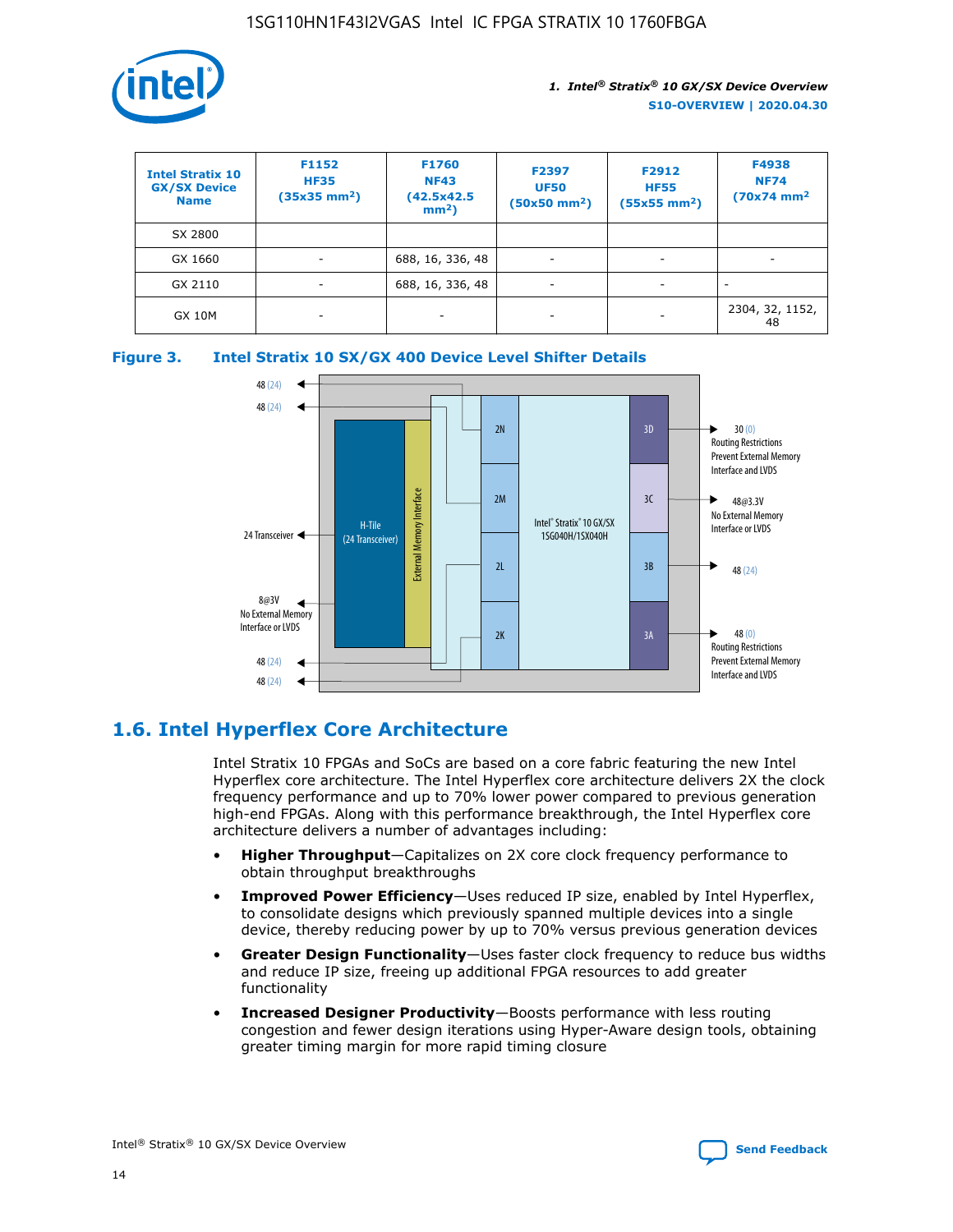

In addition to the traditional user registers found in the Adaptive Logic Modules (ALM), the Intel Hyperflex core architecture introduces additional bypassable registers everywhere throughout the fabric of the FPGA. These additional registers, called Hyper-Registers are available on every interconnect routing segment and at the inputs of all functional blocks.

#### **Figure 4. Bypassable Hyper-Register**



The Hyper-Registers enable the following key design techniques to achieve the 2X core performance increases:

- Fine grain Hyper-Retiming to eliminate critical paths
- Zero latency Hyper-Pipelining to eliminate routing delays
- Flexible Hyper-Optimization for best-in-class performance

By implementing these techniques in your design, the Hyper-Aware design tools automatically make use of the Hyper-Registers to achieve maximum core clock frequency.



## **Figure 5. Intel Hyperflex Core Architecture**

New Hyper-Registers throughout the core fabric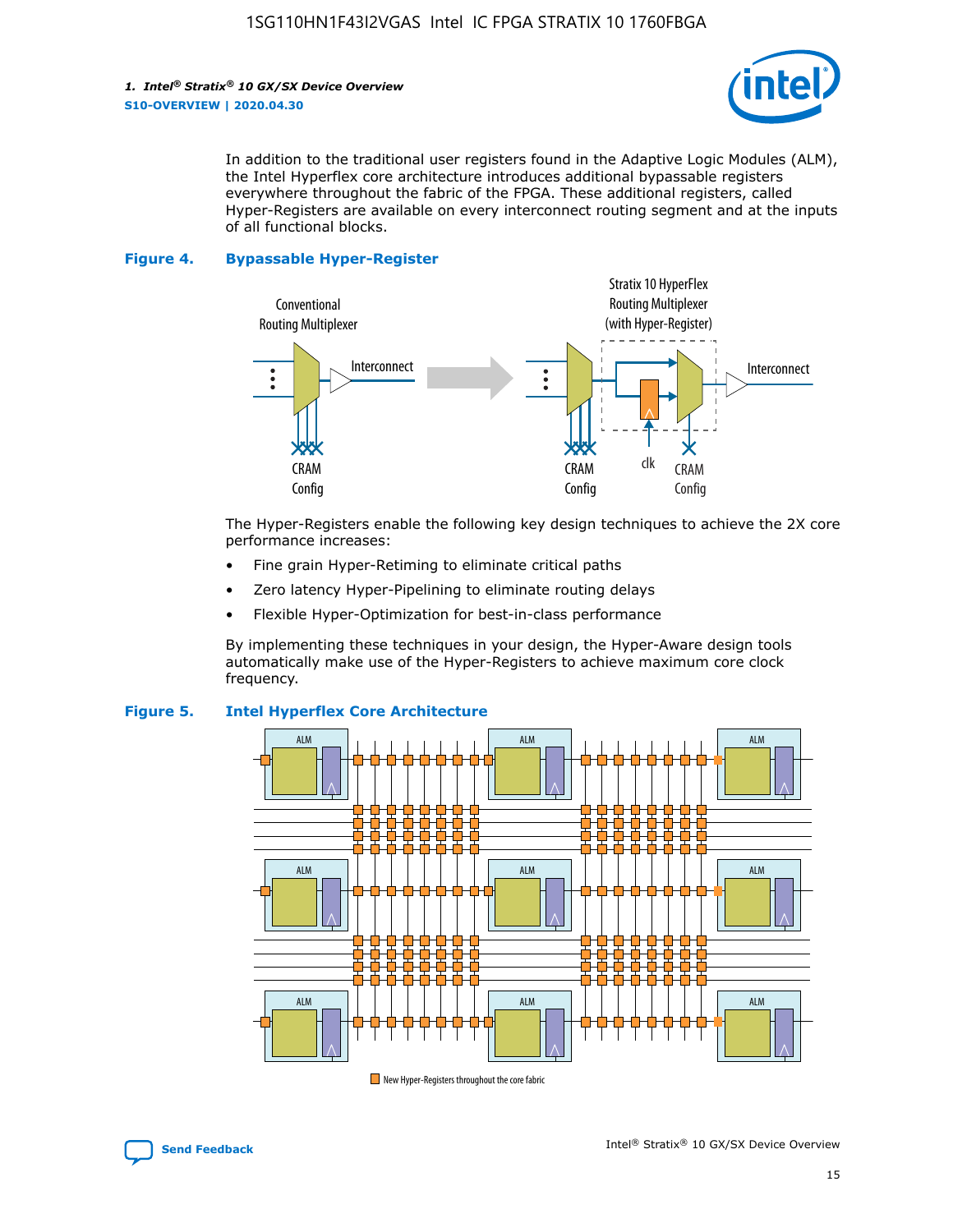

## **1.7. Heterogeneous 3D SiP Transceiver Tiles**

Intel Stratix 10 FPGAs and SoCs feature power efficient, high bandwidth, low latency transceivers. The transceivers are implemented on heterogeneous 3D System-in-Package (SiP) transceiver tiles, each containing 24 full-duplex transceiver channels. In addition to providing a high-performance transceiver solution to meet current connectivity needs, this allows for future flexibility and scalability as data rates, modulation schemes, and protocol IPs evolve.

## **Figure 6. Monolithic Core Fabric and Heterogeneous 3D SiP Transceiver Tiles**



## **Figure 7. Dual Core Fabric and Heterogeneous 3D SiP Transceiver Tiles (for the Intel Stratix 10 GX 10M Variant Only)**



Each transceiver tile contains:

- 24 full-duplex transceiver channels (PMA and PCS) $(10)$
- Reference clock distribution network
- Transmit PLLs
- High-speed clocking and bonding networks
- One instance of PCI Express hard IP

 $(10)$  12 full-duplex transceiver channels for the Intel Stratix 10 GX 10M variant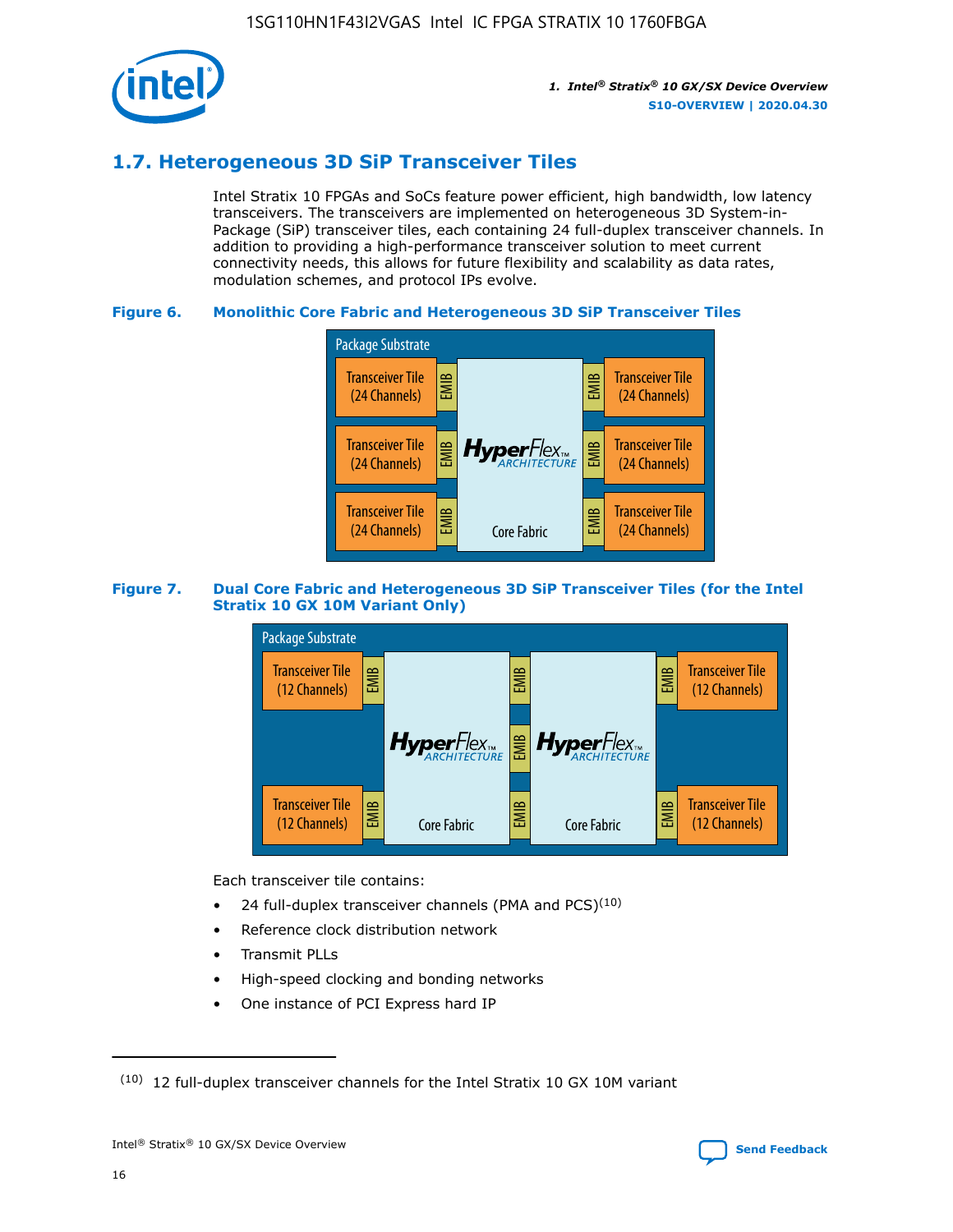



## **Figure 8. Heterogeneous 3D SiP Transceiver Tile Architecture**

## **1.8. Intel Stratix 10 Transceivers**

Intel Stratix 10 devices offer up to 96 total full-duplex transceiver channels. These channels provide continuous data rates from 1 Gbps to 28.3 Gbps for chip-to-chip, chip-to-module, and backplane applications. In each device,two thirds of the transceivers can be configured up to the maximum data rate of 28.3 Gbps to drive 100G interfaces and C form-factor pluggable CFP2/CFP4 optical modules. For longerreach backplane driving applications, advanced adaptive equalization circuits are used to equalize over 30 dB of system loss.

All transceiver channels feature a dedicated Physical Medium Attachment (PMA) and a hardened Physical Coding Sublayer (PCS).

- The PMA provides primary interfacing capabilities to physical channels.
- The PCS typically handles encoding/decoding, word alignment, and other preprocessing functions before transferring data to the FPGA core fabric.

Within each transceiver tile, the transceivers are arranged in four banks of six PMA-PCS groups. A wide variety of bonded and non-bonded data rate configurations are possible within each bank, and within each tile, using a highly configurable clock distribution network.

## **1.8.1. PMA Features**

PMA channels are comprised of transmitter (TX), receiver (RX), and high speed clocking resources.

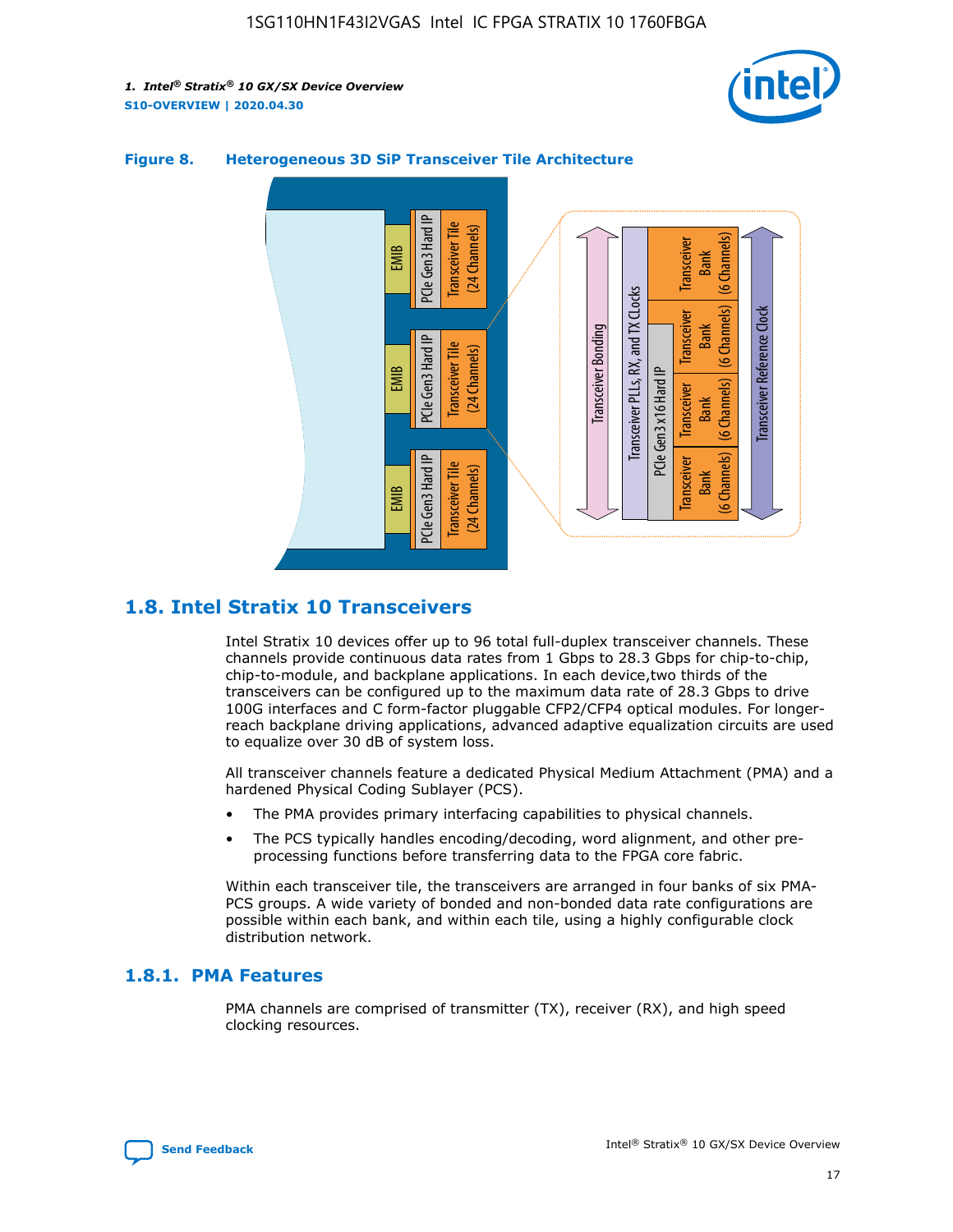

Intel Stratix 10 device features provide exceptional signal integrity at data rates up to 28.3 Gbps. Clocking options include ultra-low jitter LC tank-based (ATX) PLLs with optional fractional synthesis capability, channel PLLs operating as clock multiplier units (CMUs), and fractional synthesis PLLs (fPLLs).

- **ATX PLL**—can be configured in integer mode, or optionally, in a new fractional synthesis mode. Each ATX PLL spans the full frequency range of the supported data rate range providing a stable, flexible clock source with the lowest jitter.
- **CMU PLL**—when not being used as a transceiver, select PMA channels can be configured as channel PLLs operating as CMUs to provide an additional master clock source within the transceiver bank.
- **fPLL**—In addition, dedicated fPLLs are available with precision frequency synthesis capabilities. fPLLs can be used to synthesize multiple clock frequencies from a single reference clock source and replace multiple reference oscillators for multiprotocol and multi-rate applications.

On the receiver side, each PMA has an independent channel PLL that allows analog tracking for clock-data recovery. Each PMA also has advanced equalization circuits that compensate for transmission losses across a wide frequency spectrum.

- **Variable Gain Amplifier (VGA)**—to optimize the receiver's dynamic range
- **Continuous Time Linear Equalizer (CTLE)**—to compensate for channel losses with lowest power dissipation
- **Decision Feedback Equalizer (DFE)**—to provide additional equalization capability on backplanes even in the presence of crosstalk and reflections
- **On-Die Instrumentation (ODI)**—to provide on-chip eye monitoring capabilities (Eye Viewer). This capability helps to optimize link equalization parameters during board bring-up and supports in-system link diagnostics and equalization margin testing

#### **Figure 9. Intel Stratix 10 Receiver Block Features**



All link equalization parameters feature automatic adaptation using the new Advanced Digital Adaptive Parametric Tuning (ADAPT) circuit. This circuit is used to dynamically set DFE tap weights, adjust CTLE parameters, and optimize VGA gain and threshold voltage. Finally, optimal and consistent signal integrity is ensured by using the new



Intel<sup>®</sup> Stratix<sup>®</sup> 10 GX/SX Device Overview **[Send Feedback](mailto:FPGAtechdocfeedback@intel.com?subject=Feedback%20on%20Intel%20Stratix%2010%20GX/SX%20Device%20Overview%20(S10-OVERVIEW%202020.04.30)&body=We%20appreciate%20your%20feedback.%20In%20your%20comments,%20also%20specify%20the%20page%20number%20or%20paragraph.%20Thank%20you.)** Send Feedback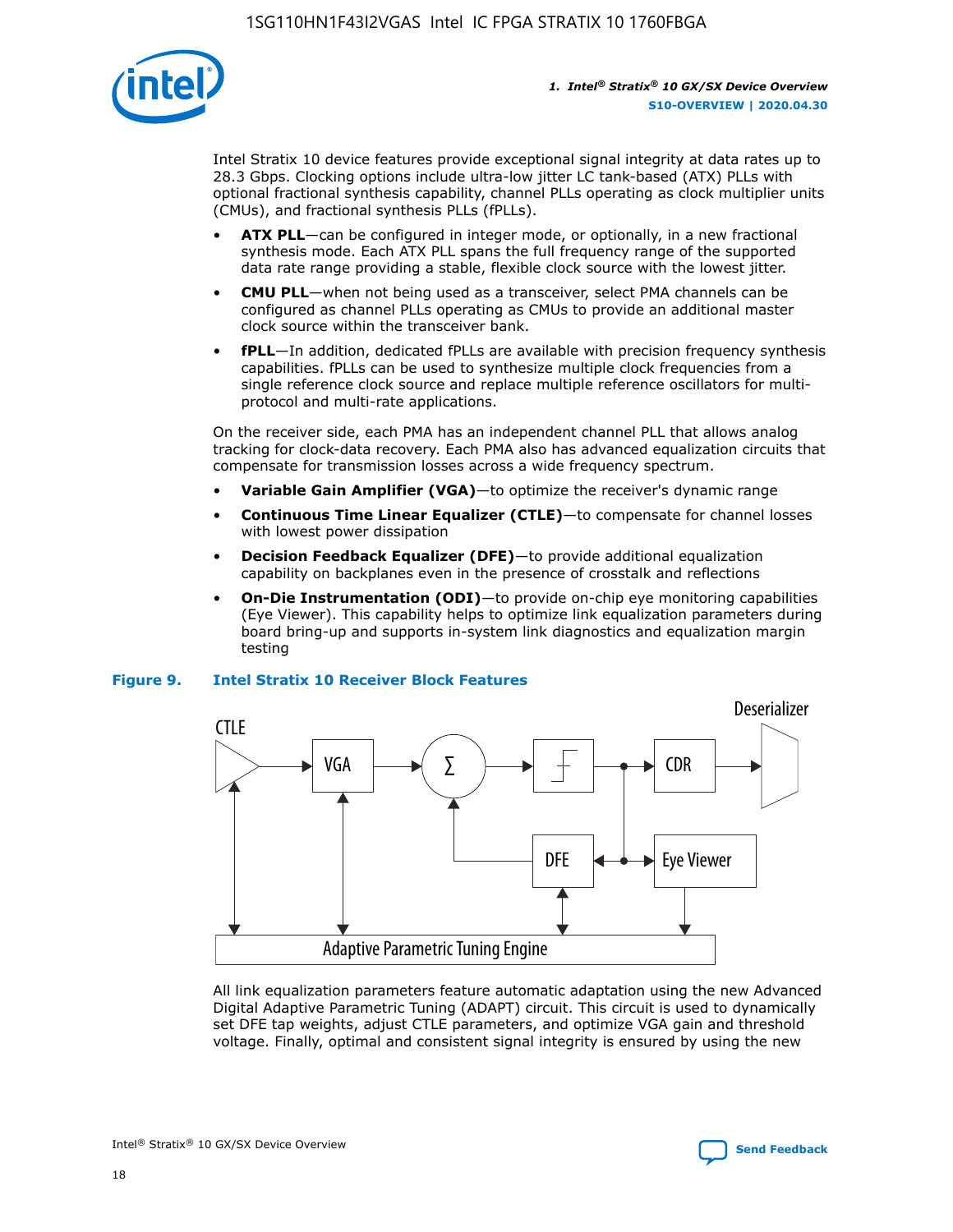

hardened Precision Signal Integrity Calibration Engine (PreSICE) to automatically calibrate all transceiver circuit blocks on power-up. This gives the most link margin and ensures robust, reliable, and error-free operation.

#### **Table 7. Transceiver PMA Features**

| <b>Feature</b>                                                       | <b>Capability</b>                                                                                                                                                                                         |
|----------------------------------------------------------------------|-----------------------------------------------------------------------------------------------------------------------------------------------------------------------------------------------------------|
| Chip-to-Chip Data Rates                                              | 1 Gbps (11) to 28.3 Gbps (Intel Stratix 10 GX/SX devices)                                                                                                                                                 |
| <b>Backplane Support</b>                                             | Drive backplanes at data rates up to 28.3 Gbps, including 10GBASE-KR compliance                                                                                                                           |
| Optical Module Support                                               | SFP+/SFP, XFP, CXP, QSFP/QSFP28, QSFPDD, CFP/CFP2/CFP4                                                                                                                                                    |
| Cable Driving Support                                                | SFP+ Direct Attach, PCI Express over cable, eSATA                                                                                                                                                         |
| <b>Transmit Pre-Emphasis</b>                                         | 5-tap transmit pre-emphasis and de-emphasis to compensate for system channel loss                                                                                                                         |
| Continuous Time Linear<br>Equalizer (CTLE)                           | Dual mode, high-gain, and high-data rate, linear receive equalization to compensate for<br>system channel loss                                                                                            |
| Decision Feedback Equalizer<br>(DFE)                                 | 15 fixed tap DFE to equalize backplane channel loss in the presence of crosstalk and noisy<br>environments                                                                                                |
| Advanced Digital Adaptive<br>Parametric Tuning (ADAPT)               | Fully digital adaptation engine to automatically adjust all link equalization parameters-<br>including CTLE, DFE, and VGA blocks-that provide optimal link margin without intervention<br>from user logic |
| Precision Signal Integrity<br>Calibration Engine (PreSICE)           | Hardened calibration controller to quickly calibrate all transceiver control parameters on<br>power-up, which provides the optimal signal integrity and jitter performance                                |
| <b>ATX Transmit PLLs</b>                                             | Low jitter ATX (inductor-capacitor) transmit PLLs with continuous tuning range to cover a<br>wide range of standard and proprietary protocols, with optional fractional frequency<br>synthesis capability |
| <b>Fractional PLLs</b>                                               | On-chip fractional frequency synthesizers to replace on-board crystal oscillators and reduce<br>system cost                                                                                               |
| Digitally Assisted Analog<br>CDR.                                    | Superior jitter tolerance with fast lock time                                                                                                                                                             |
| On-Die Instrumentation-<br>Eye Viewer and Jitter Margin<br>Tool      | Simplify board bring-up, debug, and diagnostics with non-intrusive, high-resolution eye<br>monitoring (Eye Viewer). Also inject jitter from transmitter to test link margin in system.                    |
| Dynamic Reconfiguration                                              | Allows for independent control of each transceiver channel Avalon memory-mapped<br>interface for the most transceiver flexibility.                                                                        |
| Multiple PCS-PMA and PCS-<br>Core to FPGA fabric interface<br>widths | 8, 10, 16, 20, 32, 40, or 64 bit interface widths for flexibility of deserialization width,<br>encoding, and reduced latency                                                                              |

## **1.8.2. PCS Features**

Intel Stratix 10 PMA channels interface with core logic through configurable and bypassable PCS interface layers.

The PCS contains multiple gearbox implementations to decouple the PMA and PCS interface widths. This feature provides the flexibility to implement a wide range of applications with 8, 10, 16, 20, 32, 40, or 64 bit interface width between each transceiver and the core logic.

 $(11)$  Stratix 10 transceivers can support data rates below 1 Gbps with over sampling.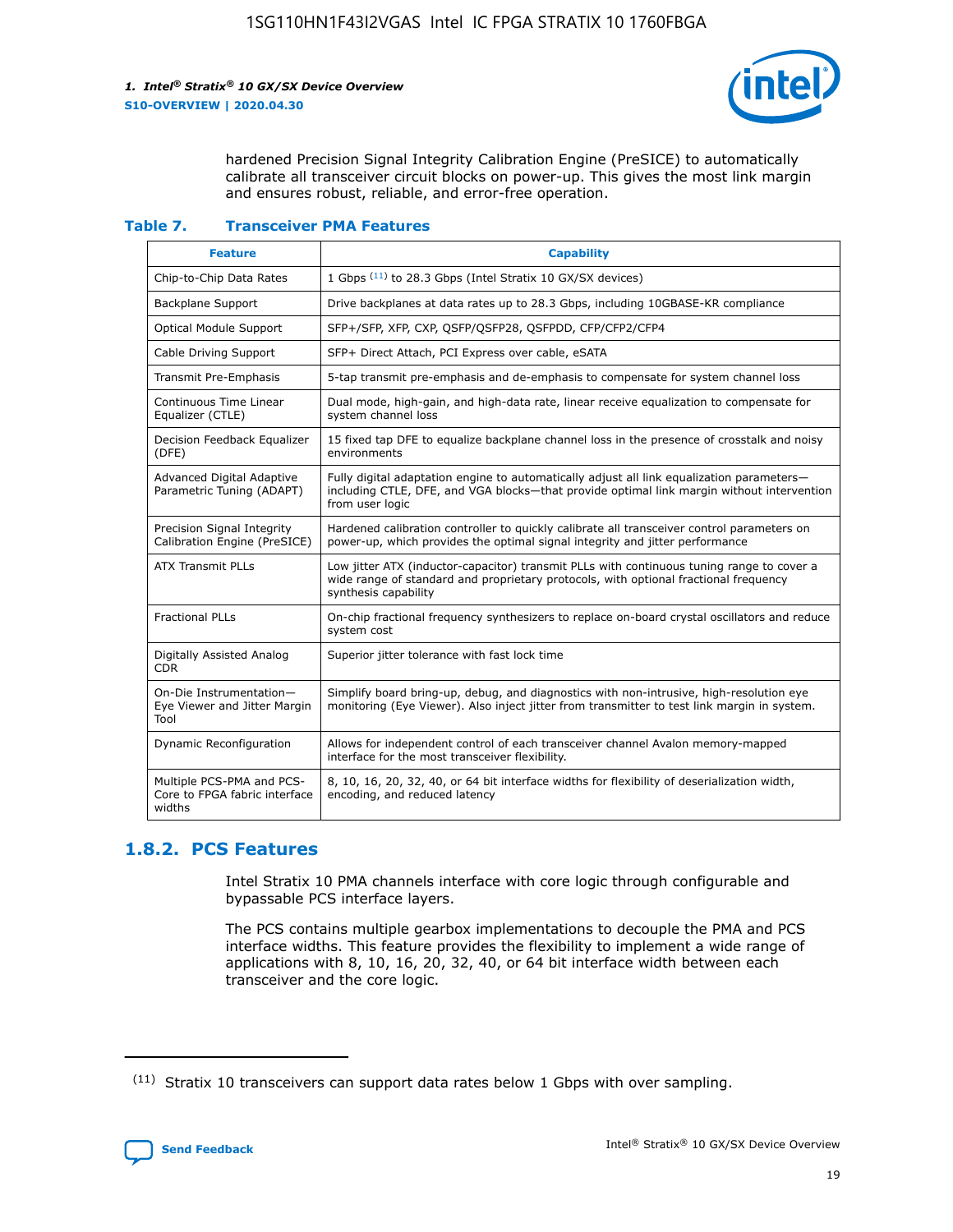

The PCS also contains hard IP to support a variety of standard and proprietary protocols across a wide range of data rates and encoding schemes. The Standard PCS mode provides support for 8B/10B encoded applications up to 12.5 Gbps. The Enhanced PCS mode supports 64B/66B and 64B/67B encoded applications up to 17.4 Gbps. The enhanced PCS mode also includes an integrated 10GBASE-KR/40GBASE-KR4 Forward Error Correction (FEC) circuit. For highly customized implementations, a PCS Direct mode provides an interface up to 64 bits wide to allow for custom encoding and support for data rates up to 28.3 Gbps.

For more information about the PCS-Core interface or the double rate transfer mode, refer to the *Intel Stratix 10 L- and H-Tile Transceiver PHY User Guide*, and the *Intel Stratix 10 E-Tile Transceiver PHY User Guide*.

| <b>PCS Protocol</b><br><b>Support</b>           | Data Rate (Gbps) | <b>Transmitter Data Path</b>                                                                                                                                              | <b>Receiver Data Path</b>                                                                                                                                                                                      |
|-------------------------------------------------|------------------|---------------------------------------------------------------------------------------------------------------------------------------------------------------------------|----------------------------------------------------------------------------------------------------------------------------------------------------------------------------------------------------------------|
| Standard PCS                                    | 1 to 12.5        | Phase compensation FIFO, byte<br>serializer, 8B/10B encoder, bit-slipper,<br>channel bonding                                                                              | Rate match FIFO, word-aligner, 8B/10B<br>decoder, byte deserializer, byte<br>ordering                                                                                                                          |
| PCI Express<br>Gen1/Gen2 x1,<br>x2, x4, x8, x16 | $2.5$ and $5.0$  | Same as Standard PCS plus PIPE 2.0<br>interface to core                                                                                                                   | Same as Standard PCS plus PIPE 2.0<br>interface to core                                                                                                                                                        |
| PCI Express Gen3<br>x1, x2, x4, x8,<br>x16      | 8.0              | Phase compensation FIFO, byte<br>serializer, encoder, scrambler, bit-<br>slipper, gear box, channel bonding, and<br>PIPE 3.0 interface to core, auto speed<br>negotiation | Rate match FIFO (0-600 ppm mode),<br>word-aligner, decoder, descrambler,<br>phase compensation FIFO, block sync,<br>byte deserializer, byte ordering, PIPE<br>3.0 interface to core, auto speed<br>negotiation |
| CPRI                                            | 0.6144 to 9.8    | Same as Standard PCS plus<br>deterministic latency serialization                                                                                                          | Same as Standard PCS plus<br>deterministic latency deserialization                                                                                                                                             |
| <b>Enhanced PCS</b>                             | 2.5 to 17.4      | FIFO, channel bonding, bit-slipper, and<br>gear box                                                                                                                       | FIFO, block sync, bit-slipper, and gear<br>box                                                                                                                                                                 |
| 10GBASE-R                                       | 10.3125          | FIFO, 64B/66B encoder, scrambler,<br>FEC, and gear box                                                                                                                    | FIFO, 64B/66B decoder, descrambler,<br>block sync, FEC, and gear box                                                                                                                                           |
| Interlaken                                      | 4.9 to 17.4      | FIFO, channel bonding, frame<br>generator, CRC-32 generator,<br>scrambler, disparity generator, bit-<br>slipper, and gear box                                             | FIFO, CRC-32 checker, frame sync,<br>descrambler, disparity checker, block<br>sync, and gear box                                                                                                               |
| SFI-S/SFI-5.2                                   | 11.3             | FIFO, channel bonding, bit-slipper, and<br>gear box                                                                                                                       | FIFO, bit-slipper, and gear box                                                                                                                                                                                |
| <b>IEEE 1588</b>                                | 1.25 to 10.3125  | FIFO (fixed latency), 64B/66B encoder,<br>scrambler, and gear box                                                                                                         | FIFO (fixed latency), 64B/66B decoder,<br>descrambler, block sync, and gear box                                                                                                                                |
| SDI                                             | up to 12.5       | FIFO and gear box                                                                                                                                                         | FIFO, bit-slipper, and gear box                                                                                                                                                                                |
| GigE                                            | 1.25             | Same as Standard PCS plus GigE state<br>machine                                                                                                                           | Same as Standard PCS plus GigE state<br>machine                                                                                                                                                                |
| <b>PCS Direct</b>                               | up to 28.3       | Custom                                                                                                                                                                    | Custom                                                                                                                                                                                                         |

## **Table 8. Transceiver PCS Features**

#### **Related Information**

[Intel Stratix 10 L- and H-Tile Transceiver PHY User Guide](https://www.altera.com/documentation/wry1479165198810.html)

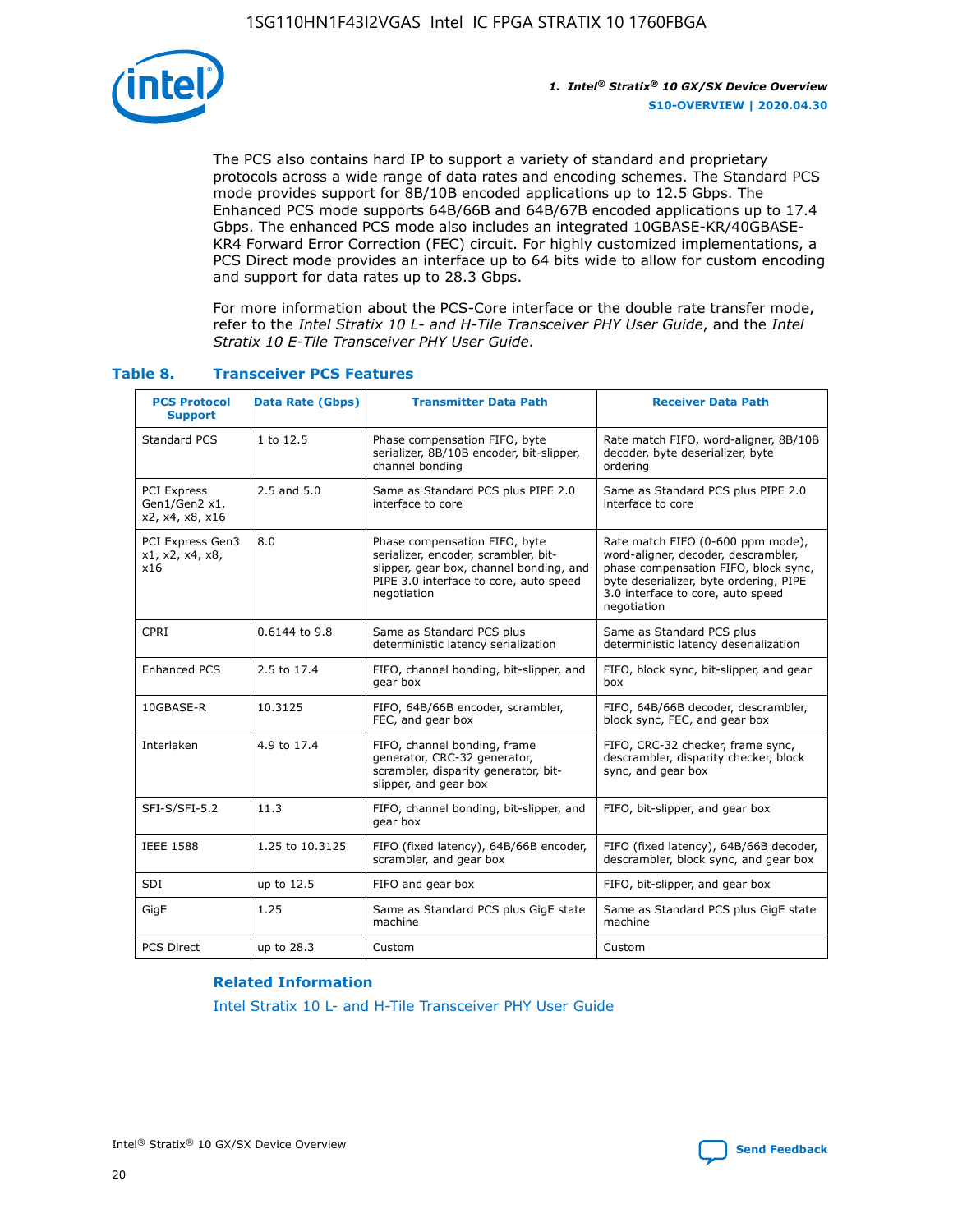

## **1.9. PCI Express Gen1/Gen2/Gen3 Hard IP**

Intel Stratix 10 devices contain embedded PCI Express hard IP designed for performance, ease-of-use, increased functionality, and designer productivity.

The PCI Express hard IP consists of the PHY, Data Link, and Transaction layers. It also supports PCI Express Gen1/Gen2/Gen3 end point and root port, in x1/x2/x4/x8/x16 lane configurations. The PCI Express hard IP is capable of operating independently from the core logic (autonomous mode). This feature allows the PCI Express link to power up and complete link training in less than 100 ms, while the rest of the device is still in the process of being configured. The hard IP also provides added functionality, which makes it easier to support emerging features such as Single Root I/O Virtualization (SR-IOV) and optional protocol extensions.

The PCI Express hard IP has improved end-to-end data path protection using Error Checking and Correction (ECC). In addition, the hard IP supports configuration of the device via protocol (CvP) across the PCI Express bus at Gen1/Gen2/Gen3 rates.

## **1.10. Interlaken PCS Hard IP**

Intel Stratix 10 devices have integrated Interlaken PCS hard IP supporting rates up to 17.4 Gbps per lane.

The Interlaken PCS hard IP is based on the proven functionality of the PCS developed for Intel's previous generation FPGAs, which has demonstrated interoperability with Interlaken ASSP vendors and third-party IP suppliers. The Interlaken PCS hard IP is present in every transceiver channel in Intel Stratix 10 devices.

## **1.11. 10G Ethernet Hard IP**

Intel Stratix 10 devices include IEEE 802.3 10-Gbps Ethernet (10GbE) compliant 10GBASE-R PCS and PMA hard IP. The scalable 10GbE hard IP supports multiple independent 10GbE ports while using a single PLL for all the 10GBASE-R PCS instantiations, which saves on core logic resources and clock networks.

The integrated serial transceivers simplify multi-port 10GbE systems compared to 10 GbE Attachment Unit Interface (XAUI) interfaces that require an external XAUI-to-10G PHY. Furthermore, the integrated transceivers incorporate signal conditioning circuits, which enable direct connection to standard 10G XFP and SFP+ pluggable optical modules. The transceivers also support backplane Ethernet applications and include a hard 10GBASE-KR/40GBASE-KR4 Forward Error Correction (FEC) circuit that can be used for both 10G and 40G applications. The integrated 10G Ethernet hard IP and 10G transceivers save external PHY cost, board space and system power. The 10G Ethernet PCS hard IP and 10GBASE-KR FEC are present in every transceiver channel.

## **1.12. External Memory and General Purpose I/O**

Intel Stratix 10 devices offer substantial external memory bandwidth, with up to ten 72 bit wide DDR4 memory interfaces running at up to 2666 Mbps. For external memory interface and LVDS restrictions, see [AN 906: Intel Stratix 10 GX 400, SX 400,](https://www.intel.com/content/www/us/en/programmable/documentation/sjf1574667190623.html#bft1574667627484) [and TX 400 Routing and Designing Floorplan Guidelines.](https://www.intel.com/content/www/us/en/programmable/documentation/sjf1574667190623.html#bft1574667627484)

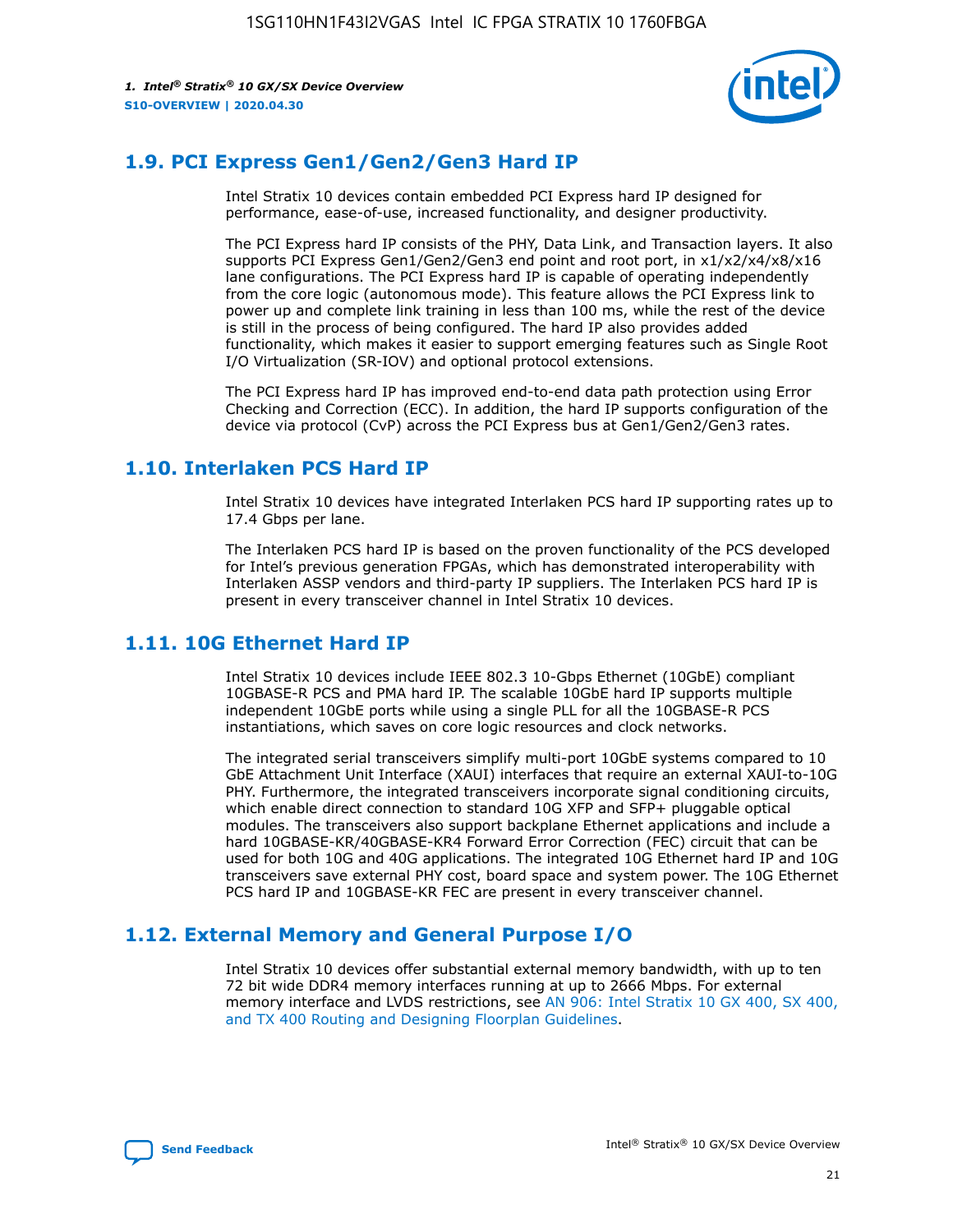

This bandwidth is provided along with the ease of design, lower power, and resource efficiencies of hardened high-performance memory controllers. The external memory interfaces can be configured up to a maximum width of 144 bits when using either hard or soft memory controllers.

#### **Figure 10. Hard Memory Controller**



Each I/O bank contains 48 general purpose I/Os and a high-efficiency hard memory controller capable of supporting many different memory types, each with different performance capabilities. The hard memory controller is also capable of being bypassed and replaced by a soft controller implemented in user logic. The I/Os each have a hardened double data rate (DDR) read/write path (PHY) capable of performing key memory interface functionality such as:

- Read/write leveling
- FIFO buffering to lower latency and improve margin
- Timing calibration
- On-chip termination

The timing calibration is aided by the inclusion of hard microcontrollers based on Intel's Nios® II technology, specifically tailored to control the calibration of multiple memory interfaces. This calibration allows the Intel Stratix 10 device to compensate for any changes in process, voltage, or temperature either within the Intel Stratix 10 device itself, or within the external memory device. The advanced calibration algorithms ensure maximum bandwidth and robust timing margin across all operating conditions.

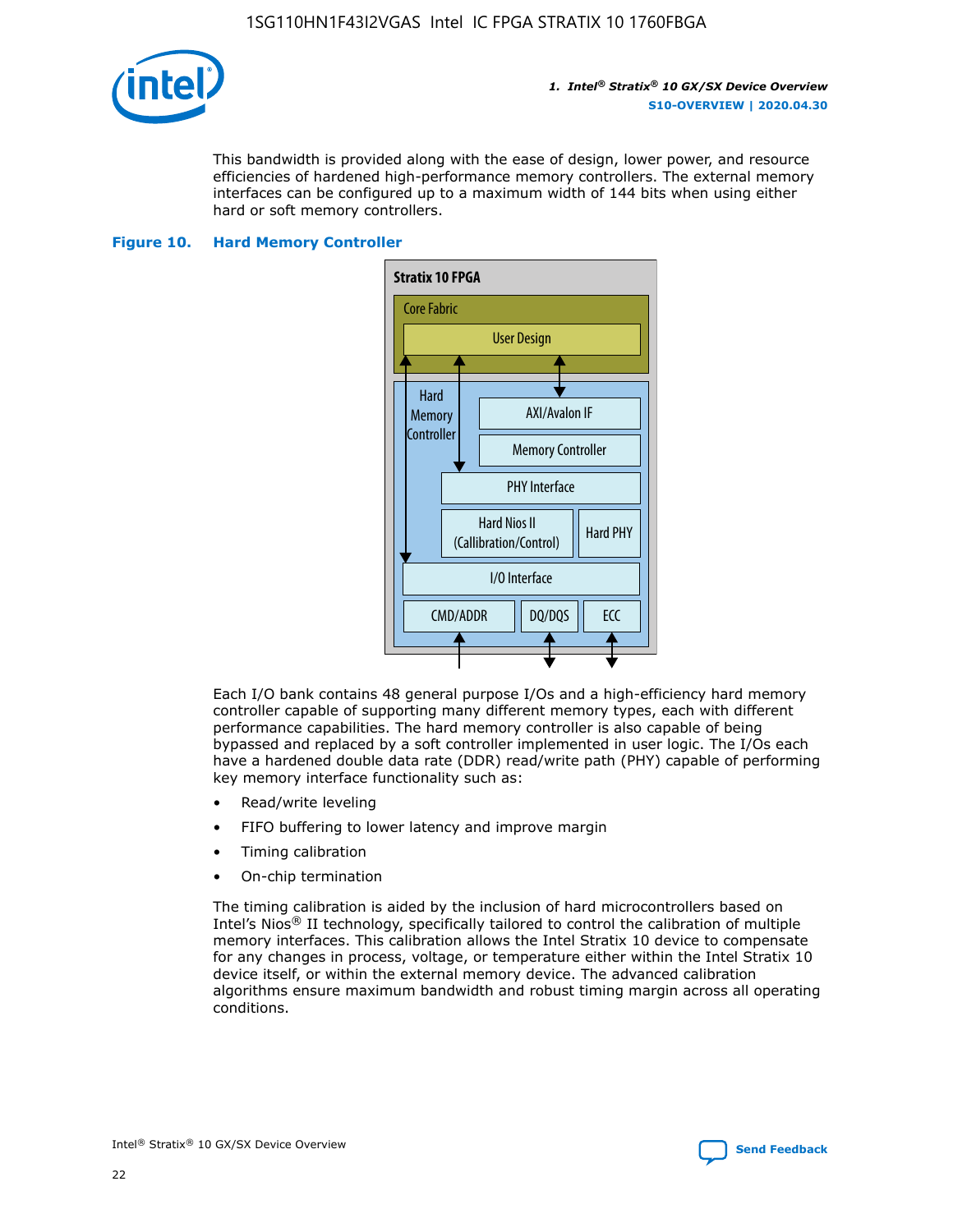

#### **Table 9. External Memory Interface Performance**

The listed speeds are for the 1-rank case.

| <b>Interface</b> | <b>Controller Type</b> | <b>Performance</b><br>(maximum rate possible) |
|------------------|------------------------|-----------------------------------------------|
| DDR4             | Hard                   | 2666 Mbps                                     |
| DDR <sub>3</sub> | Hard                   | 2133 Mbps                                     |
| QDRII+           | Soft                   | 1,100 Mtps                                    |
| QDRII+ Xtreme    | Soft                   | 1,266 Mtps                                    |
| <b>ODRIV</b>     | Soft                   | 2,133 Mtps                                    |
| RLDRAM III       | Soft                   | 2400 Mbps                                     |
| <b>RLDRAM II</b> | Soft                   | 533 Mbps                                      |

In addition to parallel memory interfaces, Intel Stratix 10 devices support serial memory technologies such as the Hybrid Memory Cube (HMC). The HMC is supported by the Intel Stratix 10 high-speed serial transceivers, which connect up to four HMC links, with each link running at data rates of 15 Gbps (HMC short reach specification).

Intel Stratix 10 devices also feature general purpose I/Os capable of supporting a wide range of single-ended and differential I/O interfaces. LVDS rates up to 1.6 Gbps are supported, with each pair of pins having both a differential driver and a differential input buffer. This enables configurable direction for each LVDS pair.

## **1.13. Adaptive Logic Module (ALM)**

Intel Stratix 10 devices use a similar adaptive logic module (ALM) as the previous generation Intel Arria 10 and Stratix V FPGAs, allowing for efficient implementation of logic functions and easy conversion of IP between the devices.

The ALM block diagram shown in the following figure has eight inputs with a fracturable look-up table (LUT), two dedicated embedded adders, and four dedicated registers.

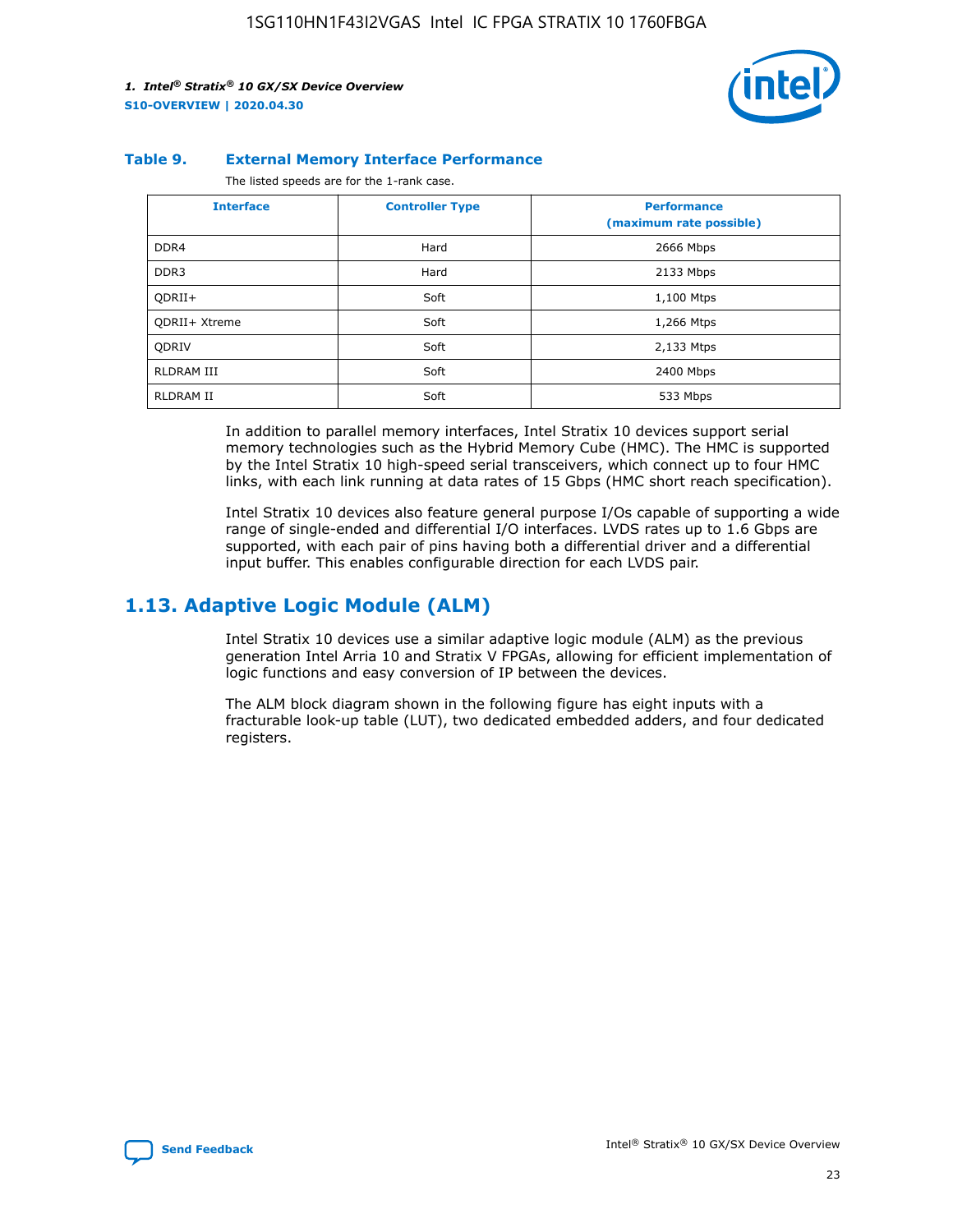

## **Figure 11. Intel Stratix 10 FPGA and SoC ALM Block Diagram**



Key features and capabilities of the ALM include:

- High register count with 4 registers per 8-input fracturable LUT, operating in conjunction with the new Intel Hyperflex architecture, enables Intel Stratix 10 devices to maximize core performance at very high core logic utilization
- Implements select 7-input logic functions, all 6-input logic functions, and two independent functions consisting of smaller LUT sizes (such as two independent 4 input LUTs) to optimize core logic utilization

The Intel Quartus Prime software takes advantage of the ALM logic structure to deliver the highest performance, optimal logic utilization, and lowest compile times. The Intel Quartus Prime software simplifies design reuse as it automatically maps legacy designs into the Intel Stratix 10 ALM architecture.

## **1.14. Core Clocking**

Core clocking in Intel Stratix 10 devices makes use of programmable clock tree synthesis.

This technique uses dedicated clock tree routing and switching circuits, and allows the Intel Quartus Prime software to create the exact clock trees required for your design. Clock tree synthesis minimizes clock tree insertion delay, reduces dynamic power dissipation in the clock tree and allows greater clocking flexibility in the core while still maintaining backwards compatibility with legacy global and regional clocking schemes.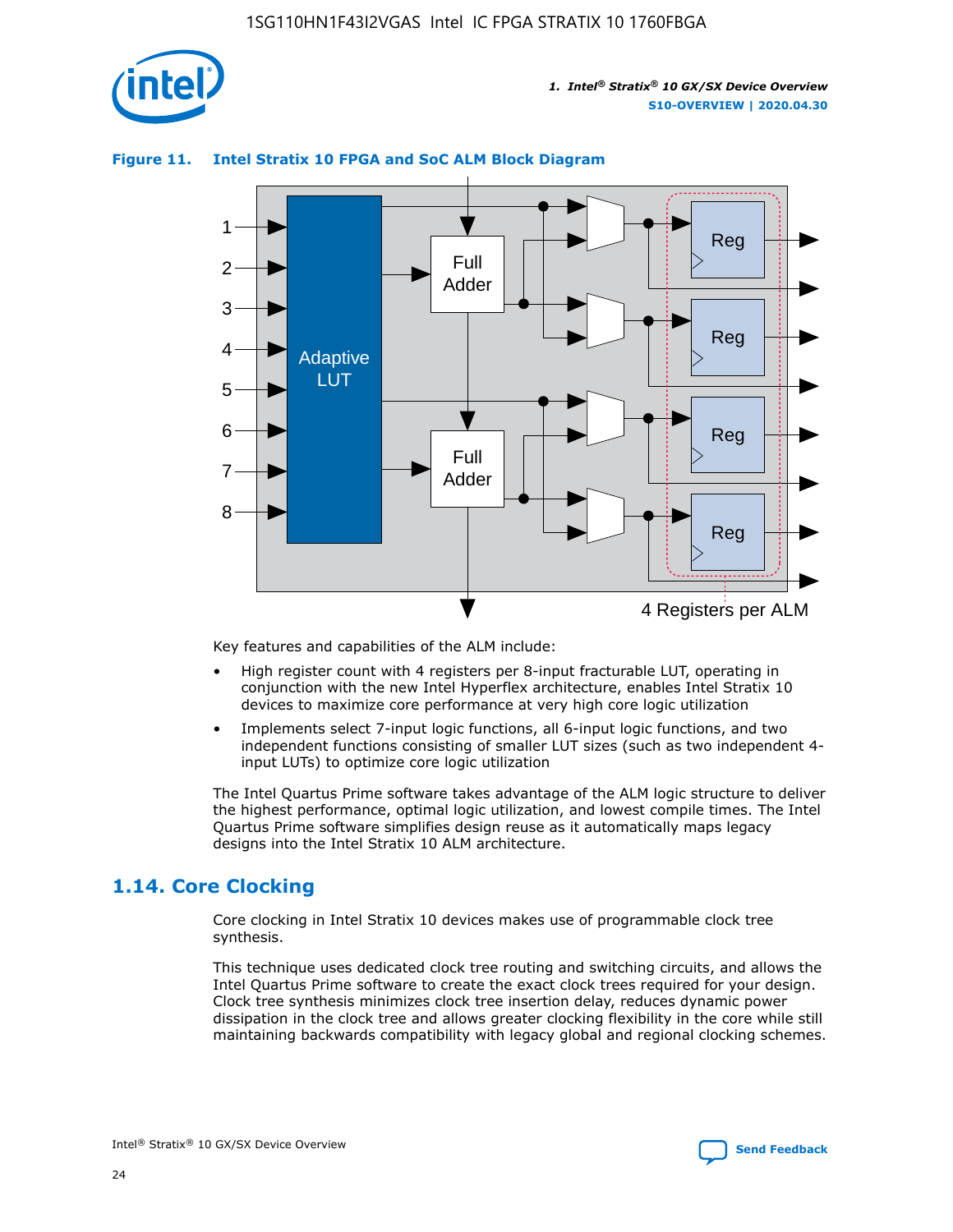

The core clock network in Intel Stratix 10 devices supports the new Intel Hyperflex core architecture at clock rates up to 1 GHz. It also supports the hard memory controllers up to 2666 Mbps with a quarter rate transfer to the core. The core clock network is supported by dedicated clock input pins, fractional clock synthesis PLLs, and integer I/O PLLs.

## **1.15. Fractional Synthesis PLLs and I/O PLLs**

Intel Stratix 10 devices have up to 32 fractional synthesis PLLs (fPLL) available for use with transceivers or in the core fabric.

The fPLLs are located in the 3D SiP transceiver L-tiles and H-tiles, eight per tile, adjacent to the transceiver channels. The fPLLs can be used to reduce both the number of oscillators required on the board and the number of clock pins required, by synthesizing multiple clock frequencies from a single reference clock source. In addition to synthesizing reference clock frequencies for the transceiver transmit PLLs, the fPLLs can also be used directly for transmit clocking. Each fPLL can be independently configured for conventional integer mode, or enhanced fractional synthesis mode with third-order delta-sigma modulation.

In addition to the fPLLs, Intel Stratix 10 devices contain up to 24 integer I/O PLLs (IOPLLs) available for general purpose use in the core fabric and for simplifying the design of external memory interfaces and high-speed LVDS interfaces. The IOPLLs are located in each bank of 48 general purpose I/O, 1 per I/O bank, adjacent to the hard memory controllers and LVDS SerDes in each I/O bank. This makes it easier to close timing because the IOPLLs are tightly coupled with the I/Os that need to use them. The IOPLLs can be used for general purpose applications in the core such as clock network delay compensation and zero-delay clock buffering.

## **1.16. Internal Embedded Memory**

Intel Stratix 10 devices contain two types of embedded memory blocks: M20K (20 Kb) and MLAB (640 bit).

The M20K and MLAB blocks are familiar block sizes carried over from previous Intel device families. The MLAB blocks are ideal for wide and shallow memories, while the M20K blocks are intended to support larger memory configurations and include hard ECC. Both M20K and MLAB embedded memory blocks can be configured as a singleport or dual-port RAM, FIFO, ROM, or shift register. These memory blocks are highly flexible and support a number of memory configurations as shown in Table 10 on page 25.

#### **Table 10. Internal Embedded Memory Block Configurations**

| MLAB (640 bits)                                                | <b>M20K (20 Kb)</b>                                                                    |
|----------------------------------------------------------------|----------------------------------------------------------------------------------------|
| $64 \times 10$ (supported through emulation)<br>$32 \times 20$ | $2K \times 10$ (or $x8$ )<br>$1K \times 20$ (or $x16$ )<br>$512 \times 40$ (or $x32$ ) |

## **1.17. Variable Precision DSP Block**

The Intel Stratix 10 DSP blocks are based upon the Variable Precision DSP Architecture used in Intel's previous generation devices. They feature hard fixed point and IEEE 754 compliant floating point capability.

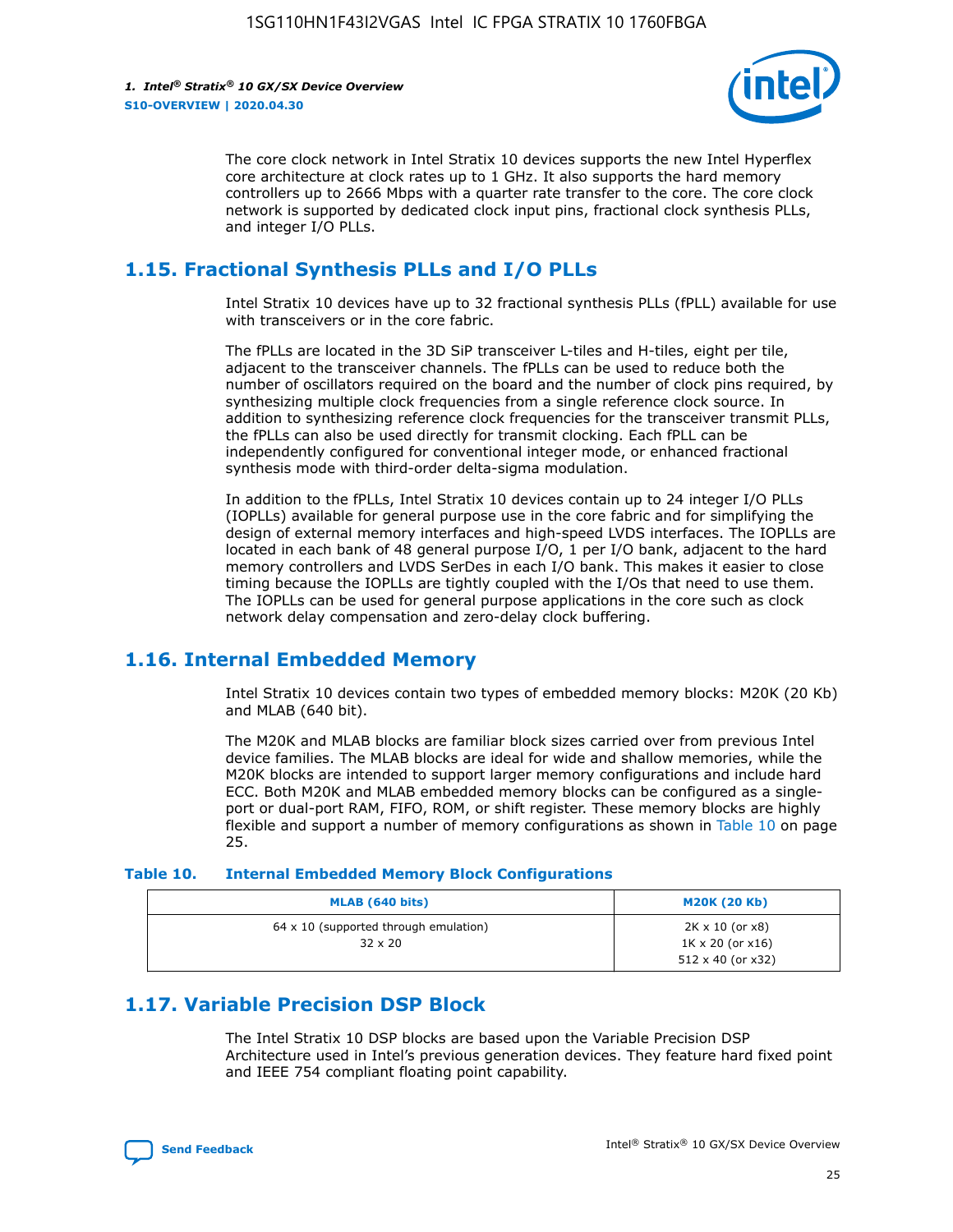

The DSP blocks can be configured to support signal processing with precision ranging from 18x19 up to 54x54. A pipeline register has been added to increase the maximum operating frequency of the DSP block and reduce power consumption.





#### **Figure 13. DSP Block: High Precision Fixed Point Mode**



Intel<sup>®</sup> Stratix<sup>®</sup> 10 GX/SX Device Overview **[Send Feedback](mailto:FPGAtechdocfeedback@intel.com?subject=Feedback%20on%20Intel%20Stratix%2010%20GX/SX%20Device%20Overview%20(S10-OVERVIEW%202020.04.30)&body=We%20appreciate%20your%20feedback.%20In%20your%20comments,%20also%20specify%20the%20page%20number%20or%20paragraph.%20Thank%20you.)** Send Feedback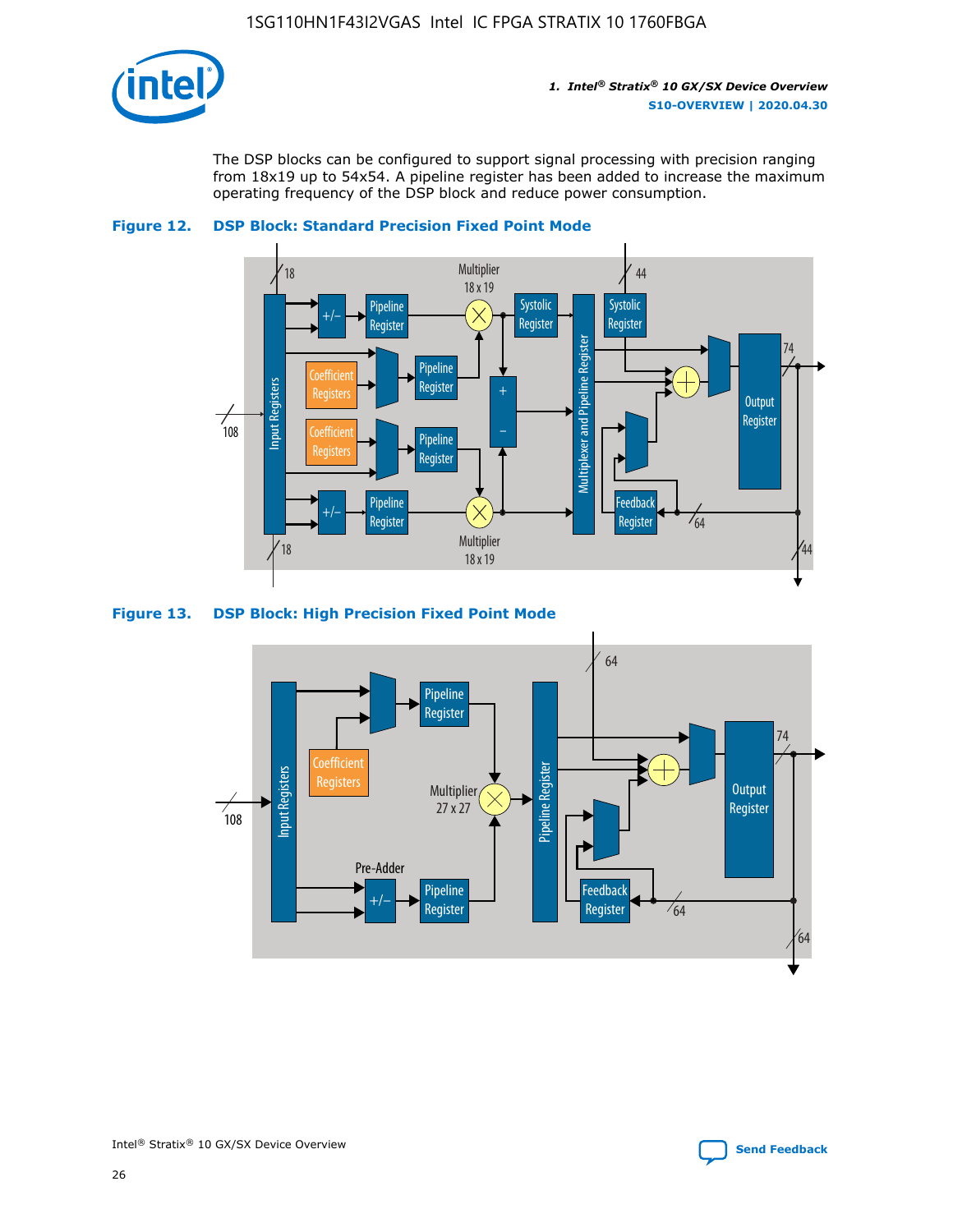



#### **Figure 14. DSP Block: Single Precision Floating Point Mode**

Each DSP block can be independently configured at compile time as either dual 18x19 or a single 27x27 multiply accumulate. With a dedicated 64 bit cascade bus, multiple variable precision DSP blocks can be cascaded to implement even higher precision DSP functions efficiently.

In floating point mode, each DSP block provides one single precision floating point multiplier and adder. Floating point additions, multiplications, mult-adds and multaccumulates are supported.

The following table shows how different precisions are accommodated within a DSP block, or by utilizing multiple blocks.

| <b>Multiplier Size</b>             | <b>DSP Block Resources</b>                                                               | <b>Expected Usage</b>           |
|------------------------------------|------------------------------------------------------------------------------------------|---------------------------------|
| $18x19$ bits                       | 1/2 of Variable Precision DSP Block                                                      | Medium precision fixed point    |
| 27x27 bits                         | 1 Variable Precision DSP Block                                                           | High precision fixed point      |
| $19x36$ bits                       | 1 Variable Precision DSP Block with external<br>adder                                    | Fixed point FFTs                |
| 36x36 bits                         | 2 Variable Precision DSP Blocks with external<br>adder                                   | Very high precision fixed point |
| 54x54 bits                         | 4 Variable Precision DSP Blocks with external<br>adder                                   | Double Precision floating point |
| Single Precision<br>floating point | 1 Single Precision floating point adder, 1 Single<br>Precision floating point multiplier | Floating point                  |

#### **Table 11. Variable Precision DSP Block Configurations**

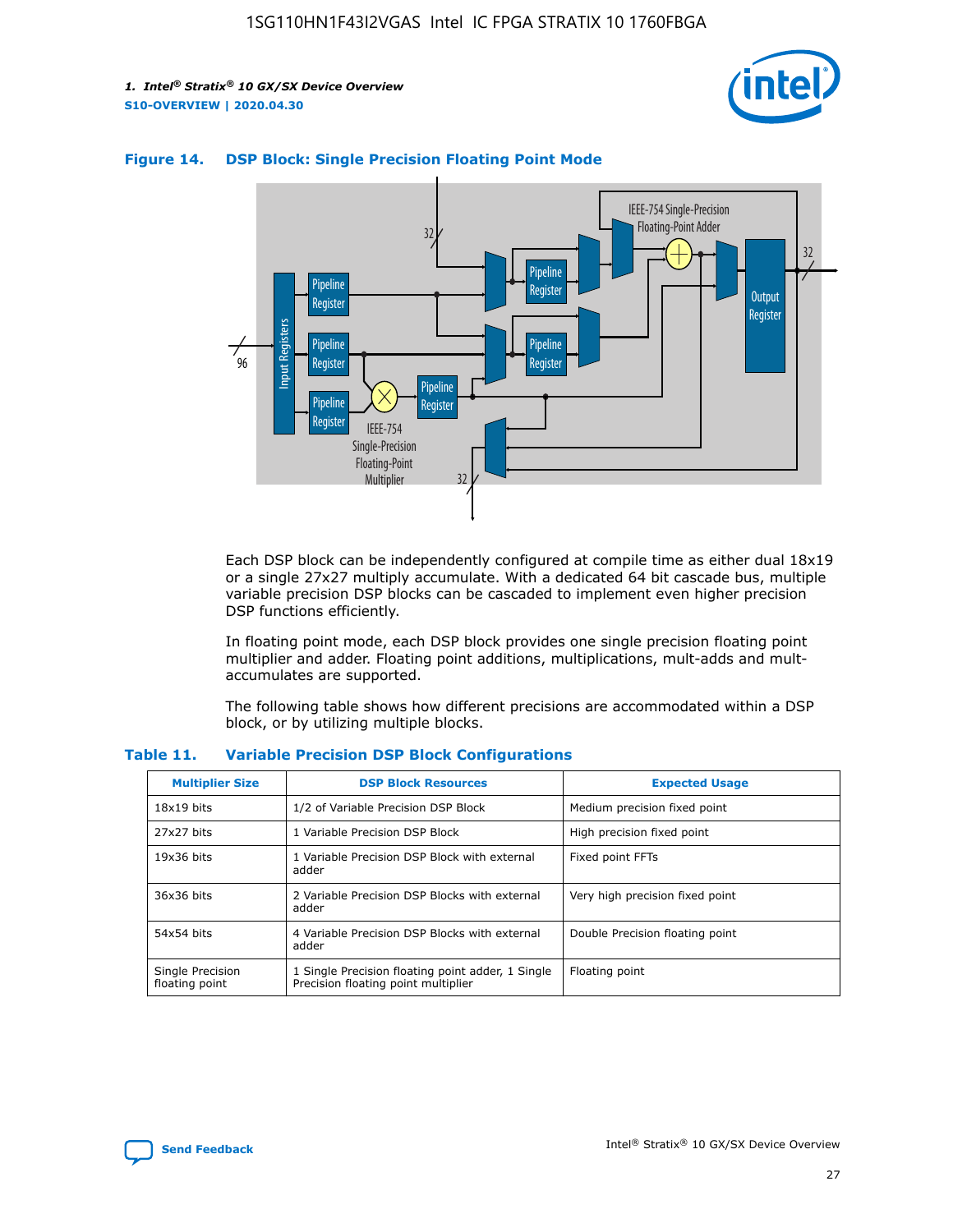

Complex multiplication is very common in DSP algorithms. One of the most popular applications of complex multipliers is the FFT algorithm. This algorithm has the characteristic of increasing precision requirements on only one side of the multiplier. The Variable Precision DSP block supports the FFT algorithm with proportional increase in DSP resources as the precision grows.

## **Table 12. Complex Multiplication With Variable Precision DSP Block**

| <b>Complex Multiplier</b><br><b>Size</b> | <b>DSP Block Resources</b>      | <b>FFT Usage</b>       |
|------------------------------------------|---------------------------------|------------------------|
| $18x19$ bits                             | 2 Variable Precision DSP Blocks | Resource optimized FFT |
| 27x27 bits                               | 4 Variable Precision DSP Blocks | Highest precision FFT  |

For FFT applications with high dynamic range requirements, the Intel FFT IP Core offers an option of single precision floating point implementation with resource usage and performance similar to high precision fixed point implementations.

Other features of the DSP block include:

- Hard 18 bit and 25 bit pre-adders
- Hard floating point multipliers and adders
- 64 bit dual accumulator (for separate I, Q product accumulations)
- Cascaded output adder chains for 18 and 27 bit FIR filters
- Embedded coefficient registers for 18 and 27 bit coefficients
- Fully independent multiplier outputs
- Inferability using HDL templates supplied by the Intel Quartus Prime software for most modes

The Variable Precision DSP block is ideal to support the growing trend towards higher bit precision in high performance DSP applications. At the same time, it can efficiently support the many existing 18 bit DSP applications, such as high definition video processing and remote radio heads. With the Variable Precision DSP block architecture and hard floating point multipliers and adders, Intel Stratix 10 devices can efficiently support many different precision levels up to and including floating point implementations. This flexibility can result in increased system performance, reduced power consumption, and reduce architecture constraints on system algorithm designers.

## **1.18. Hard Processor System (HPS)**

The Intel Stratix 10 SoC Hard Processor System (HPS) is Intel's third generation HPS. Leveraging the performance of Intel 14 nm tri-gate technology, Intel Stratix 10 SoC devices more than double the performance of previous generation SoCs with an integrated quad-core 64-bit Arm Cortex-A53. The HPS also enables system-wide hardware virtualization capabilities by adding a system memory management unit. These architecture improvements ensure that Intel Stratix 10 SoCs meet the requirements of current and future embedded markets, including wireless and wireline communications, datacenter acceleration, and numerous military applications.

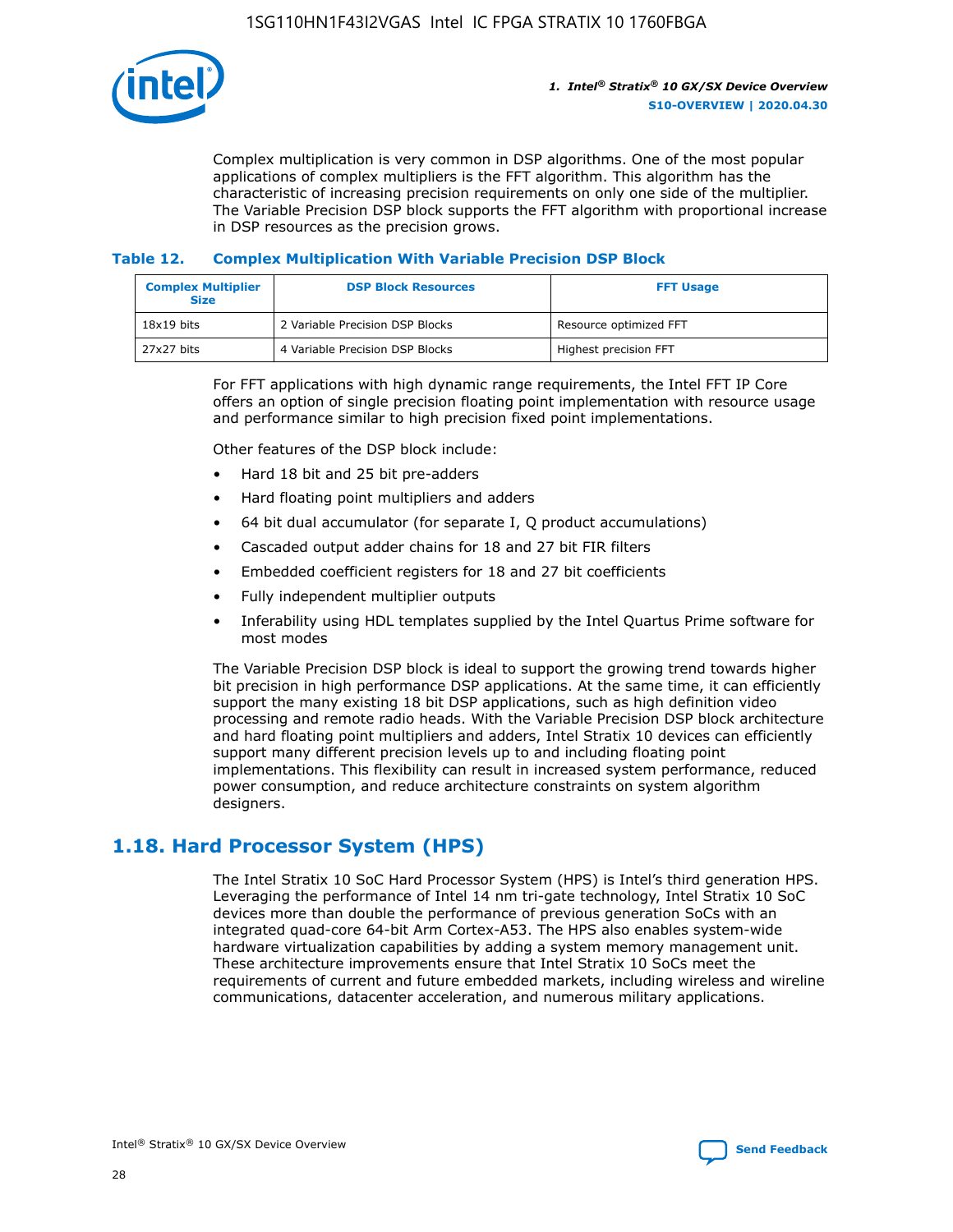

#### **Figure 15. HPS Block Diagram**

| Quad Arm Cortex-A53-Based Hard Processor System |                   |                           |                                                           |  |                              |                          |                                     |                                        |
|-------------------------------------------------|-------------------|---------------------------|-----------------------------------------------------------|--|------------------------------|--------------------------|-------------------------------------|----------------------------------------|
| Arm Cortex - A53                                |                   |                           | Arm Cortex - A53                                          |  |                              |                          | SD/SDIO/                            |                                        |
| <b>NEON</b>                                     |                   | <b>FPU</b>                | <b>NEON</b>                                               |  | <b>FPU</b>                   | USB OTG                  |                                     | $MMC$ <sup>1,2</sup>                   |
| 32 KB I-Cache<br>with Parity                    |                   | 32 KB D-Cache<br>with ECC | 32 KB I-Cache<br>with Parity                              |  | 32 KB D - Cache<br>with ECC  | $(x2)^{1,2}$             |                                     |                                        |
|                                                 | Arm Cortex - A53  |                           |                                                           |  | Arm Cortex - A53             | UART (x2)                |                                     | <b>DMA</b><br>(8 Channel) <sup>2</sup> |
| <b>NEON</b>                                     |                   | <b>FPU</b>                | <b>NEON</b>                                               |  | <b>FPU</b>                   |                          |                                     |                                        |
| 32 KB I-Cache<br>with Parity                    |                   | 32 KB D-Cache<br>with ECC | 32 KB I-Cache<br>32 KB D-Cache<br>with ECC<br>with Parity |  | I <sup>2</sup> C(x5)         |                          | <b>HPS 10</b>                       |                                        |
|                                                 | <b>System MMU</b> |                           | 1 MB L2 Cache with ECC<br><b>Cache Coherency Unit</b>     |  | <b>EMAC</b> $(x3)^{1,2}$     |                          | <b>NAND</b><br>Flash <sup>1,2</sup> |                                        |
| <b>JTAG Debug</b><br>or Trace                   |                   |                           | 256 KB<br><b>Timers</b><br>RAM <sup>2</sup><br>(x8)       |  |                              |                          | SPI(x4)                             |                                        |
| Lightweight HPS-to-<br><b>FPGA BRIDGE</b>       |                   |                           | HPS-to-FPGA<br><b>BRIDGE</b>                              |  | FPGA-to-HPS<br><b>BRIDGE</b> | HPS-to-SDM<br>SDM-to-HPS |                                     | <b>SDRAM</b><br>Scheduler <sup>3</sup> |
|                                                 |                   |                           |                                                           |  |                              |                          |                                     |                                        |
| <b>FPGA Fabric</b>                              |                   |                           |                                                           |  |                              | <b>SDM</b>               |                                     | <b>Hard Memory</b><br>Controller       |

Notes:

1. Integrated direct memory access (DMA)

2. Integrated error correction code (ECC)

3. Multiport front-end interface to hard memory controller

## **1.18.1. Key Features of the Intel Stratix 10 HPS**

## **Table 13. Key Features of the Intel Stratix 10 GX/SX HPS**

| <b>Feature</b>                                    | <b>Description</b>                                                                                                                                                                                                                                                                                                                     |
|---------------------------------------------------|----------------------------------------------------------------------------------------------------------------------------------------------------------------------------------------------------------------------------------------------------------------------------------------------------------------------------------------|
| Quad-core Arm Cortex-A53<br>MPCore processor unit | • 2.3 MIPS/MHz instruction efficiency<br>CPU frequency up to 1.5 GHz<br>At 1.5 GHz total performance of 13,800 MIPS<br>Army8-A architecture<br>Runs 64 bit and 32 bit Arm instructions<br>16 bit and 32 bit Thumb instructions for 30% reduction in memory footprint<br>Jazelle* RCT execution architecture with 8 bit Java byte codes |
|                                                   |                                                                                                                                                                                                                                                                                                                                        |

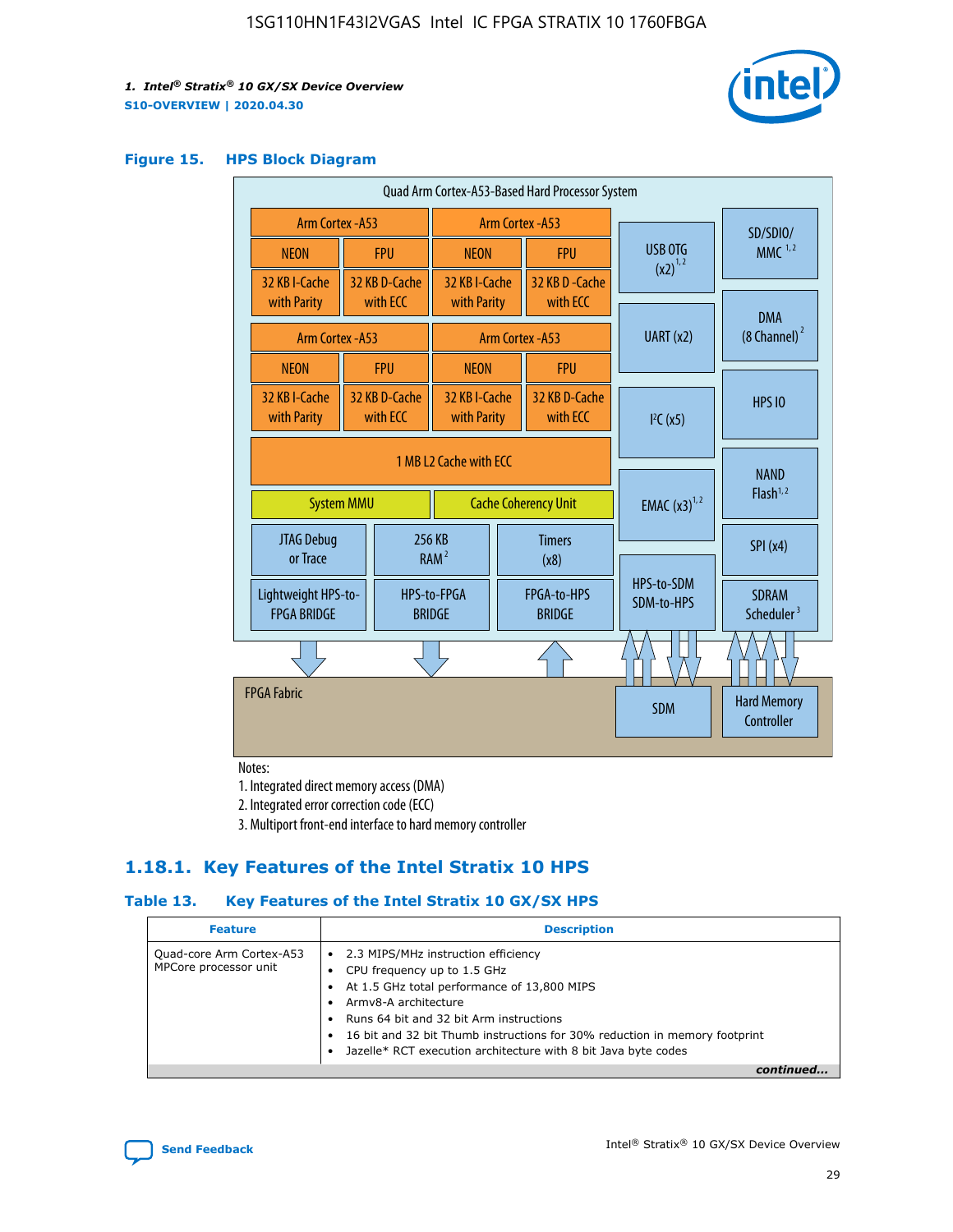

| <b>Feature</b>                                        | <b>Description</b>                                                                                                                                                                                                                                                                                                                                                                                                                                                                                                                                                                                                                                                                                                                                                                                                                                                                                                                                                                                                                                                                                                                                                                                                       |  |
|-------------------------------------------------------|--------------------------------------------------------------------------------------------------------------------------------------------------------------------------------------------------------------------------------------------------------------------------------------------------------------------------------------------------------------------------------------------------------------------------------------------------------------------------------------------------------------------------------------------------------------------------------------------------------------------------------------------------------------------------------------------------------------------------------------------------------------------------------------------------------------------------------------------------------------------------------------------------------------------------------------------------------------------------------------------------------------------------------------------------------------------------------------------------------------------------------------------------------------------------------------------------------------------------|--|
|                                                       | Superscalar, variable length, out-of-order pipeline with dynamic branch prediction<br>Improved Arm Neon* media processing engine<br>$\bullet$<br>Single- and double-precision floating-point unit<br>Arm CoreSight* debug and trace technology                                                                                                                                                                                                                                                                                                                                                                                                                                                                                                                                                                                                                                                                                                                                                                                                                                                                                                                                                                           |  |
| <b>System Memory</b><br>Management Unit               | Enables a unified memory model and extends hardware virtualization into peripherals<br>$\bullet$<br>implemented in the FPGA fabric                                                                                                                                                                                                                                                                                                                                                                                                                                                                                                                                                                                                                                                                                                                                                                                                                                                                                                                                                                                                                                                                                       |  |
| Cache Coherency unit                                  | Changes in shared data stored in cache are propagated throughout the system<br>$\bullet$<br>providing bi-directional coherency for co-processing elements.                                                                                                                                                                                                                                                                                                                                                                                                                                                                                                                                                                                                                                                                                                                                                                                                                                                                                                                                                                                                                                                               |  |
| Cache                                                 | L1 Cache<br>$\bullet$<br>- 32 KB of instruction cache w/ parity check<br>- 32 KB of L1 data cache w /ECC<br>- Parity checking<br>L2 Cache<br>$-$ 1MB shared<br>- 8-way set associative<br>- SEU Protection with parity on TAG ram and ECC on data RAM<br>- Cache lockdown support                                                                                                                                                                                                                                                                                                                                                                                                                                                                                                                                                                                                                                                                                                                                                                                                                                                                                                                                        |  |
| On-Chip Memory                                        | 256 KB of scratch on-chip RAM<br>$\bullet$                                                                                                                                                                                                                                                                                                                                                                                                                                                                                                                                                                                                                                                                                                                                                                                                                                                                                                                                                                                                                                                                                                                                                                               |  |
| External SDRAM and Flash<br>Memory Interfaces for HPS | Hard memory controller with support for DDR4, DDR3<br>$\bullet$<br>$-$ 40 bit (32 bit + 8 bit ECC) with select packages supporting 72 bit (64 bit + 8 bit<br>ECC)<br>- Support for up to 2666 Mbps DDR4 and 2166 Mbps DDR3 frequencies<br>- Error correction code (ECC) support including calculation, error correction, write-<br>back correction, and error counters<br>- Software Configurable Priority Scheduling on individual SDRAM bursts<br>- Fully programmable timing parameter support for all JEDEC-specified timing<br>parameters<br>- Multiport front-end (MPFE) scheduler interface to the hard memory controller, which<br>supports the $AXI^{\circledR}$ Quality of Service (QoS) for interface to the FPGA fabric<br>NAND flash controller<br>$-$ ONFI 1.0<br>- Integrated descriptor based with DMA<br>- Programmable hardware ECC support<br>- Support for 8 and 16 bit Flash devices<br>Secure Digital SD/SDIO/MMC controller<br>$-$ eMMC 4.5<br>- Integrated descriptor based DMA<br>- CE-ATA digital commands supported<br>- 50 MHz operating frequency<br>Direct memory access (DMA) controller<br>$\bullet$<br>$-$ 8-channel<br>- Supports up to 32 peripheral handshake interface<br>continued |  |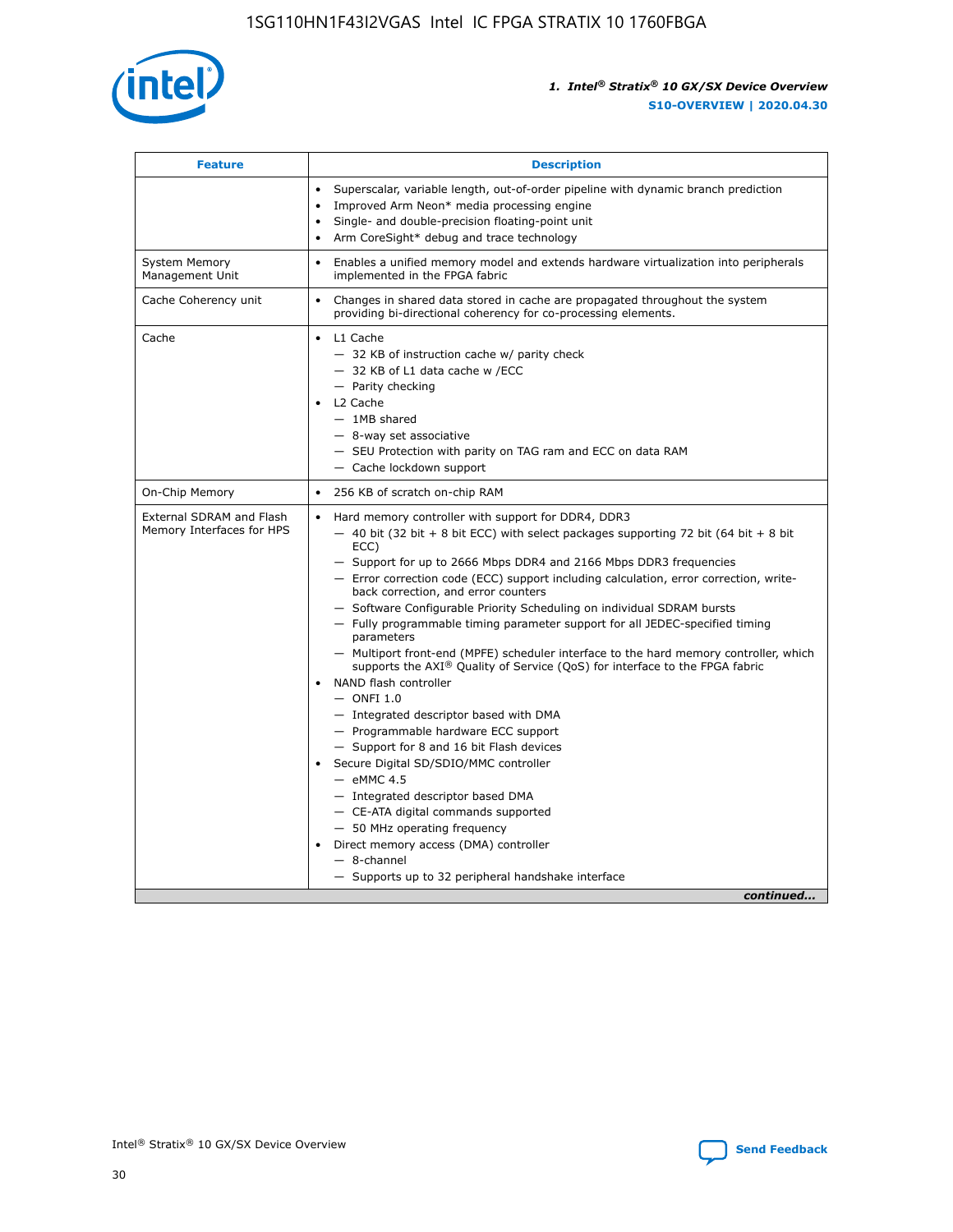

| <b>Feature</b>                         | <b>Description</b>                                                                                                                                                                                                                                                                                                                                                                                                                                                                                                                                                                                                                                                                                                                                                                                                                                                                                                                                                                                                                                                                                                                                                                                                                                                                                                                                                                                                                                                                                |
|----------------------------------------|---------------------------------------------------------------------------------------------------------------------------------------------------------------------------------------------------------------------------------------------------------------------------------------------------------------------------------------------------------------------------------------------------------------------------------------------------------------------------------------------------------------------------------------------------------------------------------------------------------------------------------------------------------------------------------------------------------------------------------------------------------------------------------------------------------------------------------------------------------------------------------------------------------------------------------------------------------------------------------------------------------------------------------------------------------------------------------------------------------------------------------------------------------------------------------------------------------------------------------------------------------------------------------------------------------------------------------------------------------------------------------------------------------------------------------------------------------------------------------------------------|
| Communication Interface<br>Controllers | Three 10/100/1000 Ethernet media access controls (MAC) with integrated DMA<br>- Supports RGMII and RMII external PHY Interfaces<br>- Option to support other PHY interfaces through FPGA logic<br>$\bullet$ GMII<br>MII<br>$\bullet$<br>• RMII (requires MII to RMII adapter)<br>• RGMII (requires GMII to RGMII adapter)<br>• SGMII (requires GMII to SGMII adapter)<br>- Supports IEEE 1588-2002 and IEEE 1588-2008 standards for precision networked<br>clock synchronization<br>- Supports IEEE 802.1Q VLAN tag detection for reception frames<br>- Supports Ethernet AVB standard<br>Two USB On-the-Go (OTG) controllers with DMA<br>- Dual-Role Device (device and host functions)<br>• High-speed (480 Mbps)<br>• Full-speed (12 Mbps)<br>• Low-speed (1.5 Mbps)<br>• Supports USB 1.1 (full-speed and low-speed)<br>- Integrated descriptor-based scatter-gather DMA<br>- Support for external ULPI PHY<br>- Up to 16 bidirectional endpoints, including control endpoint<br>$-$ Up to 16 host channels<br>- Supports generic root hub<br>- Configurable to OTG 1.3 and OTG 2.0 modes<br>Five $I^2C$ controllers (three can be used by EMAC for MIO to external PHY)<br>- Support both 100 Kbps and 400 Kbps modes<br>- Support both 7 bit and 10 bit addressing modes<br>- Support Master and Slave operating mode<br>Two UART 16550 compatible<br>- Programmable baud rate up to 115.2 Kbaud<br>Four serial peripheral interfaces (SPI) (2 Masters, 2 Slaves)<br>- Full and Half duplex |
| Timers and I/O                         | Timers<br>- 4 general-purpose timers<br>$-4$ watchdog timers<br>48 HPS direct I/O allow HPS peripherals to connect directly to I/O<br>Up to three IO48 banks may be assigned to HPS for HPS DDR access                                                                                                                                                                                                                                                                                                                                                                                                                                                                                                                                                                                                                                                                                                                                                                                                                                                                                                                                                                                                                                                                                                                                                                                                                                                                                            |
| Interconnect to Logic Core             | • FPGA-to-HPS Bridge<br>- Allows IP bus masters in the FPGA fabric to access to HPS bus slaves<br>- Configurable 32, 64, or 128 bit AMBA AXI interface<br>HPS-to-FPGA Bridge<br>- Allows HPS bus masters to access bus slaves in FPGA fabric<br>- Configurable 32, 64, or 128 bit AMBA AXI interface allows high-bandwidth HPS<br>master transactions to FPGA fabric<br>HPS-to-SDM and SDM-to-HPS Bridges<br>- Allows the HPS to reach the SDM block and the SDM to bootstrap the HPS<br>Light Weight HPS-to-FPGA Bridge<br>- Light weight 32 bit AXI interface suitable for low-latency register accesses from HPS<br>to soft peripherals in FPGA fabric<br>FPGA-to-HPS SDRAM Bridge<br>- Up to three AMBA AXI interfaces supporting 32, 64, or 128 bit data paths                                                                                                                                                                                                                                                                                                                                                                                                                                                                                                                                                                                                                                                                                                                               |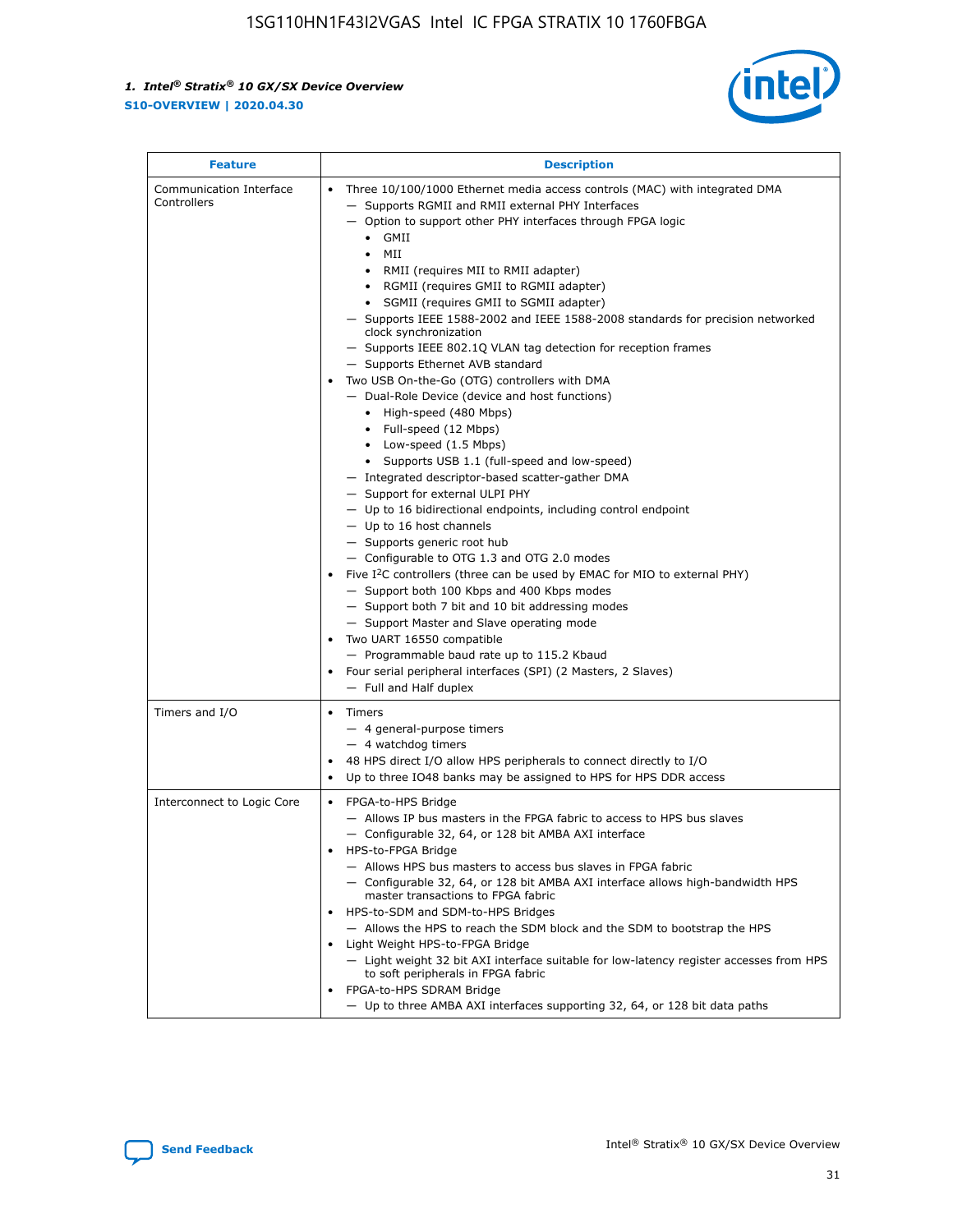

## **1.19. Power Management**

Intel Stratix 10 devices use the advanced Intel 14 nm tri-gate process technology, the all new Intel Hyperflex core architecture to enable Hyper-Folding, power gating, and several optional power reduction techniques to reduce total power consumption by as much as 70% compared to previous generation high-performance Stratix V devices.

Intel Stratix 10 standard power devices (-V) are SmartVID devices. The core voltage supplies (VCC and VCCP) for each SmartVID device must be driven by a PMBus voltage regulator dedicated to that Intel Stratix 10 device. Use of a PMBus voltage regulator for each SmartVID (-V) device is mandatory; it is not an option. A code is programmed into each SmartVID device during manufacturing that allows the PMBus voltage regulator to operate at the optimum core voltage to meet the device performance specifications.

With the new Intel Hyperflex core architecture, designs can run 2X faster than previous generation FPGAs. With 2X performance and same required throughput, architects can cut the data path width in half to save power. This optimization is called Hyper-Folding. Additionally, power gating reduces static power of unused resources in the FPGA by powering them down. The Intel Quartus Prime software automatically powers down specific unused resource blocks such as DSP and M20K blocks, at configuration time.

The optional power reduction techniques in Intel Stratix 10 devices include:

• **Available Low Static Power Devices**—Intel Stratix 10 devices are available with a fixed core voltage that provides lower static power than the SmartVID standard power devices, while maintaining device performance

Furthermore, Intel Stratix 10 devices feature Intel's low power transceivers and include a number of hard IP blocks that not only reduce logic resources but also deliver substantial power savings compared to soft implementations. In general, hard IP blocks consume up to 50% less power than the equivalent soft logic implementations.

## **1.20. Device Configuration and Secure Device Manager (SDM)**

All Intel Stratix 10 devices contain a Secure Device Manager (SDM), which is a dedicated triple-redundant processor that serves as the point of entry into the device for all JTAG and configuration commands. The SDM also bootstraps the HPS in SoC devices ensuring that the HPS can boot using the same security features that the FPGA devices have.

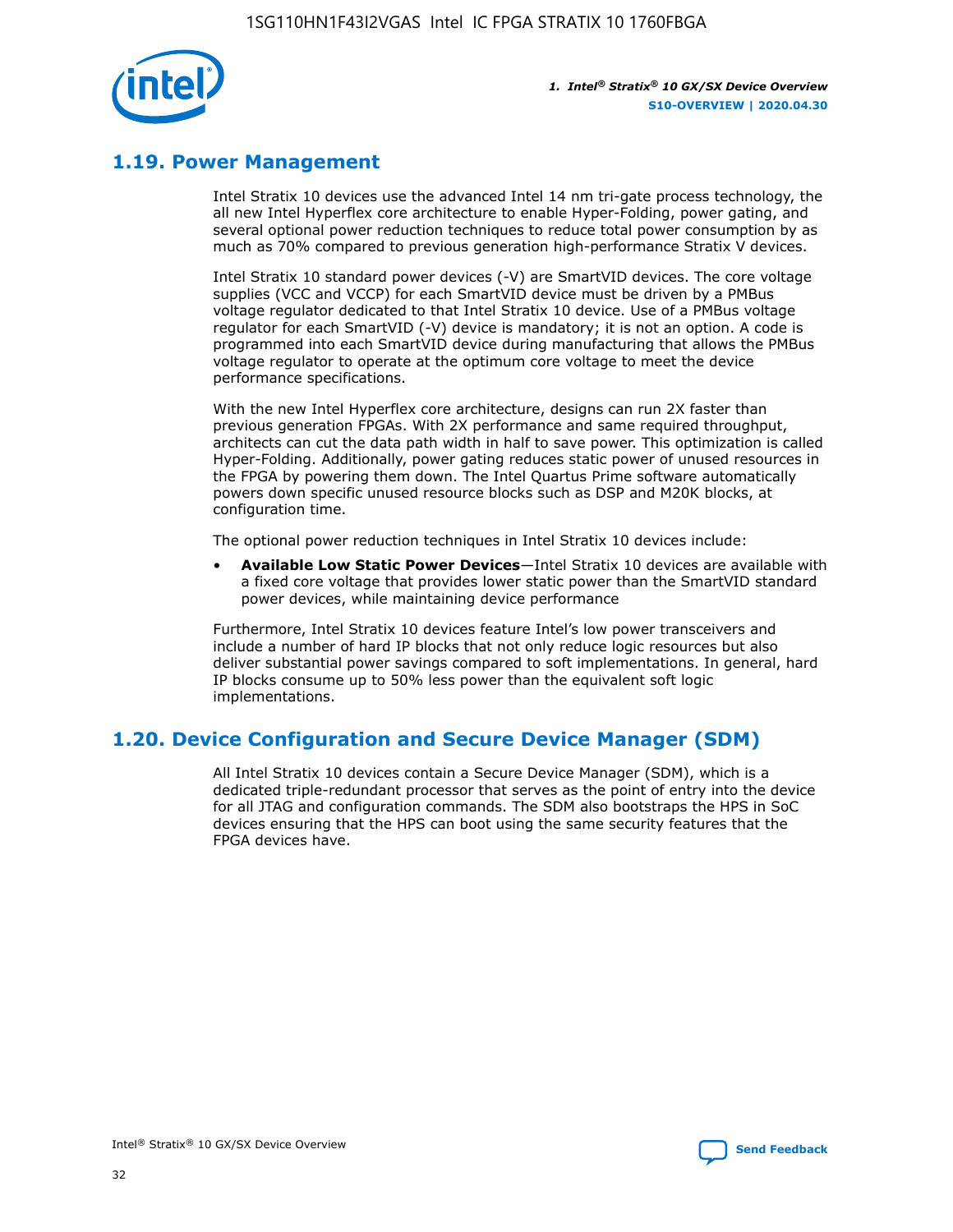





During configuration, Intel Stratix 10 devices are divided into logical sectors, each of which is managed by a local sector manager (LSM). The SDM passes configuration data to each of the LSMs across the on-chip configuration network. This allows the sectors to be configured independently, one at a time, or in parallel. This approach achieves simplified sector configuration and reconfiguration, as well as reduced overall configuration time due to the inherent parallelism. The same sector-based approach is used to respond to single-event upsets and security attacks.

While the sectors provide a logical separation for device configuration and reconfiguration, they overlay the normal rows and columns of FPGA logic and routing. This means there is no impact to the Intel Quartus Prime software place and route, and no impact to the timing of logic signals that cross the sector boundaries.

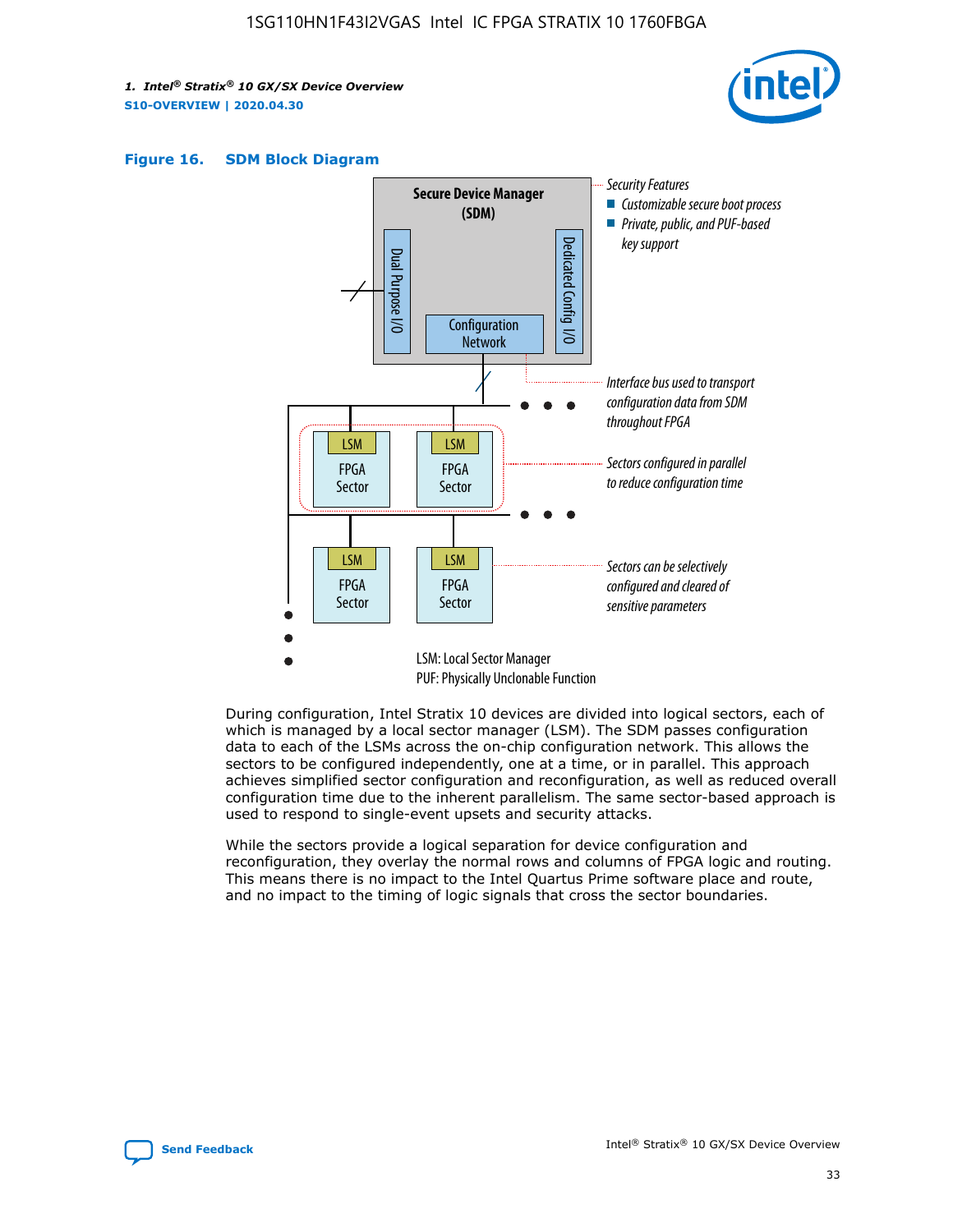

The SDM enables robust, secure, fully-authenticated device configuration. It also allows for customization of the configuration scheme, which can enhance device security. For configuration and reconfiguration, this approach offers a variety of advantages:

- Dedicated secure configuration manager
- Reduced device configuration time, because sectors are configured in parallel
- Updateable configuration process
- Reconfiguration of one or more sectors independent of all other sectors
- Zeroization of individual sectors or the complete device

The SDM also provides additional capabilities such as register state readback and writeback to support ASIC prototyping and other applications.

## **1.21. Device Security**

Building on top of the robust security features present in the previous generation devices, Intel Stratix 10 FPGAs and SoCs include a number of new and innovative security enhancements. These features are also managed by the SDM, tightly coupling device configuration and reconfiguration with encryption, authentication, key storage and anti-tamper services.

Security services provided by the SDM include:

- Bitstream encryption
- Multi-factor authentication
- Hard encryption and authentication acceleration; AES-256, SHA-256/384, ECDSA-256/384
- Volatile and non-volatile encryption key storage and management
- Boot code authentication for the HPS
- Physically Unclonable Function (PUF) service
- Updateable configuration process
- Secure device maintenance and upgrade functions
- Side channel attack protection
- Scripted response to sensor inputs and security attacks, including selective sector zeroization
- Readback, JTAG and test mode disable
- Enhanced response to single-event upsets (SEU)
- Black key provisioning
- Physical anti-tamper

See the *Intel Stratix 10 Device Security User Guide* for a complete list of all security features.

The SDM and associated security services provide a robust, multi-layered security solution for your Intel Stratix 10 design.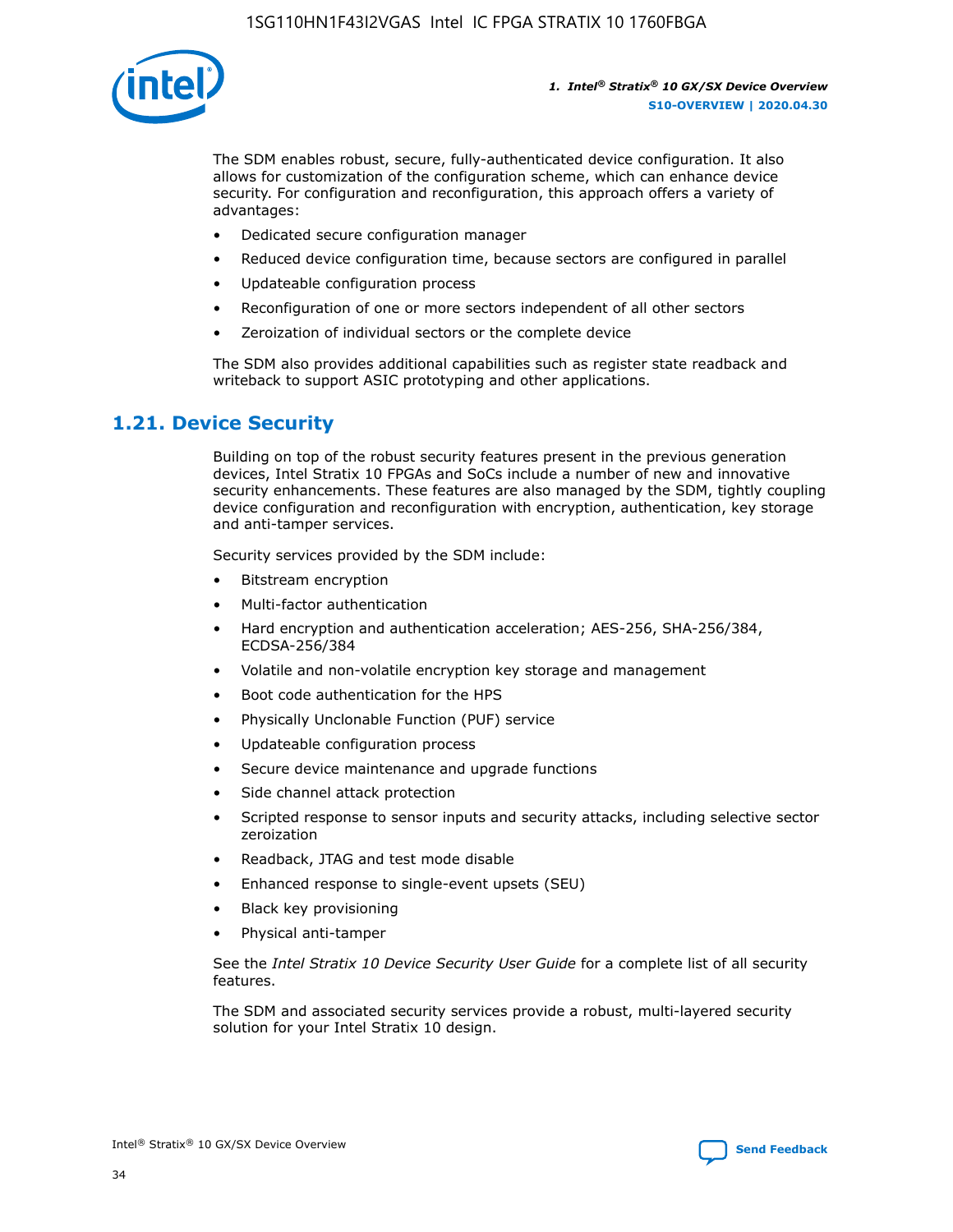

#### **Table 14. Device Security**

| <b>Intel Stratix 10 Family Variant</b> | <b>Bitstream Authentication</b> | <b>Advanced Security Features</b> <sup>(12)</sup> |  |
|----------------------------------------|---------------------------------|---------------------------------------------------|--|
| GX/SX                                  | All devices                     | -AS suffix part number required                   |  |

#### **Related Information**

- [My Intel Support](https://www.intel.com/content/www/us/en/programmable/my-intel/mal-home.html)
- [Intel Stratix 10 Device Security User Guide](https://www.intel.com/content/www/us/en/programmable/documentation/ndq1483601370898.html#wcd1483611014402)

## **1.22. Configuration via Protocol Using PCI Express**

Configuration via protocol using PCI Express allows the FPGA to be configured across the PCI Express bus, simplifying the board layout and increasing system integration. Making use of the embedded PCI Express hard IP operating in autonomous mode before the FPGA is configured, this technique allows the PCI Express bus to be powered up and active within the 100 ms time allowed by the PCI Express specification. Intel Stratix 10 devices also support partial reconfiguration across the PCI Express bus which reduces system down time by keeping the PCI Express link active while the device is being reconfigured.

## **1.23. Partial and Dynamic Reconfiguration**

Partial reconfiguration allows you to reconfigure part of the FPGA while other sections continue running. This capability is required in systems where uptime is critical, because it allows you to make updates or adjust functionality without disrupting services.

In addition to lowering power and cost, partial reconfiguration also increases the effective logic density by removing the necessity to place in the FPGA those functions that do not operate simultaneously. Instead, these functions can be stored in external memory and loaded as needed. This reduces the size of the required FPGA by allowing multiple applications on a single FPGA, saving board space and reducing power. The partial reconfiguration process is built on top of the proven incremental compile design flow in the Intel Quartus Prime design software

Dynamic reconfiguration in Intel Stratix 10 devices allows transceiver data rates, protocols and analog settings to be changed dynamically on a channel-by-channel basis while maintaining data transfer on adjacent transceiver channels. Dynamic reconfiguration is ideal for applications that require on-the-fly multiprotocol or multirate support. Both the PMA and PCS blocks within the transceiver can be reconfigured using this technique. Dynamic reconfiguration of the transceivers can be used in conjunction with partial reconfiguration of the FPGA to enable partial reconfiguration of both core and transceivers simultaneously.

## **1.24. Fast Forward Compile**

The innovative Fast Forward Compile feature in the Intel Quartus Prime software identifies performance bottlenecks in your design and provides detailed, step-by-step performance improvement recommendations that you can then implement. The Compiler reports estimates of the maximum operating frequency that can be achieved

<sup>(12)</sup> Contact My Intel Support for additional information.

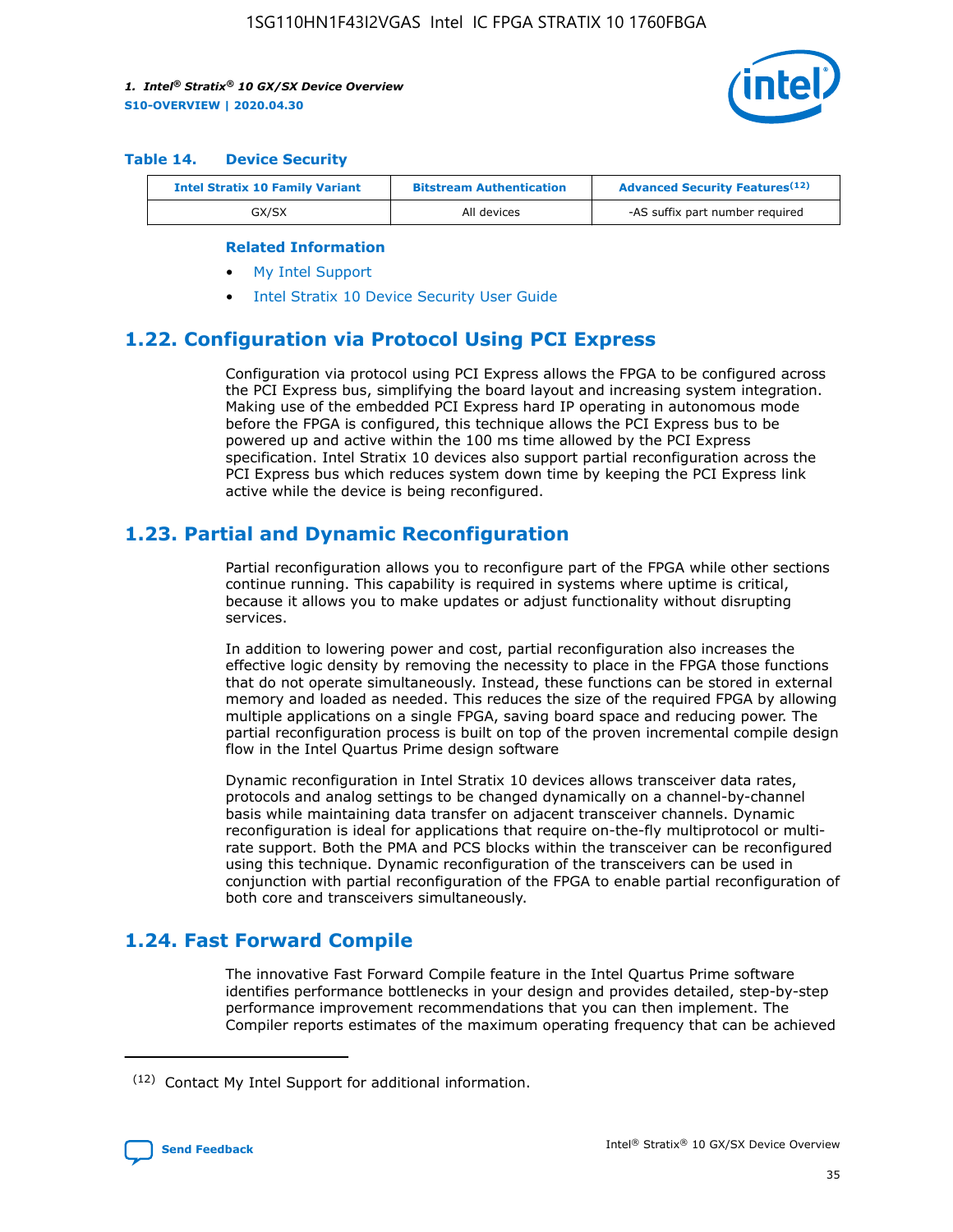

by applying the recommendations. As part of the new Hyper-Aware design flow, Fast Forward Compile maximizes the performance of your Intel Stratix 10 design and achieves rapid timing closure.

Previously, this type of optimization required multiple time-consuming design iterations, including full design re-compilation to determine the effectiveness of the changes. Fast Forward Compile enables you to make better decisions about where to focus your optimization efforts, and how to increase your design performance and throughput. This technique removes much of the guesswork of performance exploration, resulting in fewer design iterations and as much as 2X core performance gains for Intel Stratix 10 designs.

## **1.25. Single Event Upset (SEU) Error Detection and Correction**

Intel Stratix 10 FPGAs and SoCs offer robust SEU error detection and correction circuitry. The detection and correction circuitry includes protection for Configuration RAM (CRAM) programming bits and user memories. The CRAM is protected by a continuously running parity checker circuit with integrated ECC that automatically corrects one or two bit errors and detects higher order multibit errors.

The physical layout of the CRAM array is optimized to make the majority of multi-bit upsets appear as independent single-bit or double-bit errors which are automatically corrected by the integrated CRAM ECC circuitry. In addition to the CRAM protection, user memories also include integrated ECC circuitry and are layout optimized for error detection and correction.

The SEU error detection and correction hardware is supported by both soft IP and the Intel Quartus Prime software to provide a complete SEU mitigation solution. The components of the complete solution include:

- Hard error detection and correction for CRAM and user M20K memory blocks
- Optimized physical layout of memory cells to minimize probability of SEU
- Sensitivity processing soft IP that reports if CRAM upset affects a used or unused bit
- Fault injection soft IP with the Intel Quartus Prime software support that changes state of CRAM bits for testing purposes
- Hierarchy tagging in the Intel Quartus Prime software
- Triple Mode Redundancy (TMR) used for the Secure Device Manager and critical on-chip state machines

In addition to the SEU mitigation features listed above, the Intel 14 nm tri-gate process technology used for Intel Stratix 10 devices is based on FinFET transistors which have reduced SEU susceptibility versus conventional planar transistors.

## **1.26. Document Revision History for the Intel Stratix 10 GX/SX Device Overview**

| <b>Document</b><br><b>Version</b> | <b>Changes</b>             |
|-----------------------------------|----------------------------|
| 2020.04.30                        | Made the following change: |
|                                   | continued                  |

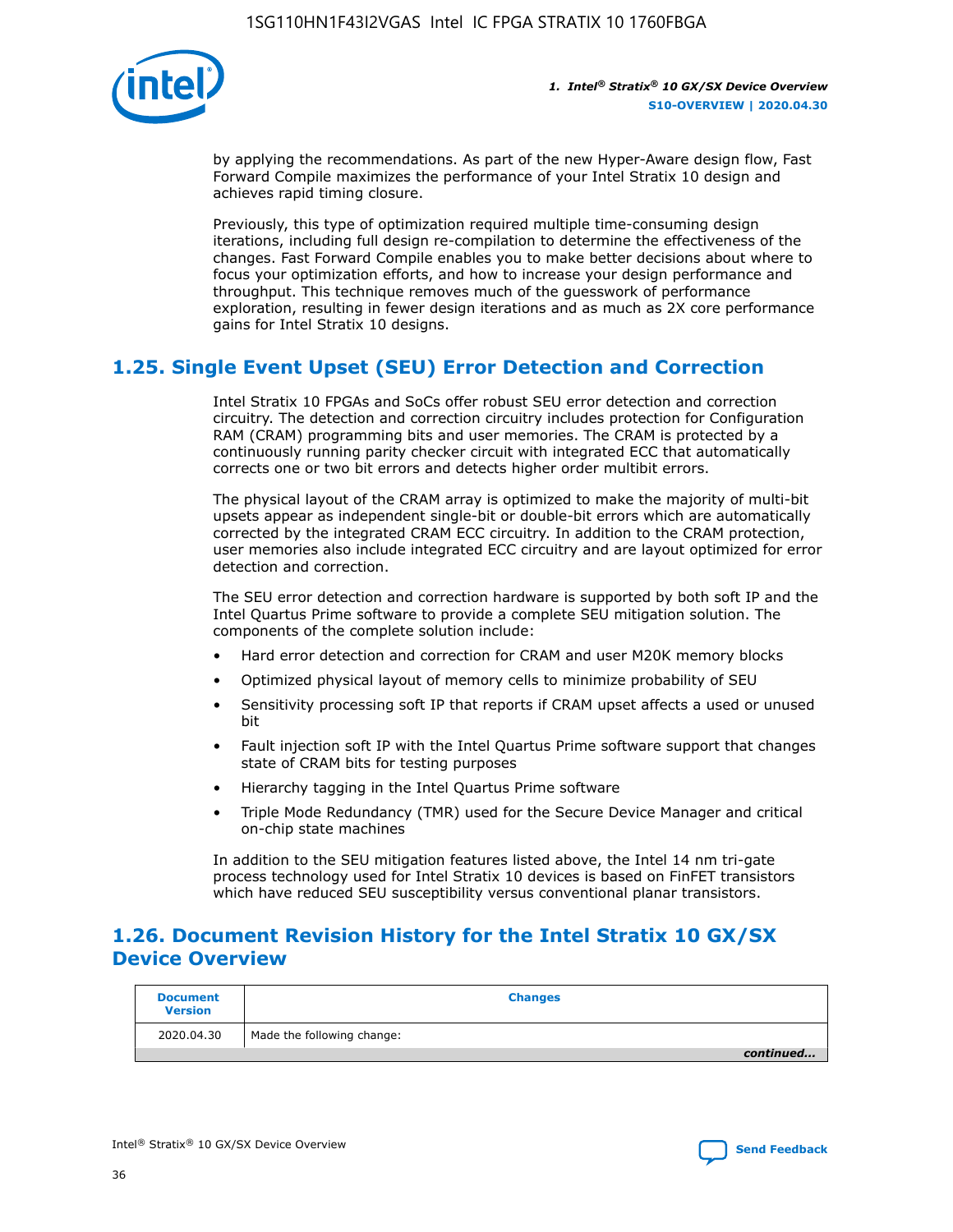

| <b>Document</b><br><b>Version</b> | <b>Changes</b>                                                                                                                                                                                                                                                                                                                                                                                                                                                                                                                                                                                                                                                                                                                                                                                                                                                                                                                                                            |
|-----------------------------------|---------------------------------------------------------------------------------------------------------------------------------------------------------------------------------------------------------------------------------------------------------------------------------------------------------------------------------------------------------------------------------------------------------------------------------------------------------------------------------------------------------------------------------------------------------------------------------------------------------------------------------------------------------------------------------------------------------------------------------------------------------------------------------------------------------------------------------------------------------------------------------------------------------------------------------------------------------------------------|
|                                   | Added the GX 10M variant.<br>$\bullet$                                                                                                                                                                                                                                                                                                                                                                                                                                                                                                                                                                                                                                                                                                                                                                                                                                                                                                                                    |
| 2020.03.24                        | Made the following changes:<br>Added advanced security (-AS) devices.<br>$\bullet$<br>Added level shifter details for the Intel Stratix 10 SX/GX 400 device.                                                                                                                                                                                                                                                                                                                                                                                                                                                                                                                                                                                                                                                                                                                                                                                                              |
| 2019.08.19                        | Made the following changes:<br>Added composition details for the leaded and lead-free contact device options.<br>Updated the I/O PLL counts.                                                                                                                                                                                                                                                                                                                                                                                                                                                                                                                                                                                                                                                                                                                                                                                                                              |
| 2019.02.15                        | Made the following changes:<br>Changed the number of included logic elements globally.<br>٠<br>Removed logic density 450, logic density 550, and package code 48 from the "Sample Ordering<br>$\bullet$<br>Code and Available Options for Intel Stratix 10 Devices" figure.<br>Updated description of the higher density in the "Innovations in Intel Stratix 10 FPGAs and SoCs"<br>section.<br>Updated description of the general purpose I/Os in the "Intel Stratix 10 FPGA and SoC Common<br>$\bullet$<br>Device Features" table.<br>Removed support for LPDDR3 globally.<br>Updated the "Intel Stratix 10 FPGA and SoC Architecture Block Diagram" figure.<br>Updated the "Intel Stratix 10 GX/SX FPGA and SoC Family Plan-FPGA Core (part 1)" table.<br>Updated the "Intel Stratix 10 GX/SX FPGA and SoC Family Plan-Interconnects, PLLs and Hard IP<br>(part 2)" table.<br>Updated and merged the "Intel Stratix 10 GX/SX FPGA and SoC Family Package Plan" tables. |
| 2018.08.08                        | Made the following changes:<br>Changed the specs for QDRII+ and QDRII+ Xtreme and added specs for QDRIV in the "External<br>$\bullet$<br>Memory Interface Performance" table.<br>Updated description of the power options in the "Sample Ordering Code and Available Options for<br>Intel Stratix 10 Devices" figure.<br>Changed the description of the technology and power management features in the "Intel Stratix 10<br>FPGA and SoC Common Device Features" table.<br>Changed the description of SmartVID in the "Power Management" section.<br>Changed the direction arrow from the coefficient registers block in the "DSP Block: High Precision<br>$\bullet$<br>Fixed Point Mode" figure.                                                                                                                                                                                                                                                                        |
| 2017.10.30                        | Made the following changes:<br>Removed the embedded eSRAM feature globally.<br>$\bullet$<br>Removed the Low Power (VID) and Military operating temperature options, and package code 53<br>٠<br>from the "Sample Ordering Code and Available Options for Stratix 10 Devices" figure.<br>Changed the Maximum transceiver data rate (chip-to-chip) specification for L-Tile devices in the<br>"Key Features of Intel Stratix 10 Devices Compared to Stratix V Devices" table.                                                                                                                                                                                                                                                                                                                                                                                                                                                                                               |
| 2016.10.31                        | Made the following changes:<br>Changed the number of available transceivers to 96, globally.<br>Changed the single-precision floating point performance to 10 TFLOP, globally.<br>Changed the maximum datarate to 28.3 Gbps, globally.<br>Changed some of the features listed in the "Stratix 10 GX/SX Device Overview" section.<br>٠<br>Changed descriptions for the GX and SX devices in the "Stratix 10 Family Variants" section.<br>Changed the "Sample Ordering Code and Available Options for Stratix 10 Devices" figure.<br>٠<br>Changed the features listed in the "Key Features of Stratix 10 Devices Compared to Stratix V<br>Devices" table.<br>Changed the descriptions of the following areas of the "Stratix 10 FPGA and SoC Common Device<br>Features" table:<br>- Transceiver hard IP<br>- Internal memory blocks<br>- Core clock networks<br>- Packaging<br>Reorganized and updated all tables in the "Stratix 10 FPGA and SoC Family Plan" section.     |
|                                   | continued                                                                                                                                                                                                                                                                                                                                                                                                                                                                                                                                                                                                                                                                                                                                                                                                                                                                                                                                                                 |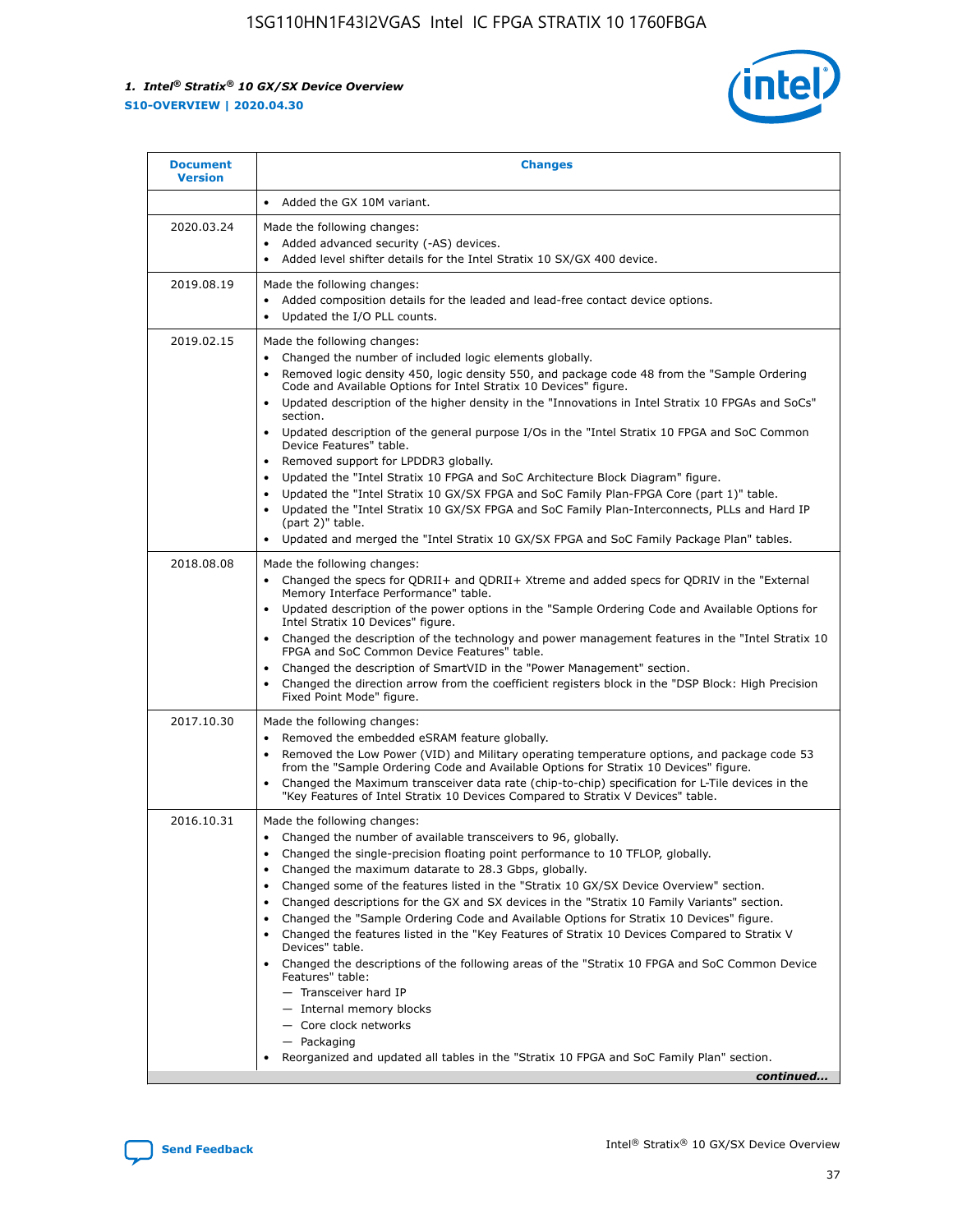

| <b>Document</b><br><b>Version</b> | <b>Changes</b>                                                                                                                                                                                                                                                                                                                                                                                                                                                                                                                                                                                                                                                                                                                                                                                                                                                                                                                                                                                      |
|-----------------------------------|-----------------------------------------------------------------------------------------------------------------------------------------------------------------------------------------------------------------------------------------------------------------------------------------------------------------------------------------------------------------------------------------------------------------------------------------------------------------------------------------------------------------------------------------------------------------------------------------------------------------------------------------------------------------------------------------------------------------------------------------------------------------------------------------------------------------------------------------------------------------------------------------------------------------------------------------------------------------------------------------------------|
|                                   | Removed the "Migration Between Arria 10 FPGAs and Stratix 10 FPGAs" section.<br>Removed footnotes from the "Transceiver PCS Features" table.<br>Changed the HMC description in the "External Memory and General Purpose I/O" section.<br>Changed the number of fPLLs in the "Fractional Synthesis PLLs and I/O PLLs" section.<br>Clarified HMC data width support in the "Key Features of the Stratix 10 HPS" table.<br>Changed the description in the "Internal Embedded Memory" section.<br>Changed the datarate for the Standard PCS and SDI PCS features in the "Transceiver PCS Features"<br>table.<br>Added a note to the "PCI Express Gen1/Gen2/Gen3 Hard IP" section.<br>Updated the "Key Features of the Stratix 10 HPS" table.<br>Changed the description for the Cache coherency unit in the "Key Features of the Stratix 10 HPS"<br>table.<br>Changed the description for the external SDRAM and Flash memory interfaces for HPS in the "Key"<br>Features of the Stratix 10 HPS" table. |
| 2015.12.04                        | Initial release.                                                                                                                                                                                                                                                                                                                                                                                                                                                                                                                                                                                                                                                                                                                                                                                                                                                                                                                                                                                    |